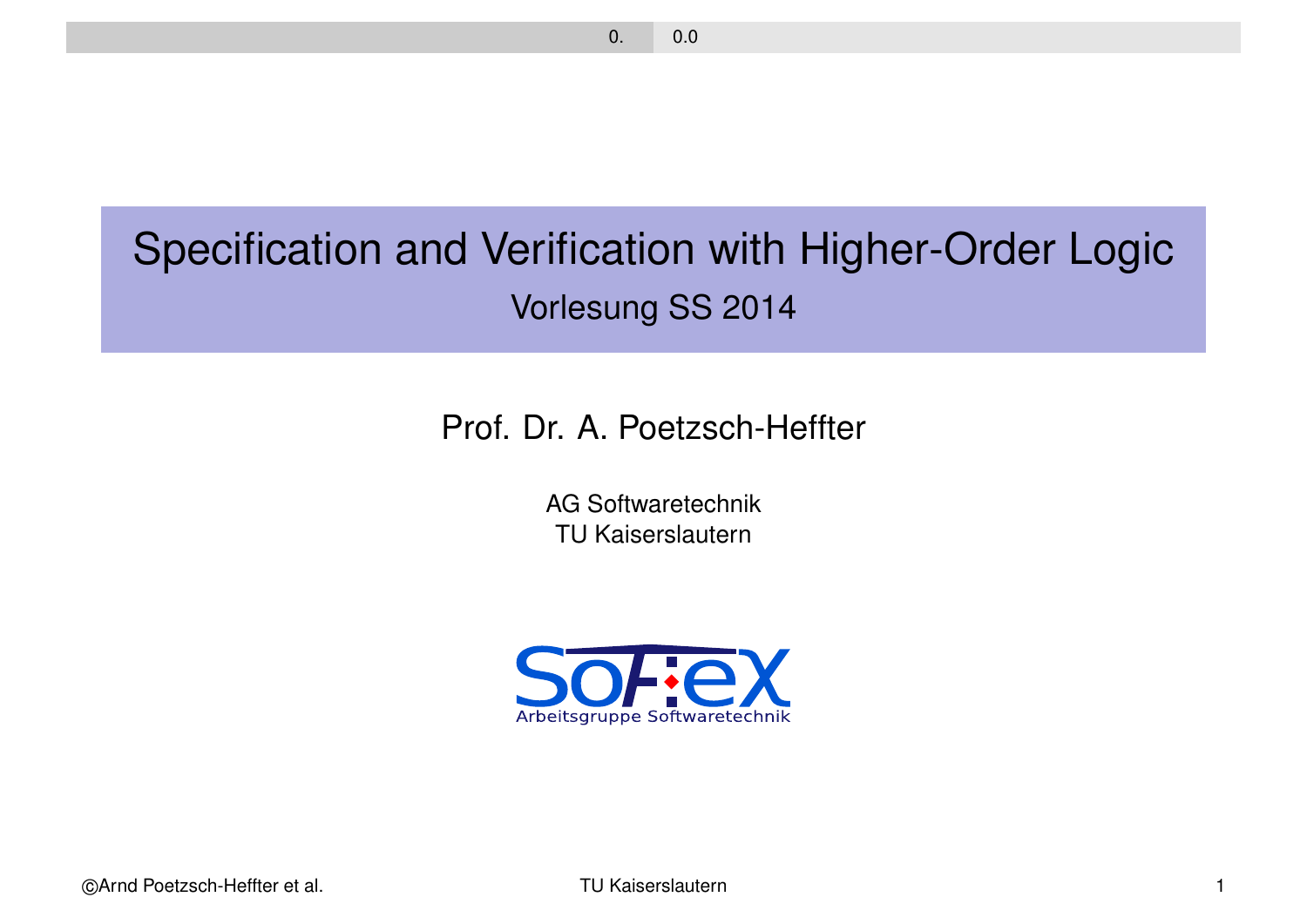0. Preliminaries 0.0

Chapter 0

# **Preliminaries**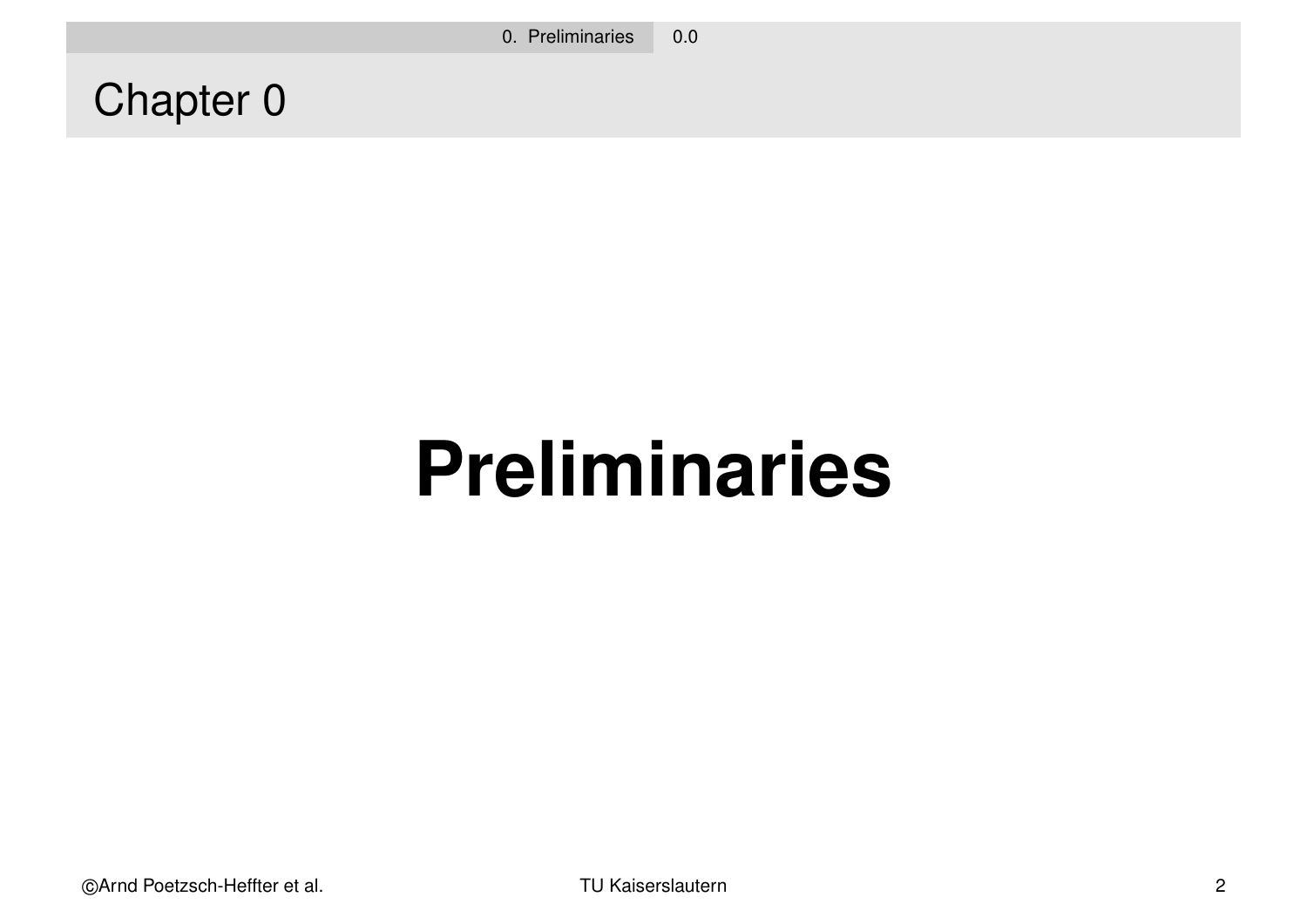# Overview of Chapter

- 0. Preliminaries
- 0.1 Organisation
- 0.2 Course Overview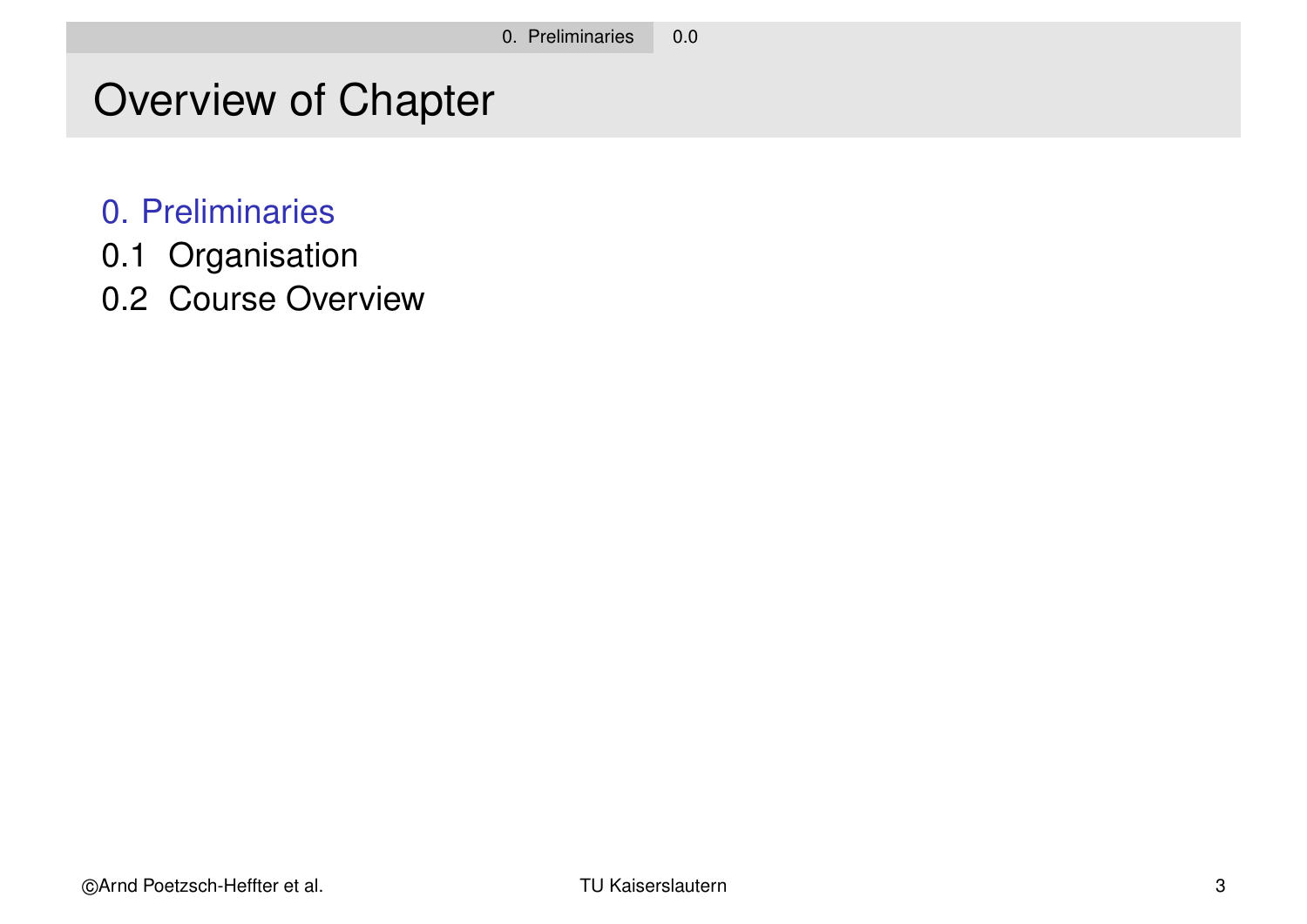# Section 0.1

# **Organisation**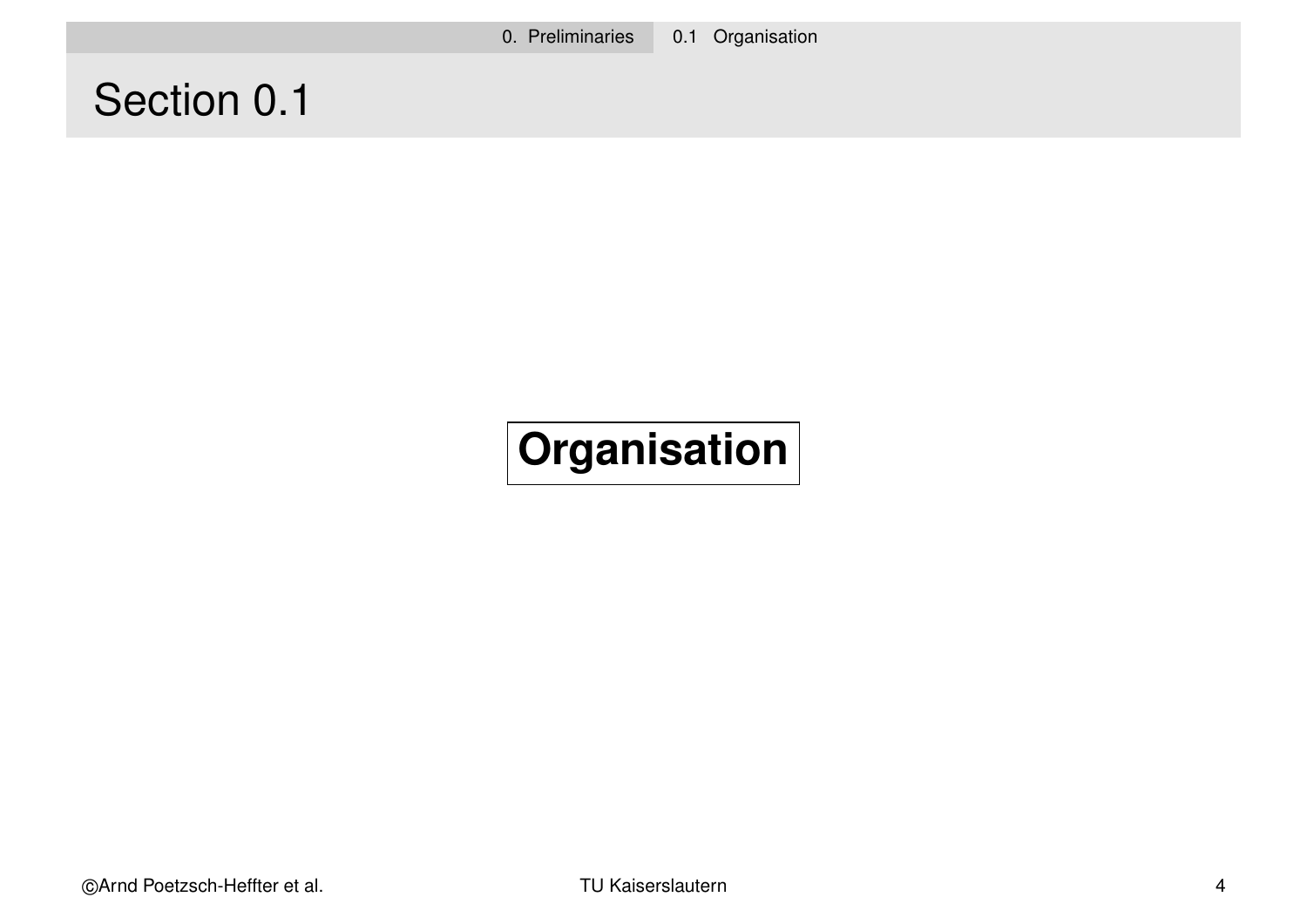# **Contact**

- Arnd Poetzsch-Heffter
- Peter Zeller
- Christoph Feller
- Information about course: **http://softech.informatik.uni-kl.de/**
- Wiki for the course and Isabelle/HOL: **http://svhol.pbmichel.de/**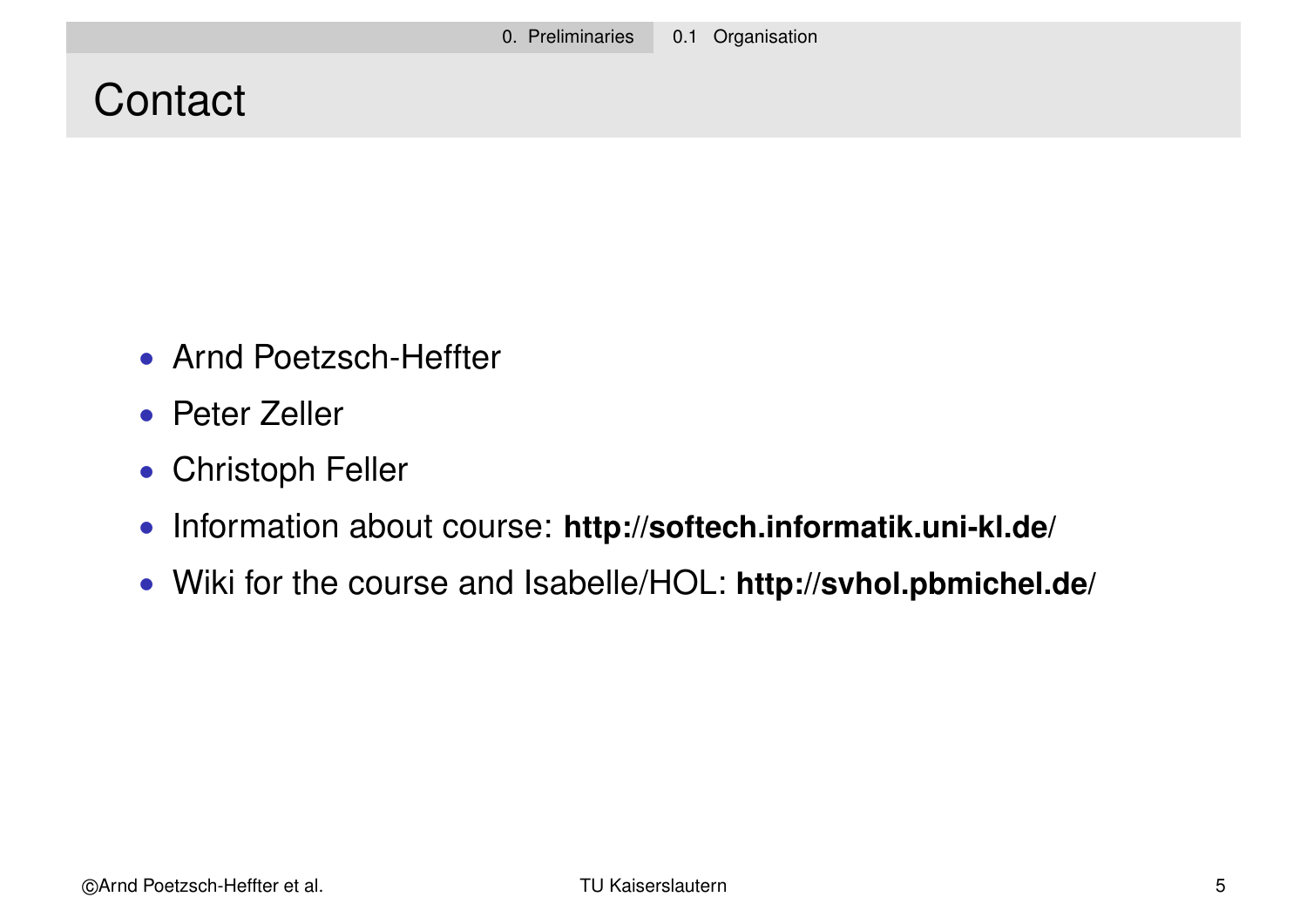# Dates, Time, and Location

- $\bullet$  3C + 3R (8 ECTS-LP)
- Monday, 11:45-13:15, room 48-462 (Lecture)
- Wednesday, 11:45-13:15, room 32-411 (Exercises)
- Thursday, 11:45-13:15, room 48-462/32-411 (Lecture/Exercises)

#### Exams

- Oral
- Topics: content of lecture and exercises
- Dates: after lecture period; dates will be announced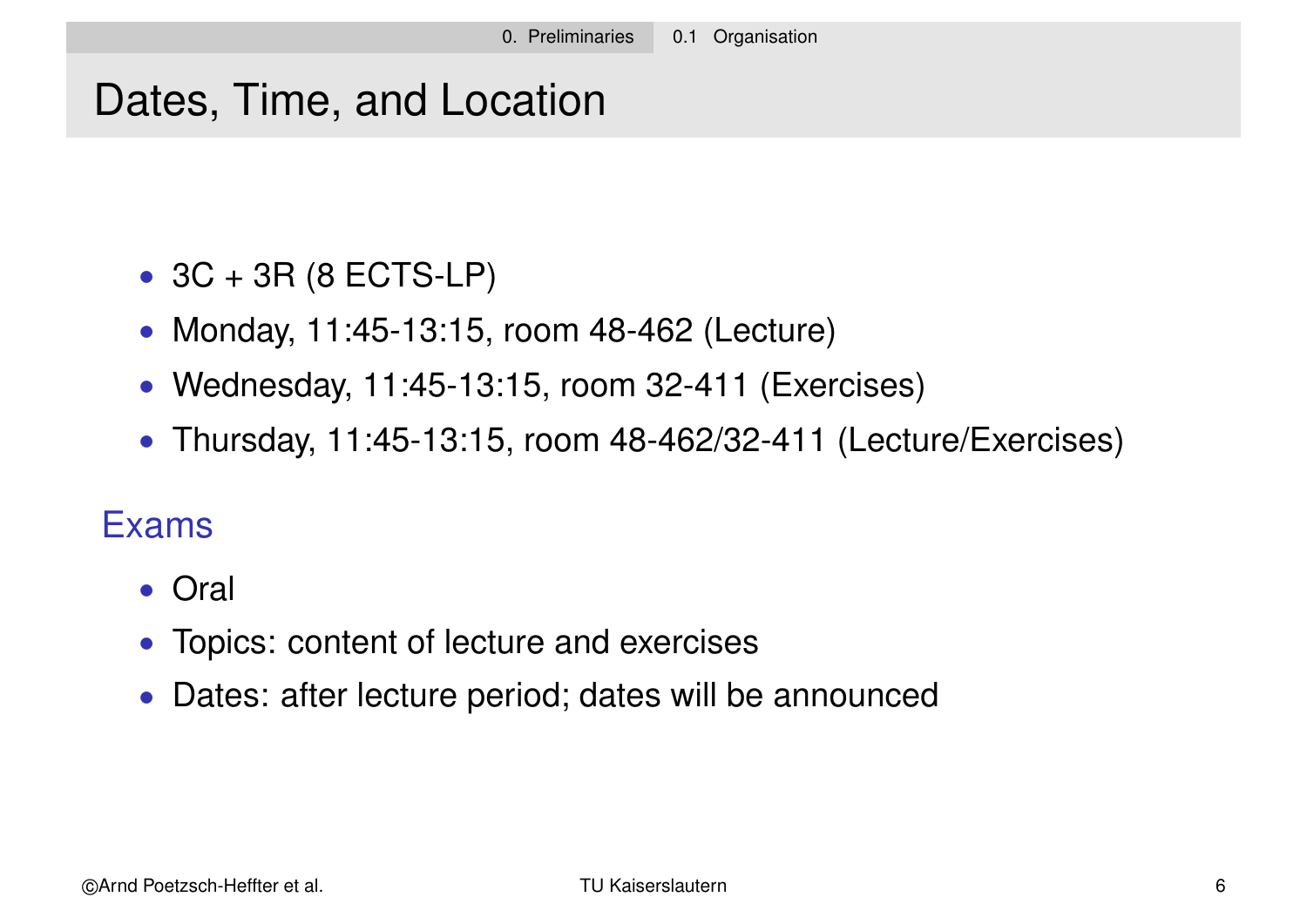# **Literature**

- T. Nipkow, L. C. Paulson and M. Wenzel. Isabelle/HOL A Proof Assistant for Higher-Order Logic.. Springer LNCS 2283, 2002.
- P. B. Andrews. An Introduction to Mathematical Logic and Type Theory: To Truth Through Proof. Acedemic Press, 1986
- L. C. Paulson. ML for the Working Programmer. Cambridge University Press, 1996.
- R. Harper. Programming in Standard ML. Available at http://www.cs.cmu.edu/~rwh/smlbook/book.pdf Carnegie Mellon University, 2009.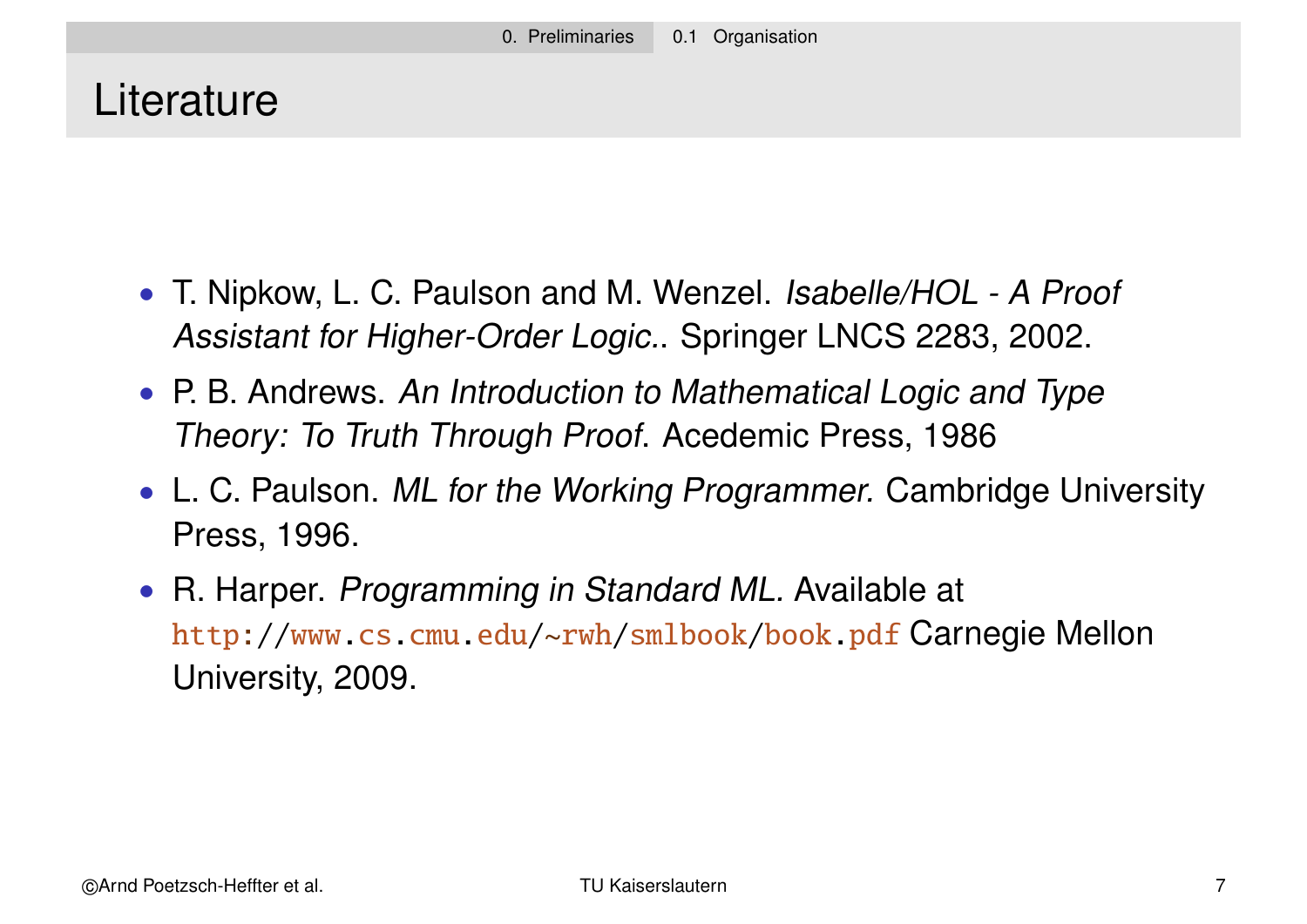# Further reading

- 1. M. J. C. Gordon, T. F. Melham, Introduction to HOL: A theorem proving environment for higher order logic. Cambridge University Press, 1993.
- 2. Peter Aczel. An Introduction to Inductive Definitions. Handbook of Mathematical Logic, pages 739-782. North-Holland, 1977.
- 3. Franz Baader, Tobias Nipkow. Term Rewriting and All. Cambridge University Press, 1998.
- 4. Alonzo Church. A formulation of the simple theory of types. Journal of Symbolic Logic, 5:56-68, 1940.
- 5. Gerhard Gentzen. Untersuchungen ueber das logische Schliessen. Mathematische Zeitschrift, 39:176-210, 405-431, 1935.
- 6. Jean-Yves Girard, Yves Lafont, Paul Taylor. Proofs and Types. Cambridge University Press, 1989.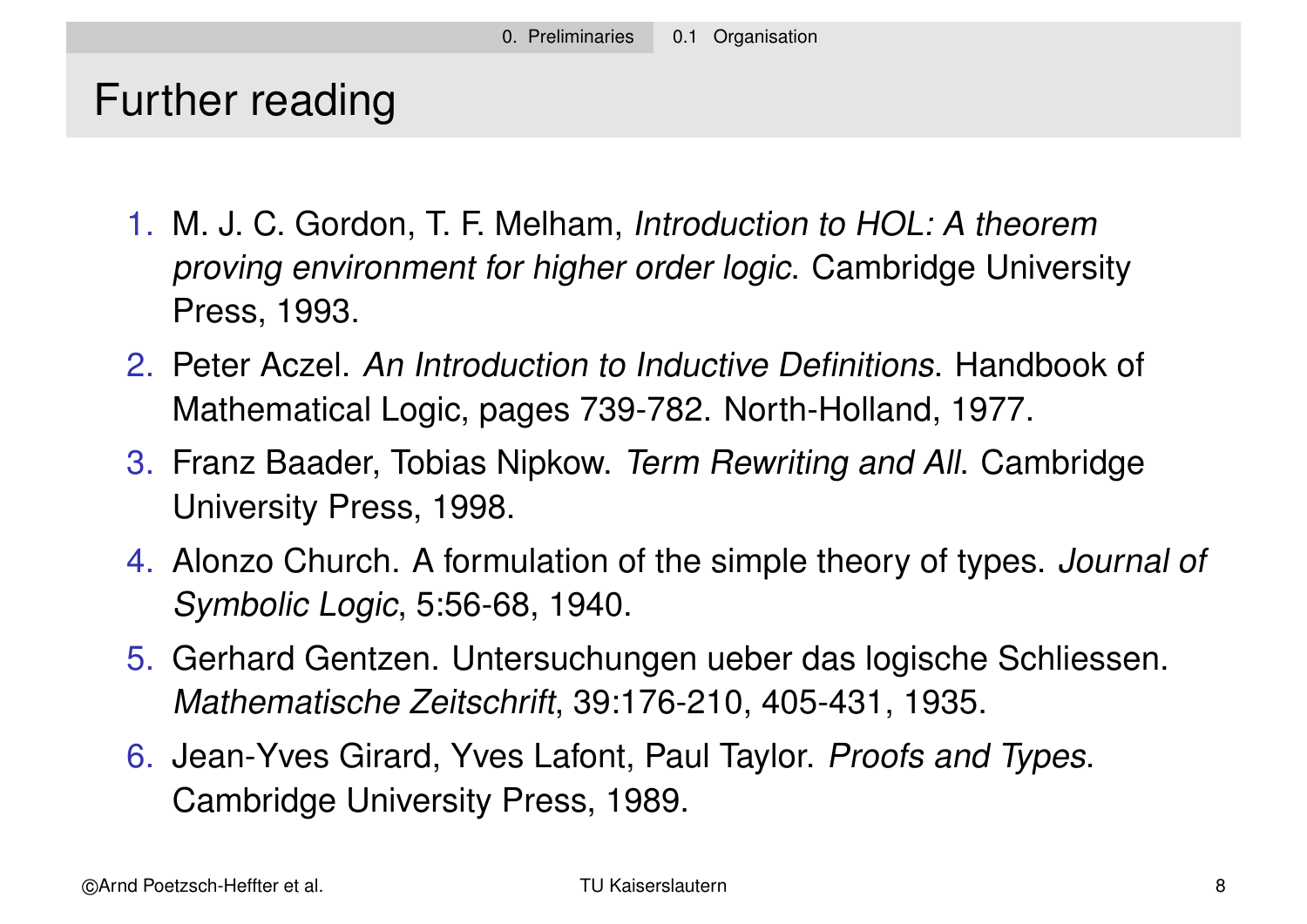# Further reading (2)

- 7. Cordelia V. Hall, Kevin Hammond, Simon L. Peyton Jones, Philipp Wadler. Type classes in Haskell. ACM Transactions on Programming Languages and Systems, 18(2):109-138, 1996.
- 8. Steffen Hoelldobler. Conditional equational theories and complete sets of transformations. Theoretical Computer Science, 75(1&2):85-110, 1990.
- 9. Jan Willem Klop. Term Rewriting Systems. Handbook of Logic in Computer Science, Vol. 2, Chap. 1, pages 1-117. Oxford University Press, 1992.
- 10. Harry R. Lewis, Christos H. Papadimitriou. Elements of the Theory of Computation. Prentice-Hall, 1981.
- 11. Robin Milner. A theory of type polymorphism in programming. Journal of Computer and System Sciences, 17(3):348-375, 1978.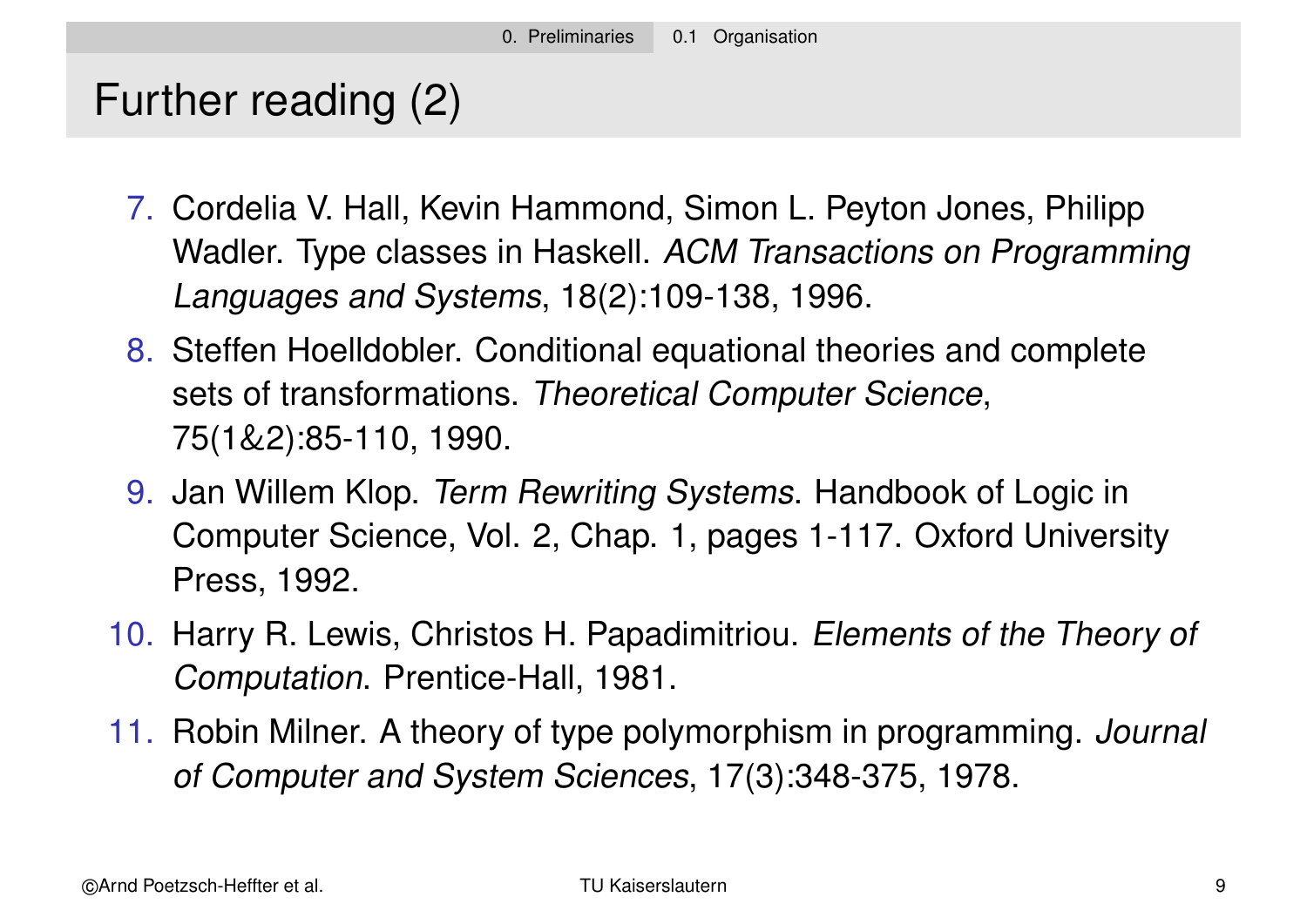# Further reading (3)

- 12. Tobias Nipkow. Order-Sorted Polymorphism in Isabelle. Logical Environments, pages 164-188. Cambridge University Press, 1993.
- 13. Wolfgang Naraschewski, Tobias Nipkow. Type inference verified: Algorithm W in isabelle/hol. Journal of Automated Reasoning, 23(3-4):299-318, 1999.
- 14. Dag Prawitz, Per-Erik Malmnas. A survey of some connections between classical, intuitionistic and minimal logic. In A. Schmidt, H. Schuette, editors, Contributions to Mathematical Logic, pages 215-229. North-Holland, 1968.
- 15. Dag Prawitz. Natural Deduction: A proof theoretical study. Almqvist and Wiksell, 1965.
- 16. M. E. Szabo. The Collected Papers of Gerhard Gentzen. North-Holland, 1969.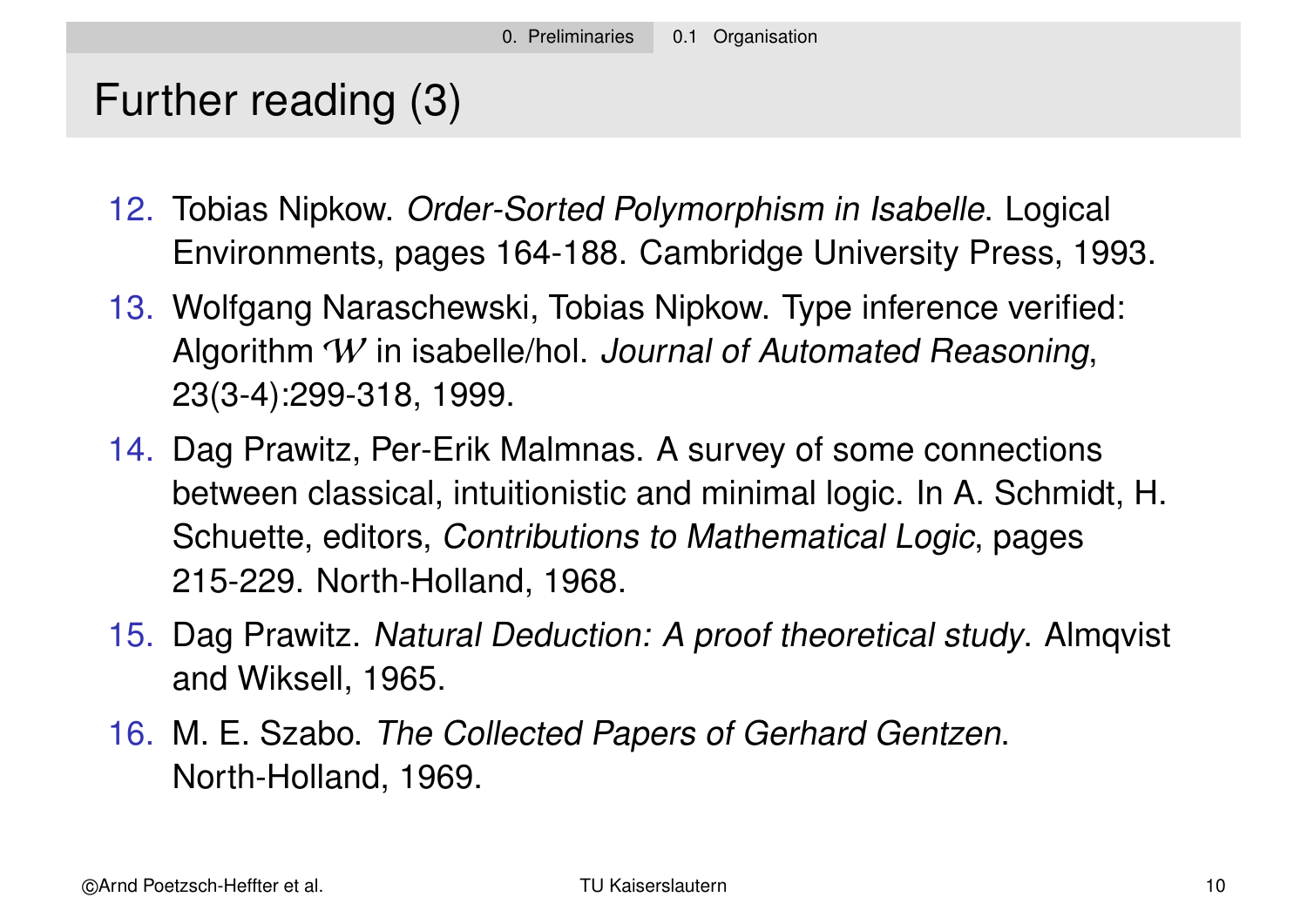# Further reading (4)

- 17. Simon Thompson. Miranda: The Craft of Functional Programming. Addison-Wesley, 1995.
- 18. Simon Thompson. Haskell: The Craft of Functional Programming. Addison-Wesley, 1999. Second Edition.
- 19. Dirk van Dalen. Logic and Structure. Springer-Verlag, 1980.
- 20. Daniel J. Velleman. How to Prove It. Cambridge University Press, 1994.
- 21. Jean van Heijenoort, editor. From Frege to Goedel: A Source Book in Mathematical Logic, 1879-193. Harvard University Press, 1967. (Contains translations of original works by David Hilbert.)
- 22. Phillip Wadler, Stephen Blott. How to make ad-hoc polymorphism less ad-hoc. In Conference Record of the 16th ACM Symposium on Principles of Programming Languages, pages 60-76, 1989.
- 23. Alfred N. Whitehead, Bertrand Russell. Principia Mathematica. Cambridge University Press, 1925. 2nd edition.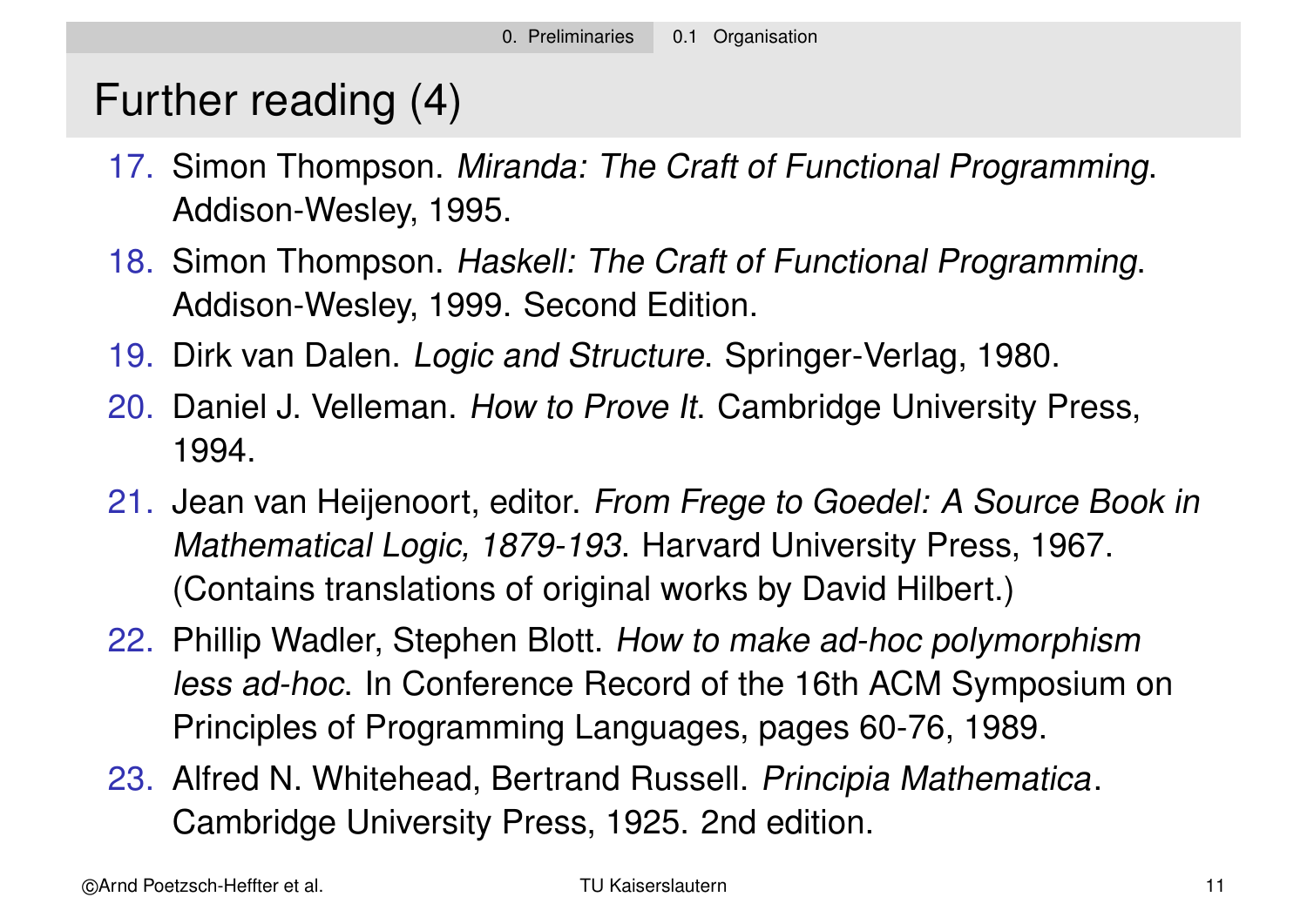# Acknowledgements

- Dr. Jens Brandt for designing several of the slides
- Prof. Madlener for designing further parts of this course material
- Prof. Basin, Dr. Brucker, Dr. Smaus, Prof. Wolff, and the MMISS-project for the slides on CSMR
- Prof. Nipkow for the slides on Isabelle/HOL.
- Isabelle/HOL community for providing tools and theories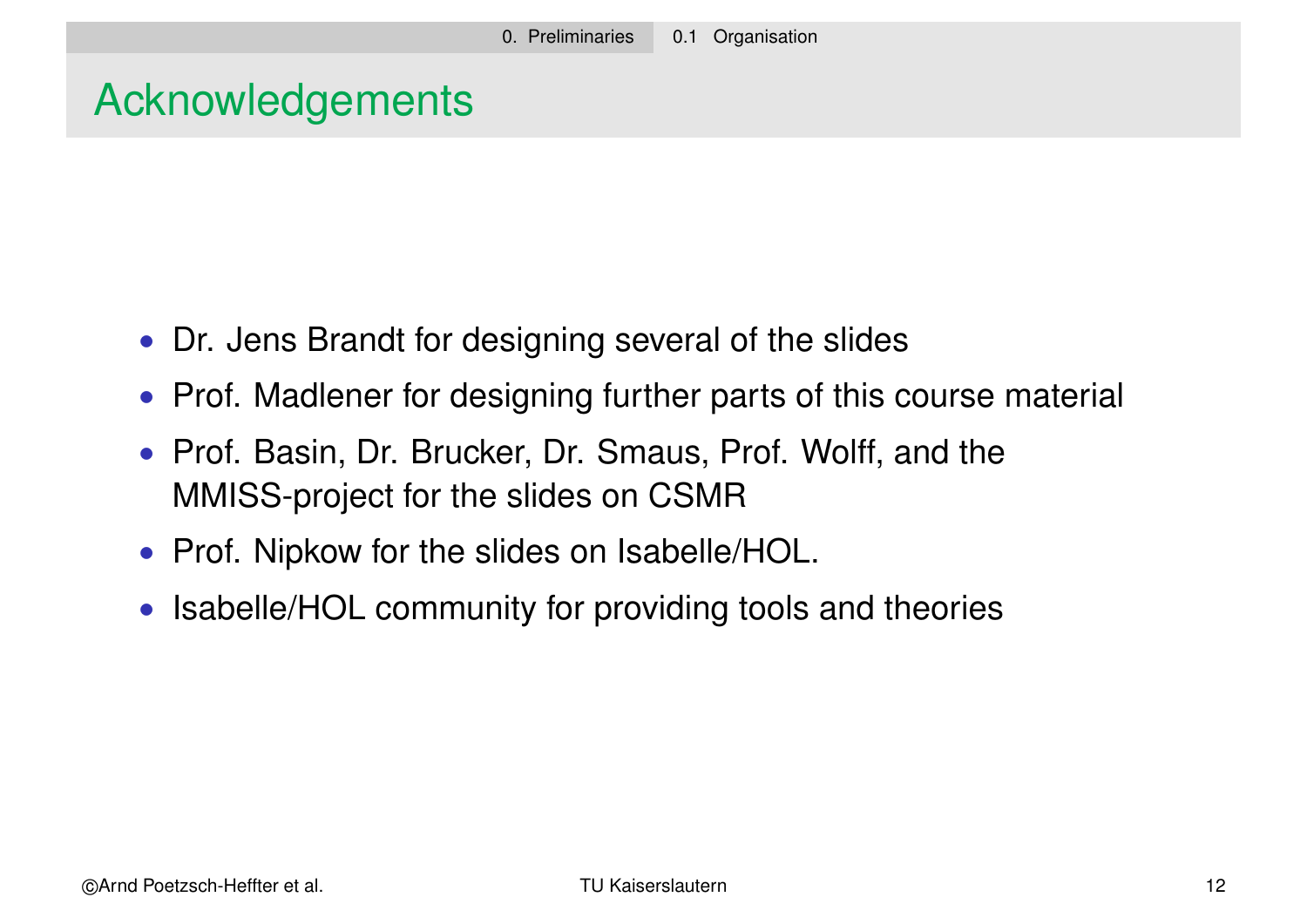0. Preliminaries 0.2 Course Overview

# Section 0.2

# **Course Overview**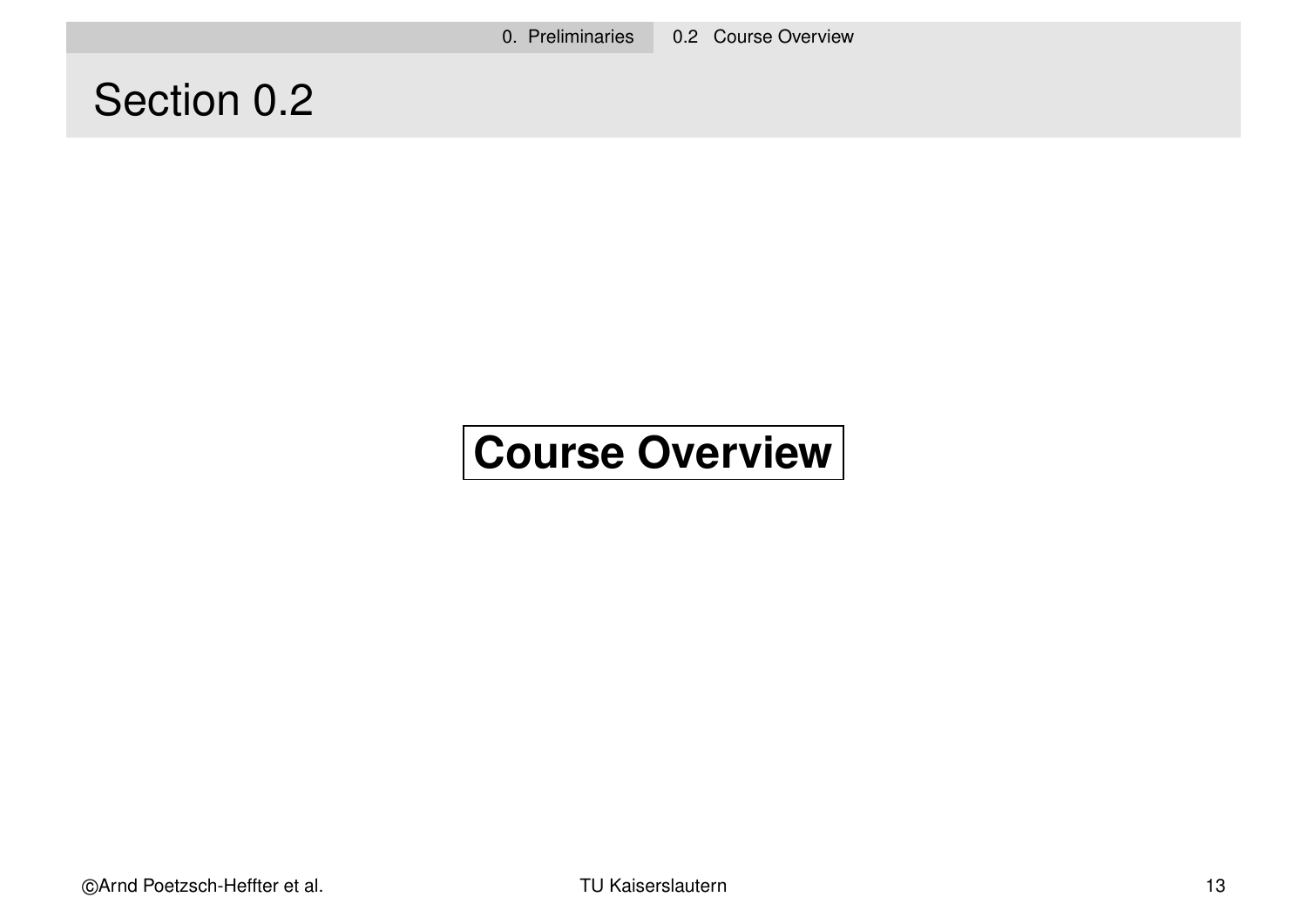# Topics and learning objectives

- Functional programming and modeling of software systems
- Higher-order logic
- Formal verification in Isabelle/HOL (and other theorem provers)
- Verification of algorithms
- Modeling and verification of transition systems
- Specification of programming languages
- Program logics and program verification
- Beyond interactive theorem proving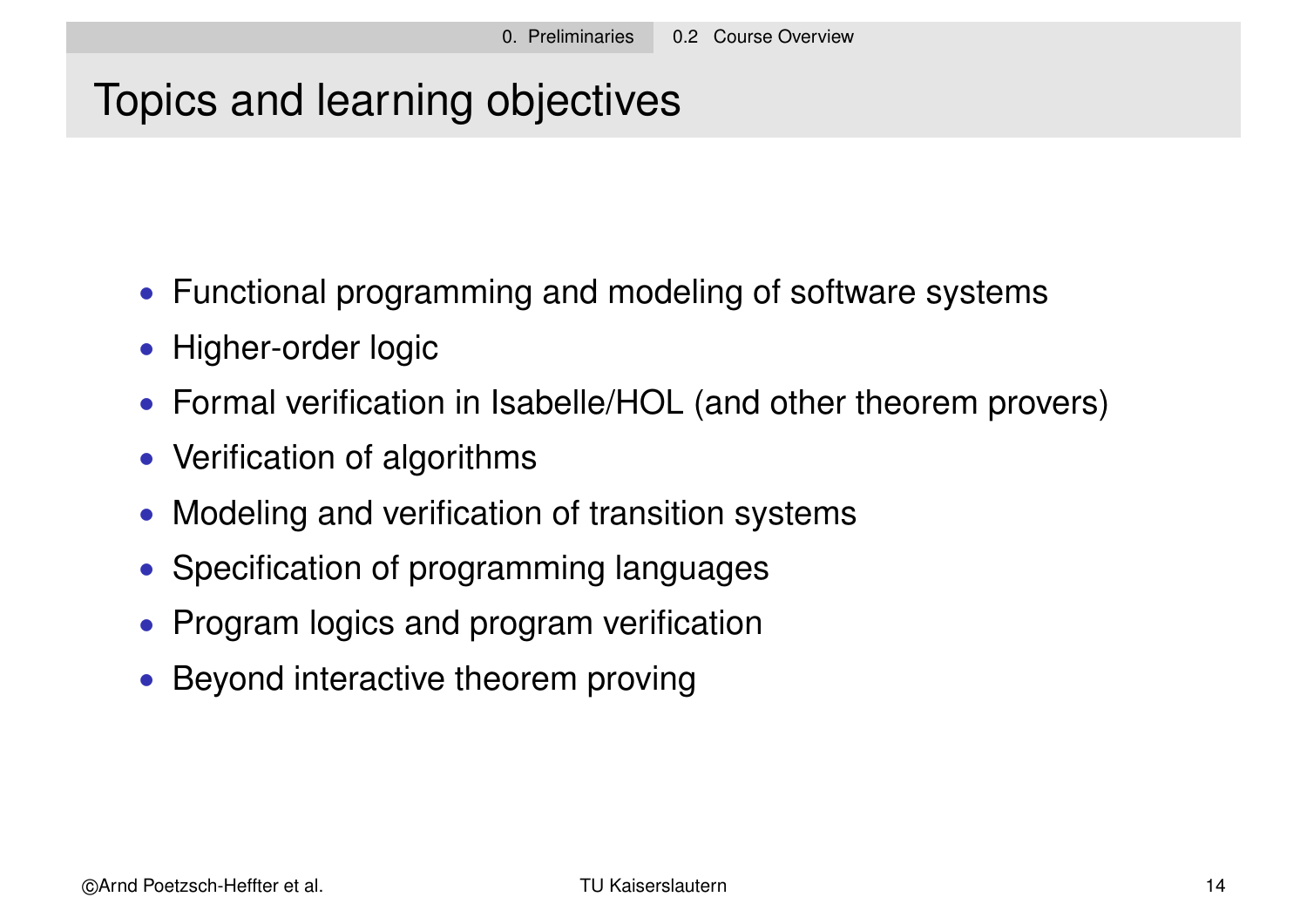#### Course structure

- 1. Introduction
- 2. Functional programming and modeling
- 3. Foundations of higher-order logic
- 4. A proof system for higher-order logic
- 5. Verifying functions
- 6. Inductive definitions and fixed points
- 7. Programming language semantics
- 8. Program verification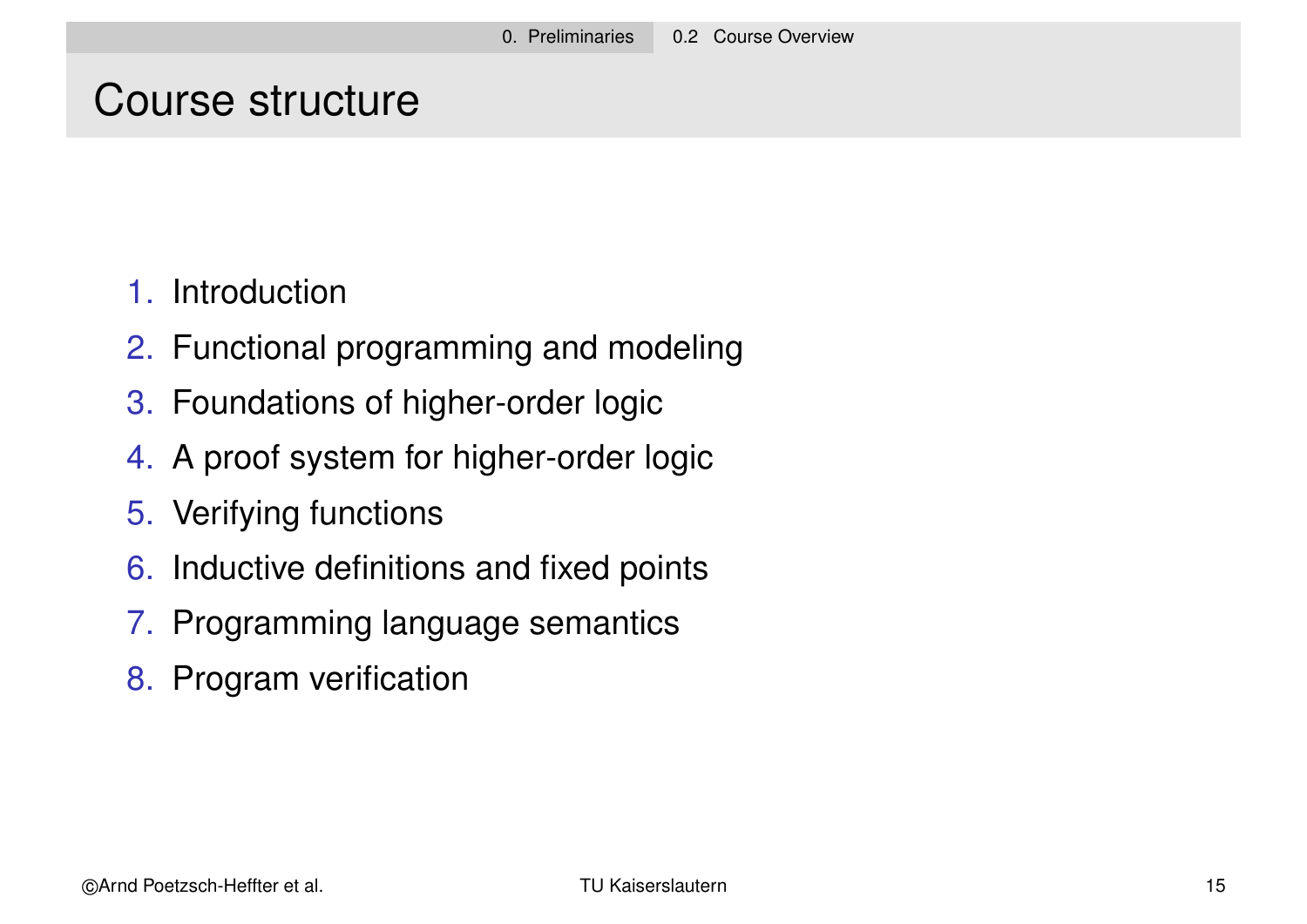Chapter 1

# **Introduction**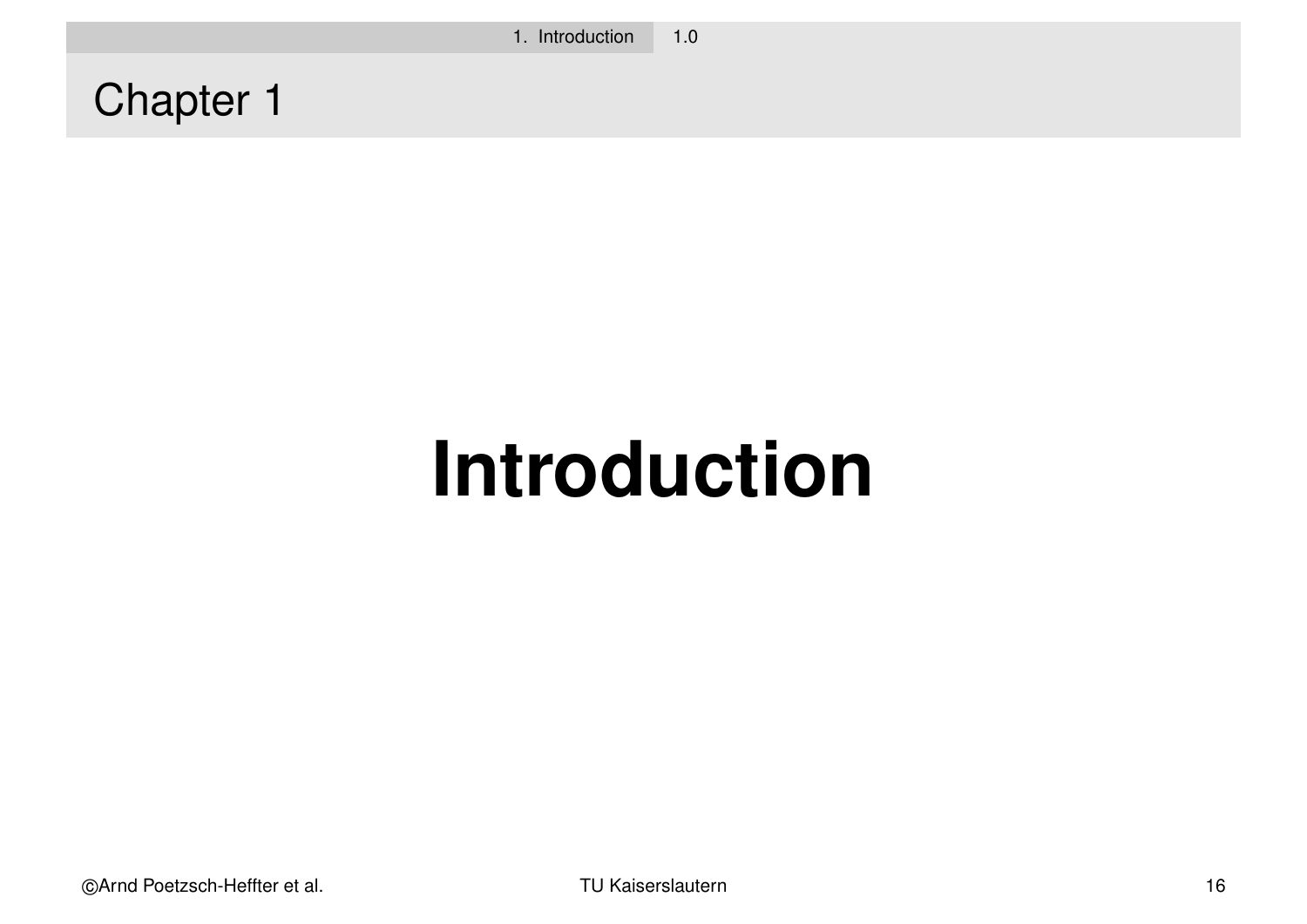# Overview of Chapter

- 1. Introduction
- 1.1 Language: Syntax and Semantics
	- **Syntax Semantics**
- 1.2 Proof Systems/Logical Calculi Hilbert Calculus Natural Deduction
- 1.3 Specification and Verification in Software Engineering
- 1.4 Summary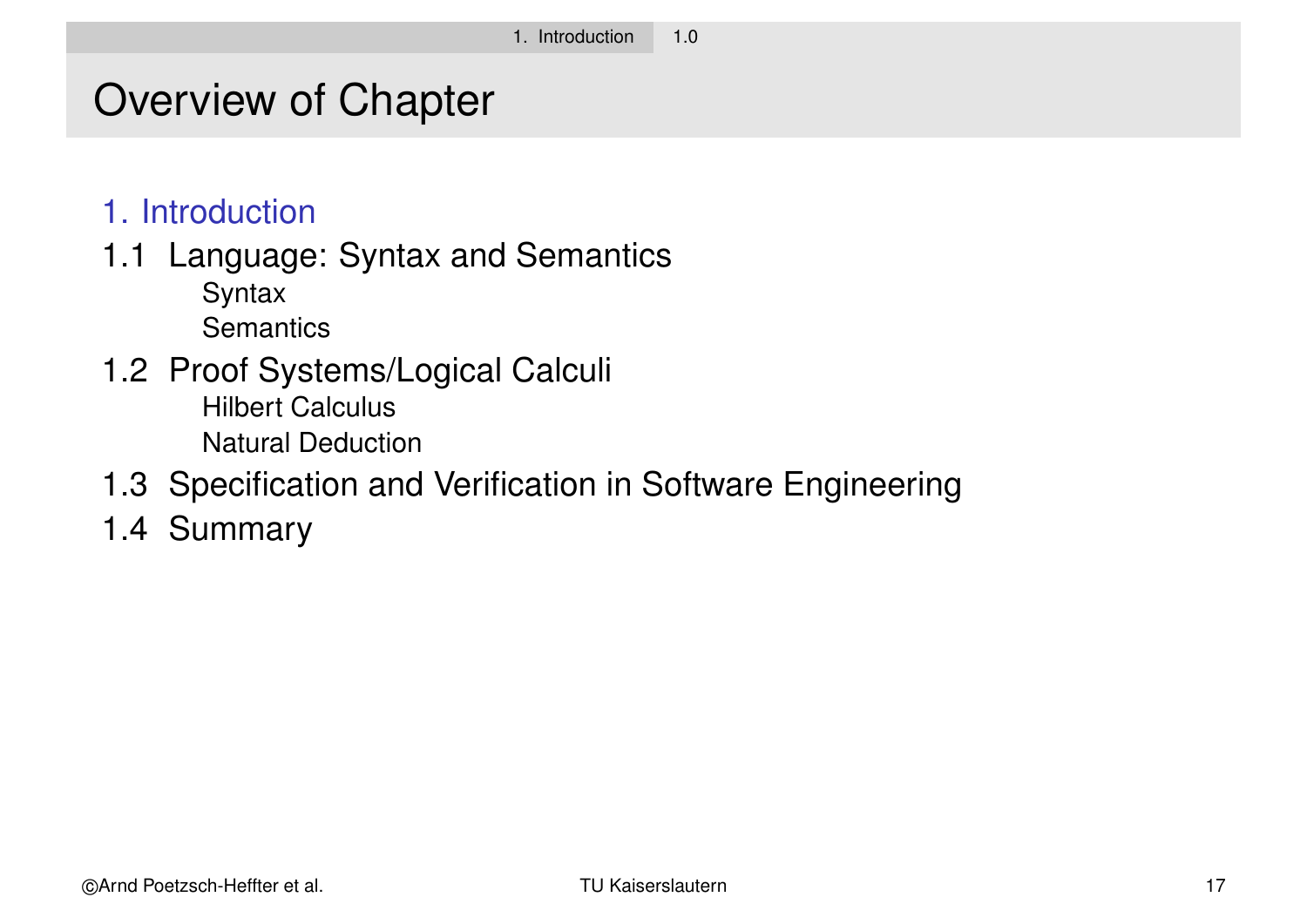#### Goals of introduction

- Motivation for the topics
- Terminology: Specification, verification, logic
- Relation to other courses
- Review/introduce basic concepts in logic:
	- 1. Language: Syntax and semantics
	- 2. Proof systems
		- 2.1 Hilbert style proof systems
		- 2.2 Proof system for natural deduction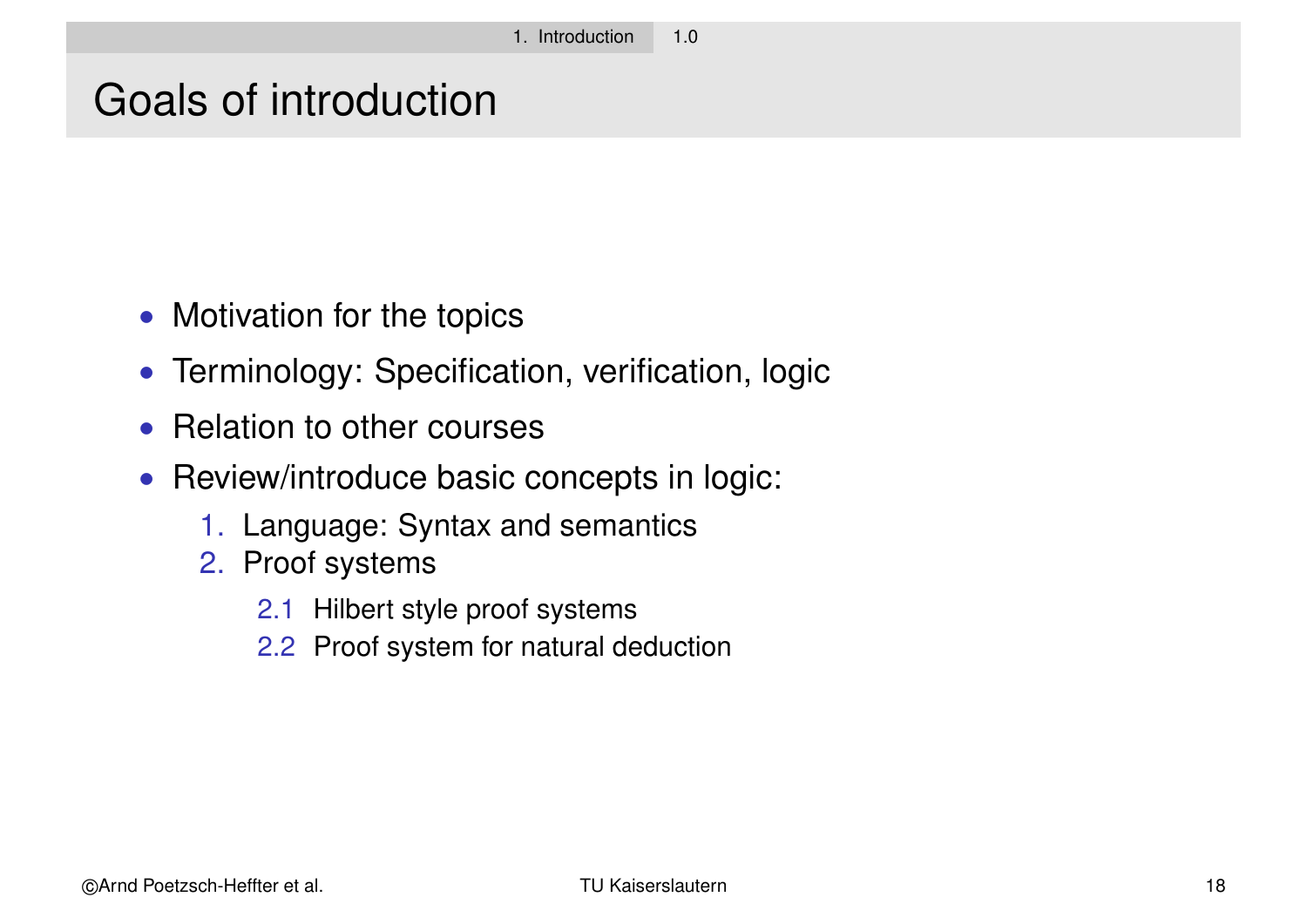1. Introduction 1.1 Language: Syntax and Semantics

# Section 1.1

# **Language: Syntax and Semantics**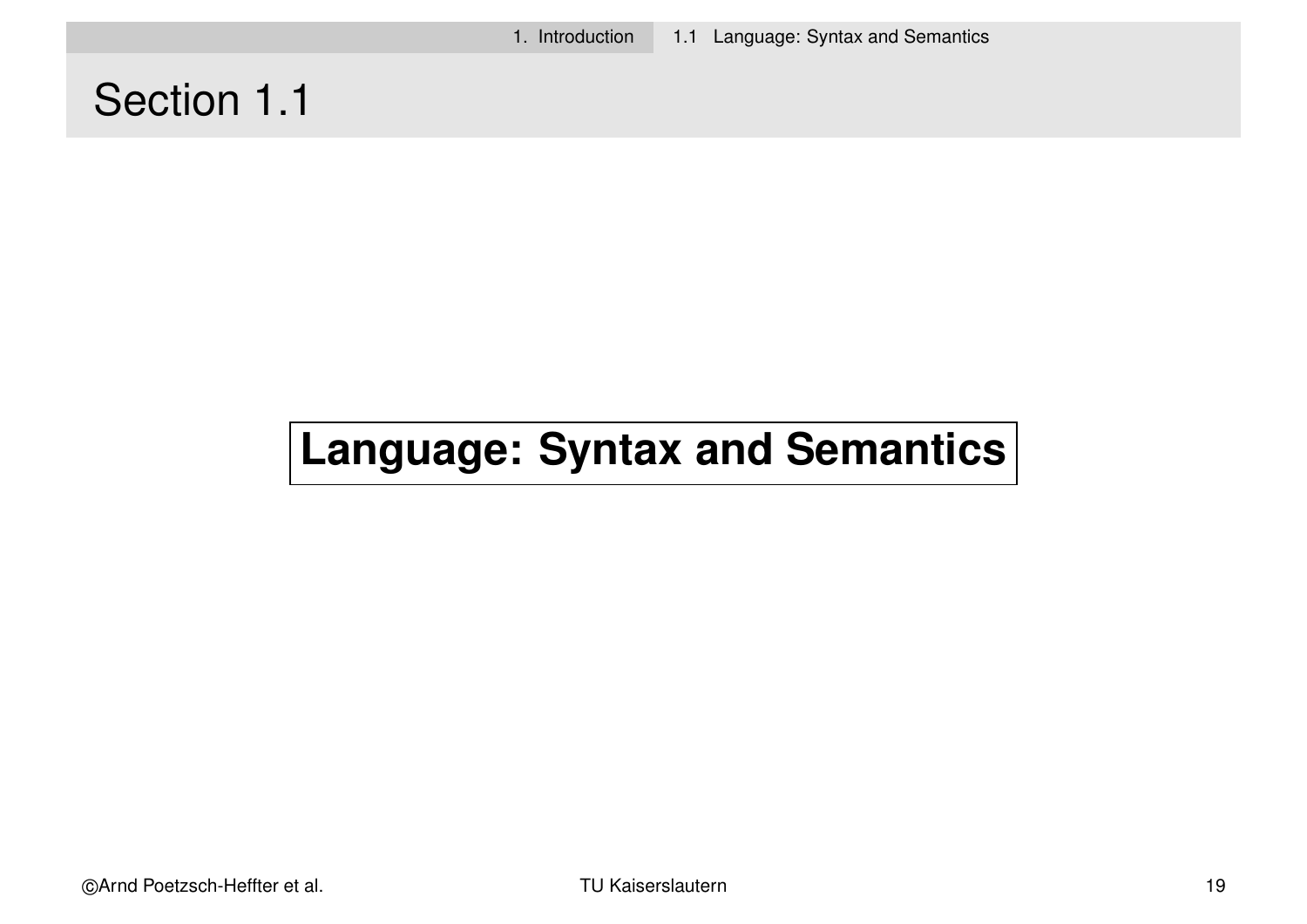1. Introduction 1.1 Language: Syntax and Semantics

# Subsection 1.1.1

# **Syntax**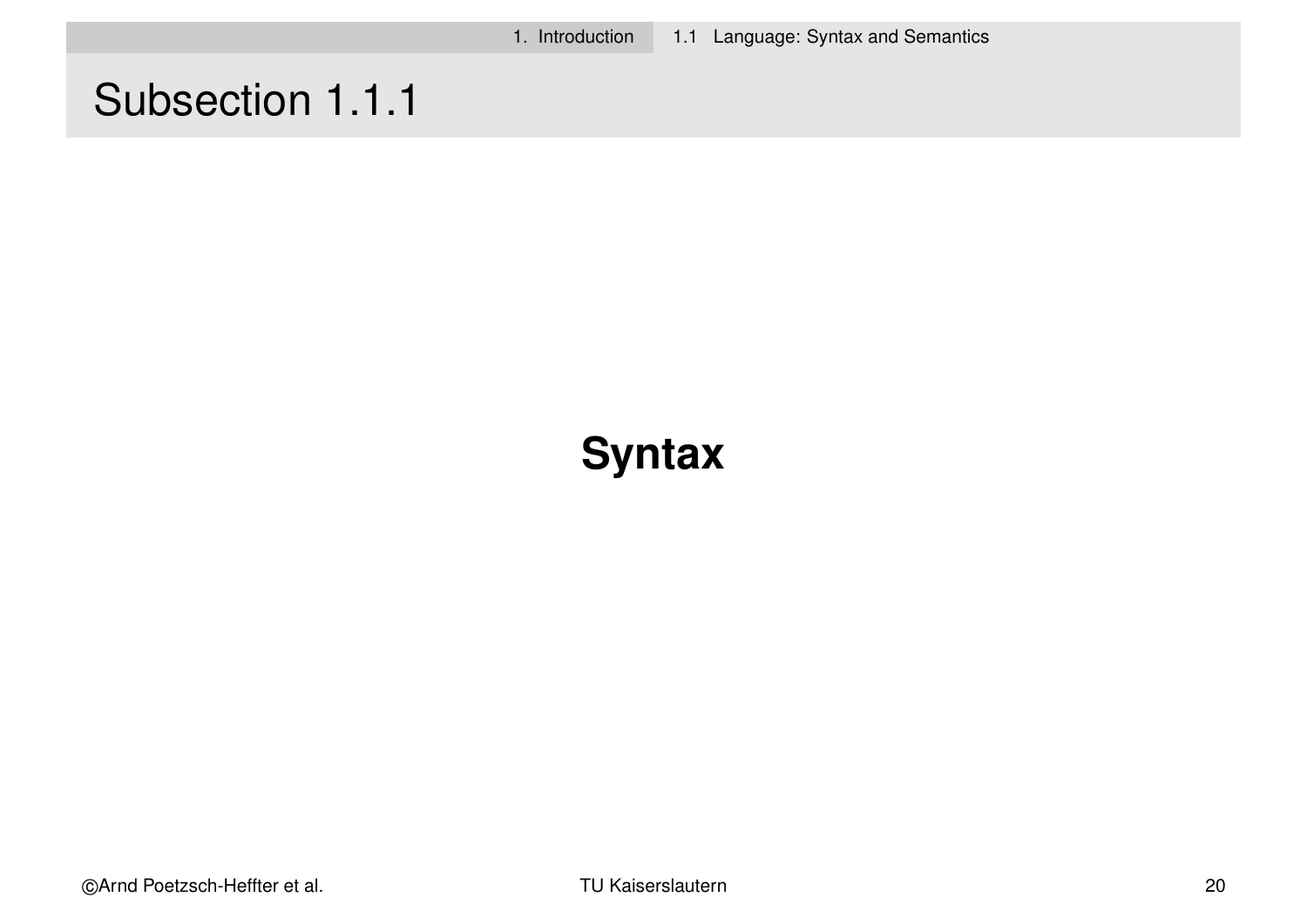# **Syntax**

#### Aspects of syntax

- used to designate things and express facts
- syntax of terms and formulas: constructed from variables and function symbols
- function symbols map a tupel of terms to another term
- constant symbols: no arguments constant can be seen as functions with zero arguments
- predicate symbols are considered as boolean functions
- sets of variables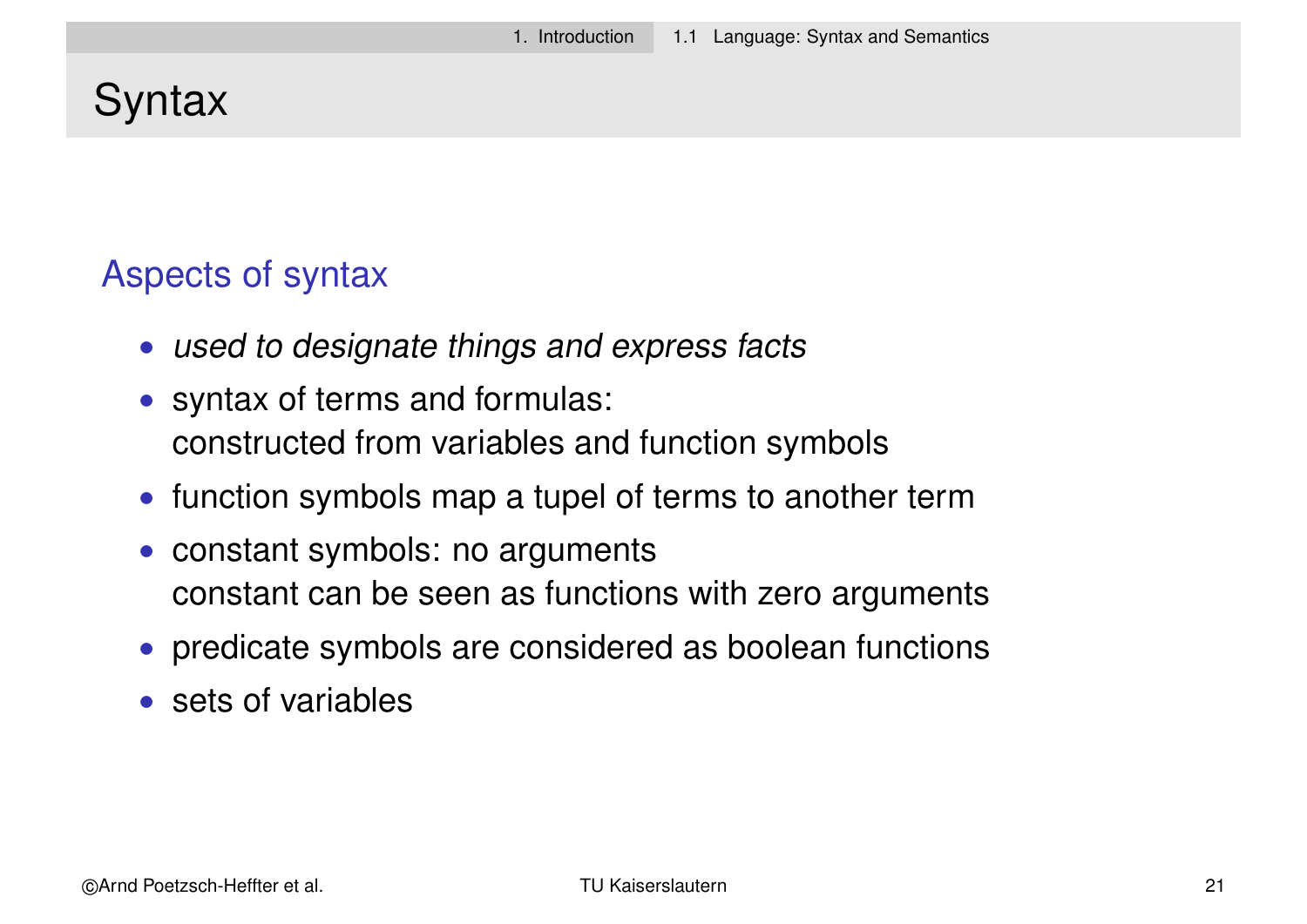# Syntax (2)

#### Example (Natural Numbers)

- constant symbol: 0
- function symbol suc :  $\mathbb{N} \to \mathbb{N}$
- function symbol plus :  $\mathbb{N} \times \mathbb{N} \to \mathbb{N}$
- function symbol ...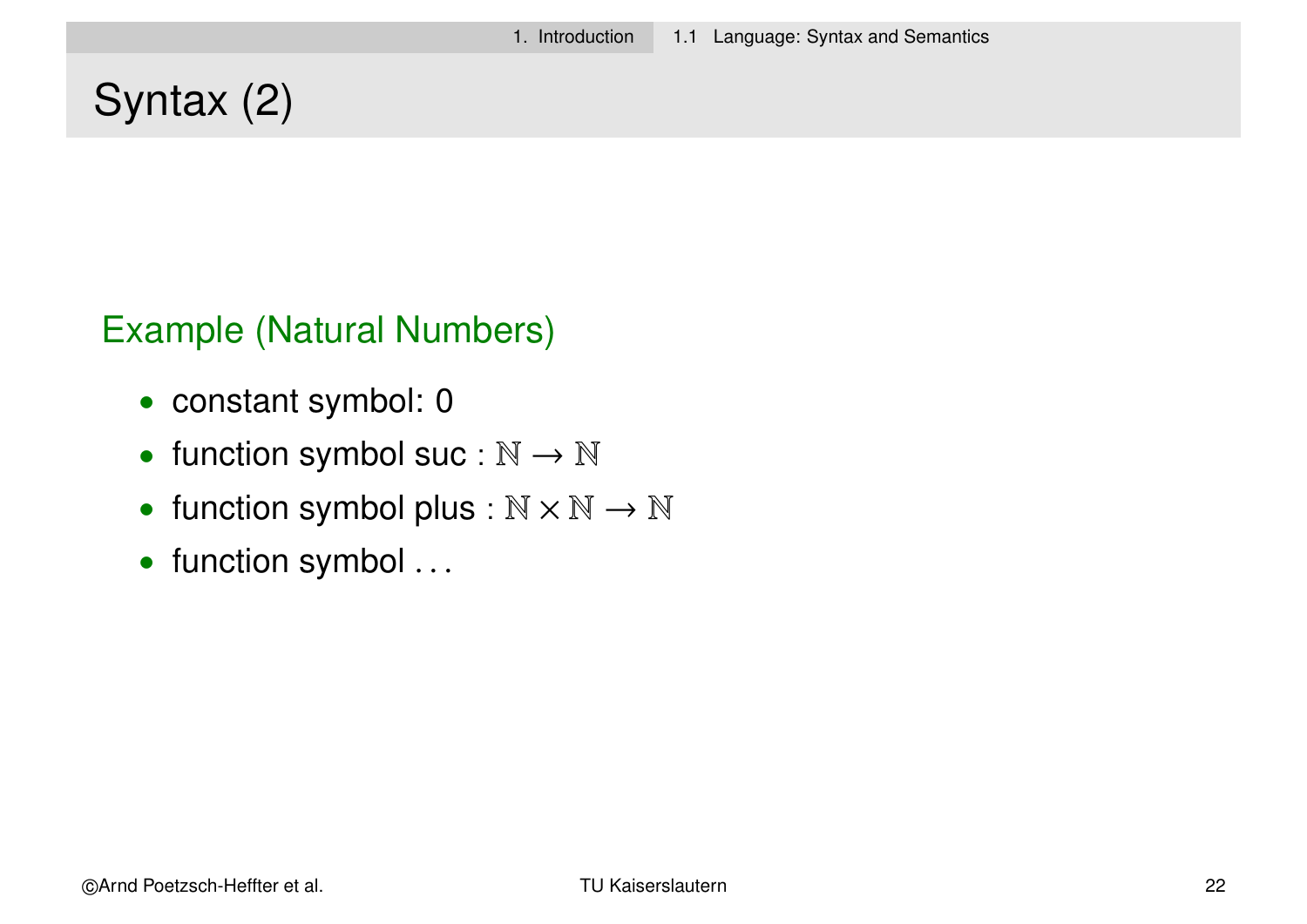# Syntax of propositional logic

#### Example (Symbols)

- $V = \{a, b, c, \ldots\}$  is a set of propositional variables
- two function symbols:  $\neg$  and  $\rightarrow$

#### Example (Language)

- each  $p \in V$  is a formula
- if  $\phi$  is a formula, then  $\neg \phi$  is a formula
- if  $\phi$  and  $\psi$  are formulas, then  $\phi \rightarrow \psi$  is a formula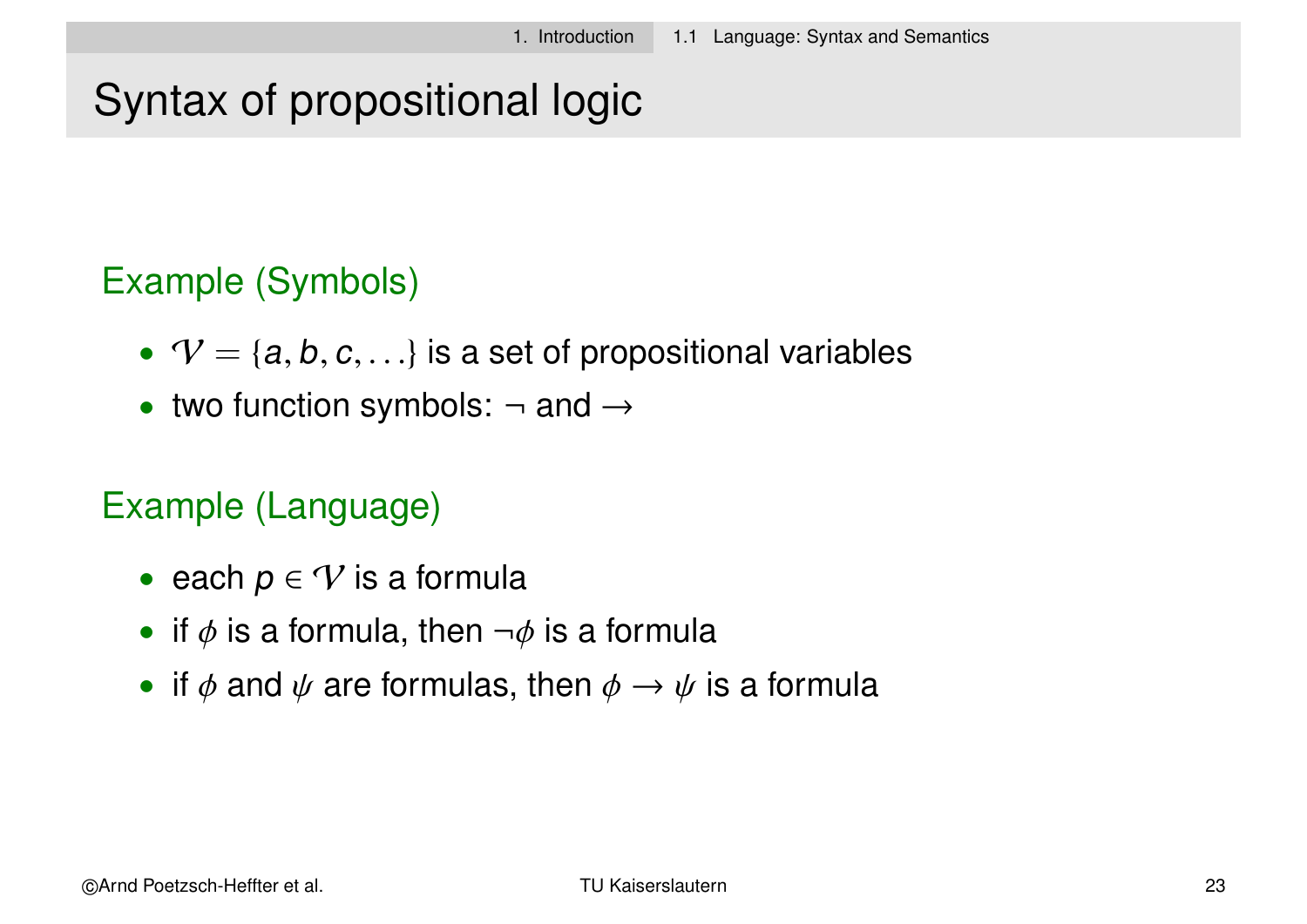#### Syntactic sugar

#### Purpose

- extensions to the language that do not affect its expressiveness
- simplify the description in practice

#### Example

Abbreviations in propositional logic

- True denotes  $\phi \rightarrow \phi$
- False denotes  $\neg True$
- $\phi \lor \psi$  denotes  $(\neg \phi) \rightarrow \psi$
- $\phi \land \psi$  denotes  $\neg((\neg \phi) \lor (\neg \psi))$
- $\phi \leftrightarrow \psi$  denotes  $((\phi \rightarrow \psi) \land (\psi \rightarrow \phi))$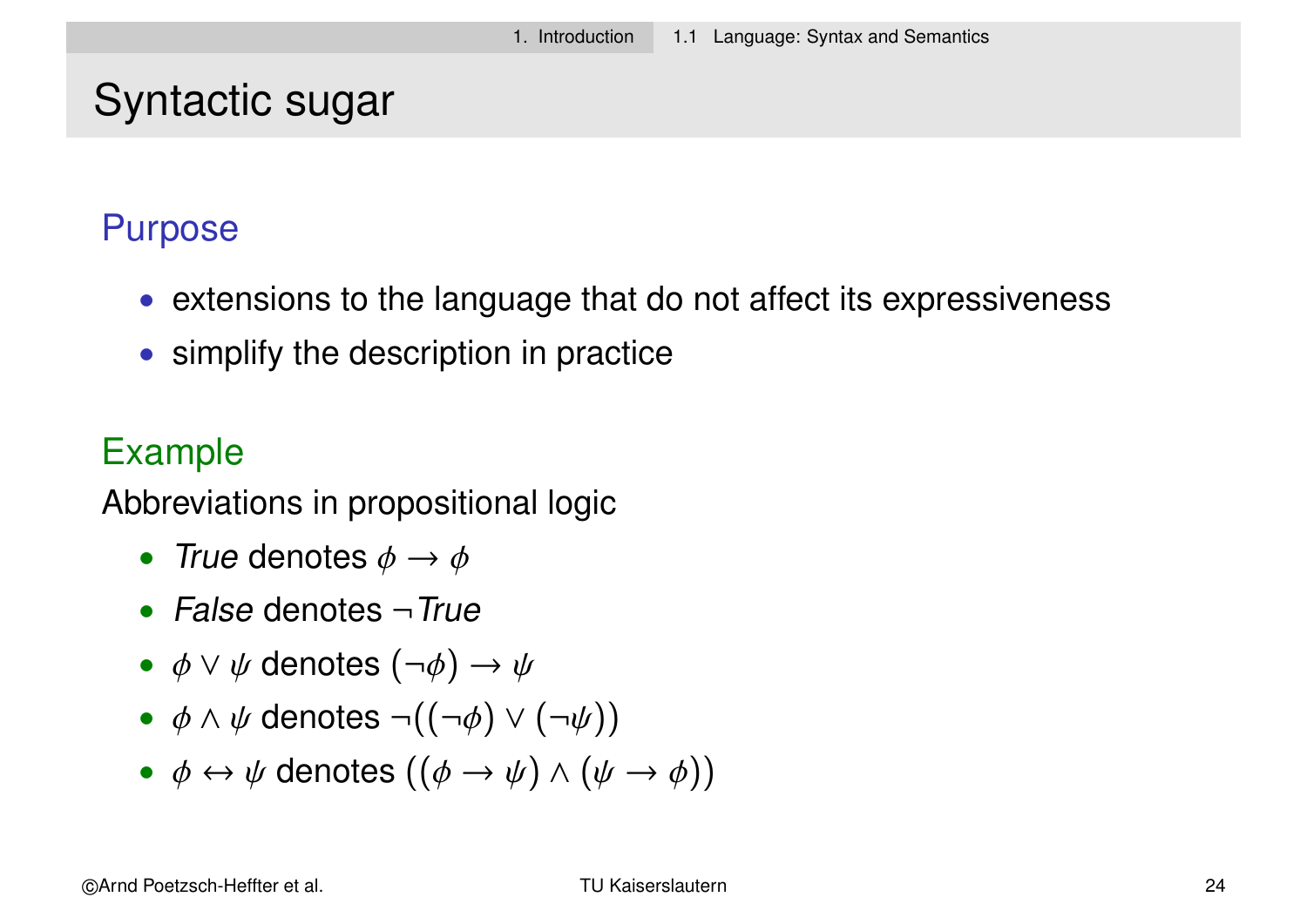1. Introduction 1.1 Language: Syntax and Semantics

# Subsection 1.1.2

# **Semantics**

©Arnd Poetzsch-Heffter et al. TU Kaiserslautern 25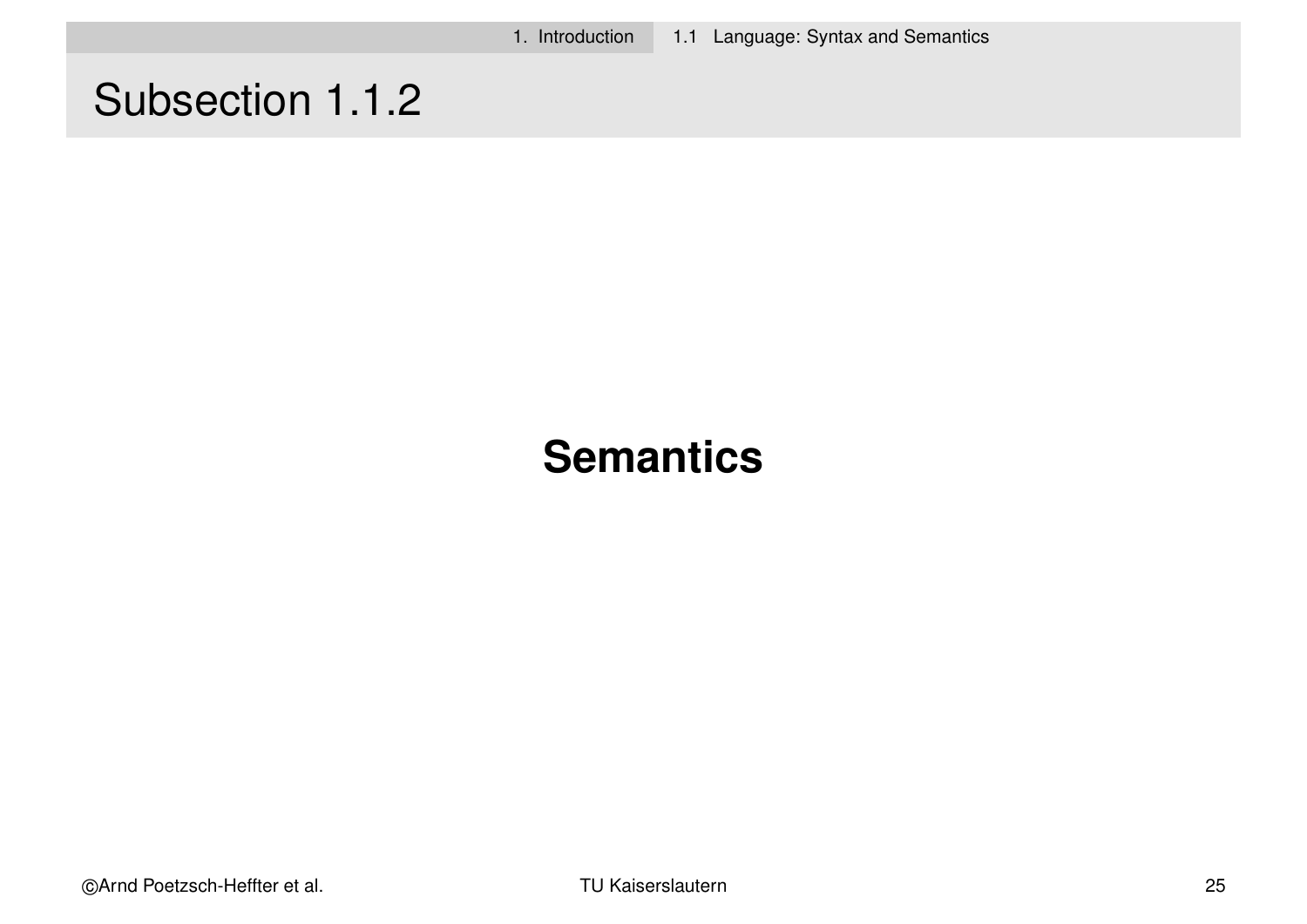# **Semantics**

#### Purpose

- syntax only specifies the structure of terms and formulas
- semantics assigns a meaning to symbols, terms, and formulas
- semantics is often based on variable assignments, i.e., mappings that assign a value to all free variables
	- $\triangleright$  e.g., in propositional logic, variables are assigned a truth value

#### Bottom-up definition

- assignments give variables a value
- terms/formulas are evaluated based on the meaning of the function symbols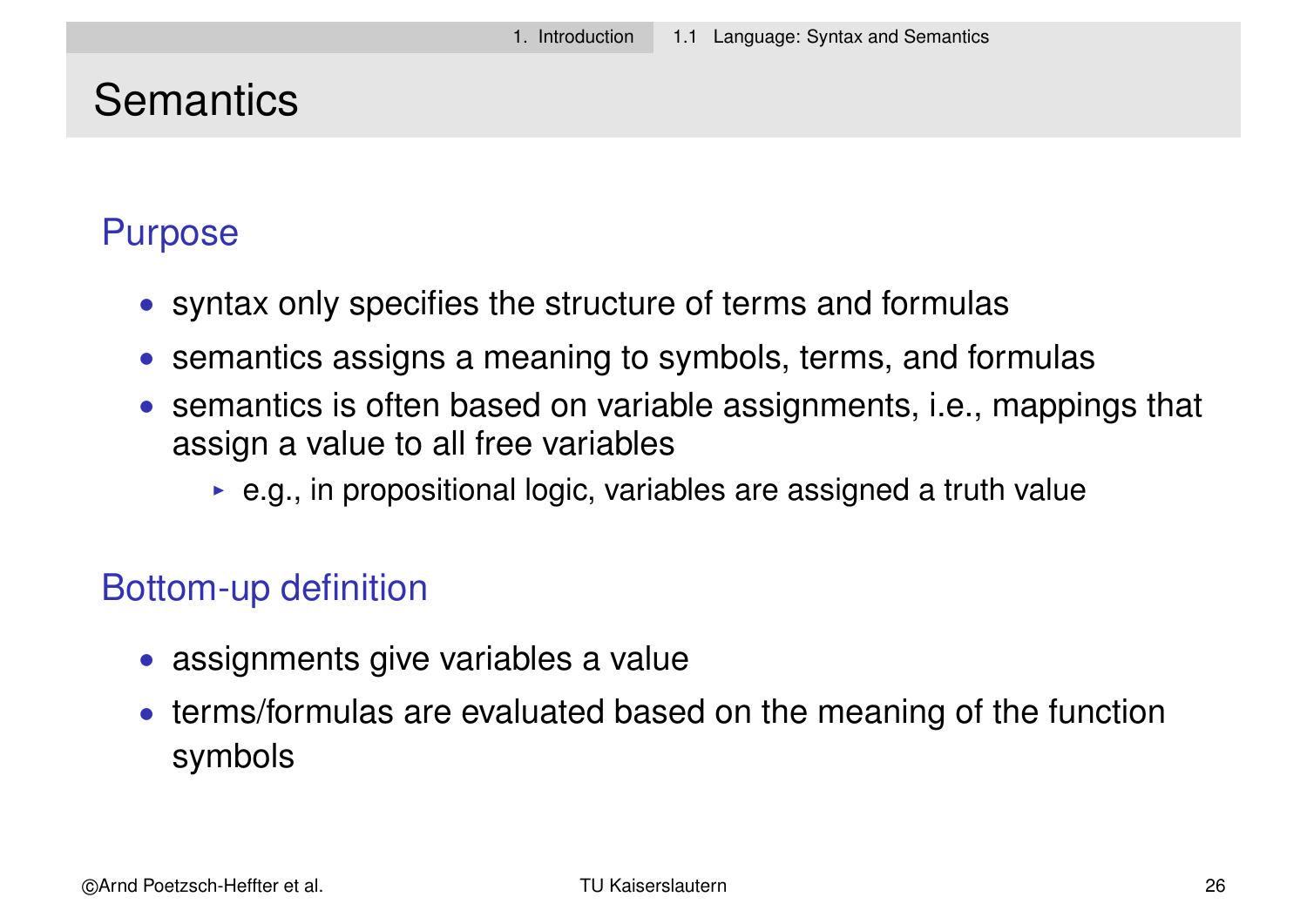#### Interpretation/semantics

#### Notation:

 $\mathcal{D}_{bool}$  denotes the domain of boolean values,  $\mathcal{D}_{bool} = \{true, false\}.$ 

#### Example (Variable assignment in propositional logic)

A variable assignment  $\rho$  in propositional logic is a mapping

$$
\bullet \ \rho: \mathcal{V} \to \mathcal{D}_{bool}
$$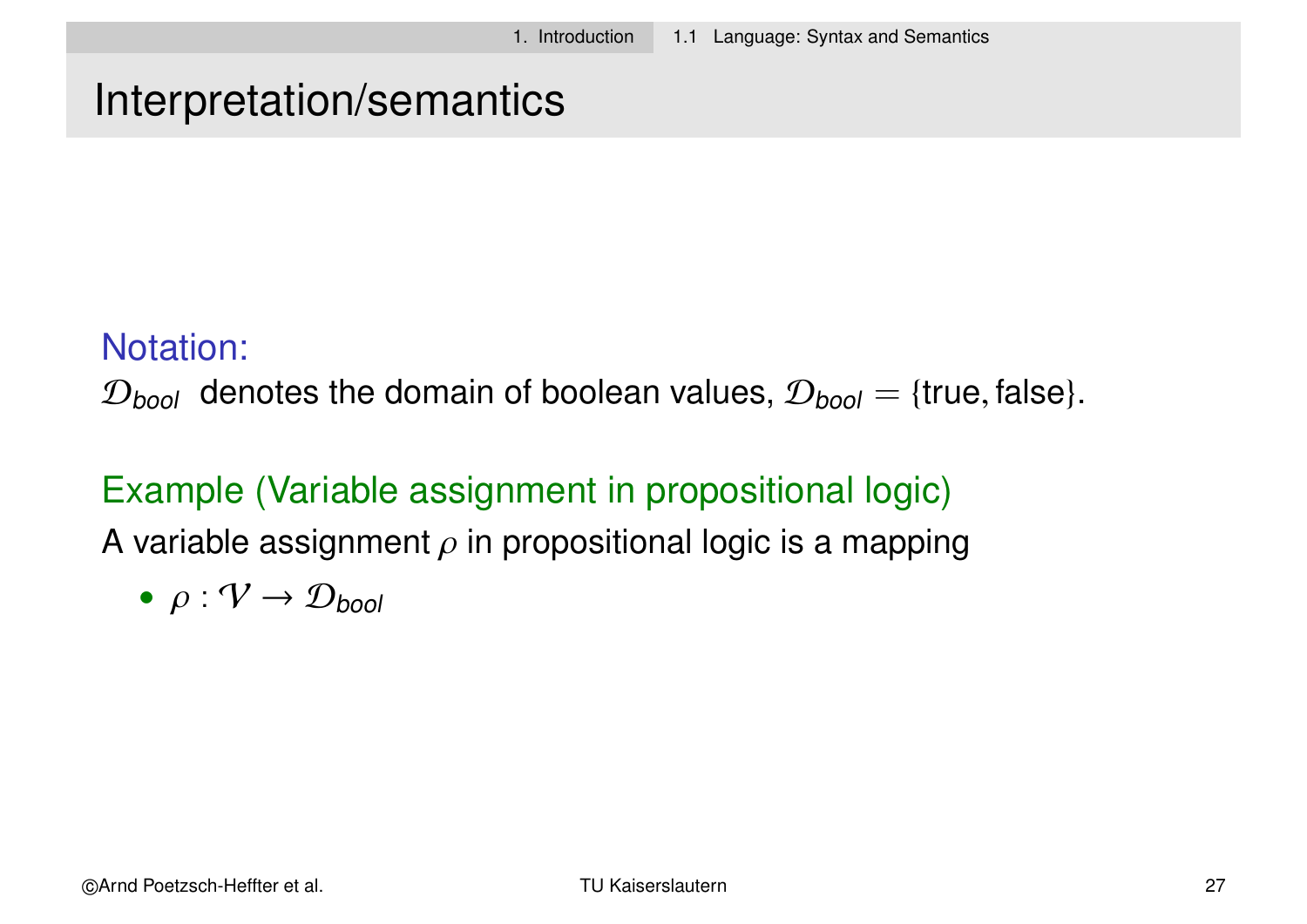# Interpretation/semantics (2)

#### Example (Semantics of propositional formulas)

Let  $\mathcal J$  be the standard interpretation of  $\neg$  and  $\rightarrow$ , i.e.,

| $\mathcal{J}(\neg)$ |       | $\mathcal{J}(\rightarrow)$ false true |       |      |
|---------------------|-------|---------------------------------------|-------|------|
| false               | true  | false                                 | true  | true |
| true                | false | true                                  | false | true |

The semantics of propositional formulas is defined by the function sem that takes a variable assignment  $\rho$  and a formula:

- sem  $\rho$   $p = \rho(p)$  for  $p \in V$
- sem  $\rho(\neg\phi) = \mathcal{J}(\neg)(\text{sem }\rho \phi)$
- sem  $\rho$   $(\phi \rightarrow \psi) = \mathcal{J}(\rightarrow)$ (sem  $\rho \phi$ , sem  $\rho \psi$ )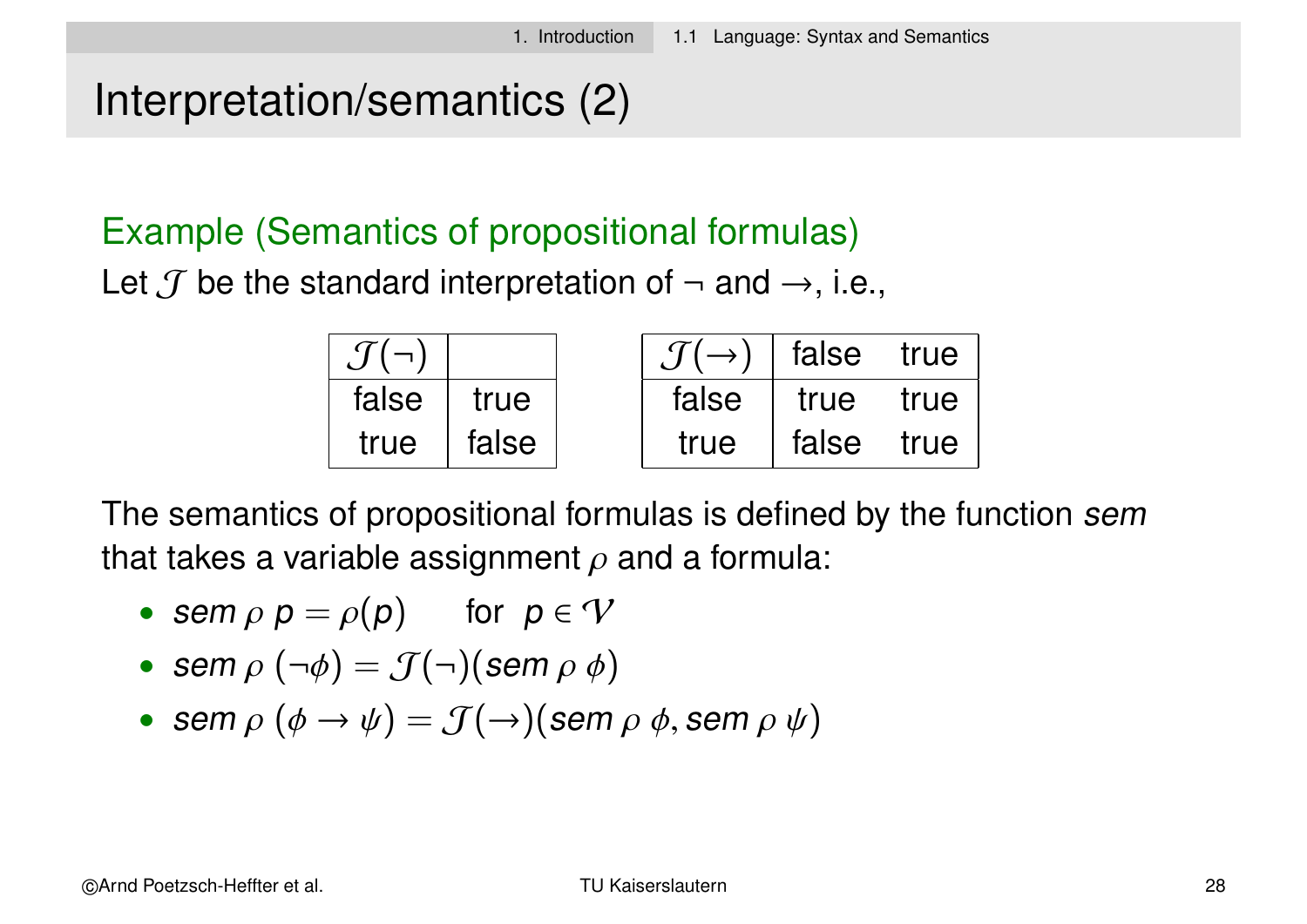# **Validity**

#### Definition (Validity of propositional formulas)

- a formula  $\phi$  is valid w.r.t. an assignment  $\rho$  if sem  $\rho$   $\phi =$  true
- a formula  $\phi$  is a tautology if it is valid w.r.t. all assignments  $\rho$
- Notations:  $\rho \models \phi$  and  $\models \phi$

#### Example (Tautology in propositional logic)

- $\phi \equiv p \lor \neg p$  is a tautology:
	- $\rho(p)$  = false: sem  $\rho$  ( $p \vee \neg p$ ) = true
	- $\rho(p)$  = true: sem  $\rho$  ( $p \vee \neg p$ ) = true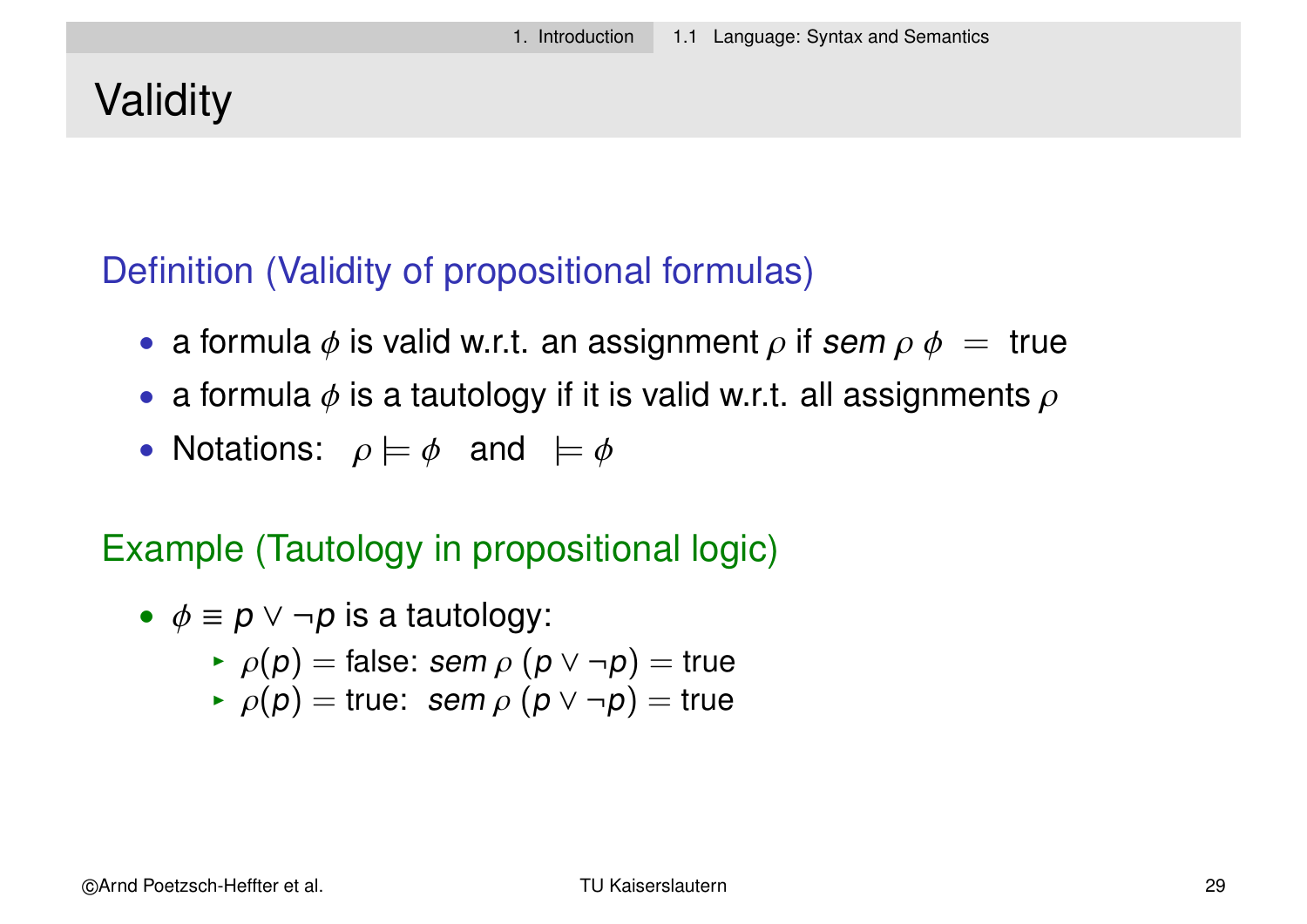1. Introduction 1.2 Proof Systems/Logical Calculi

# Section 1.2

# **Proof Systems/Logical Calculi**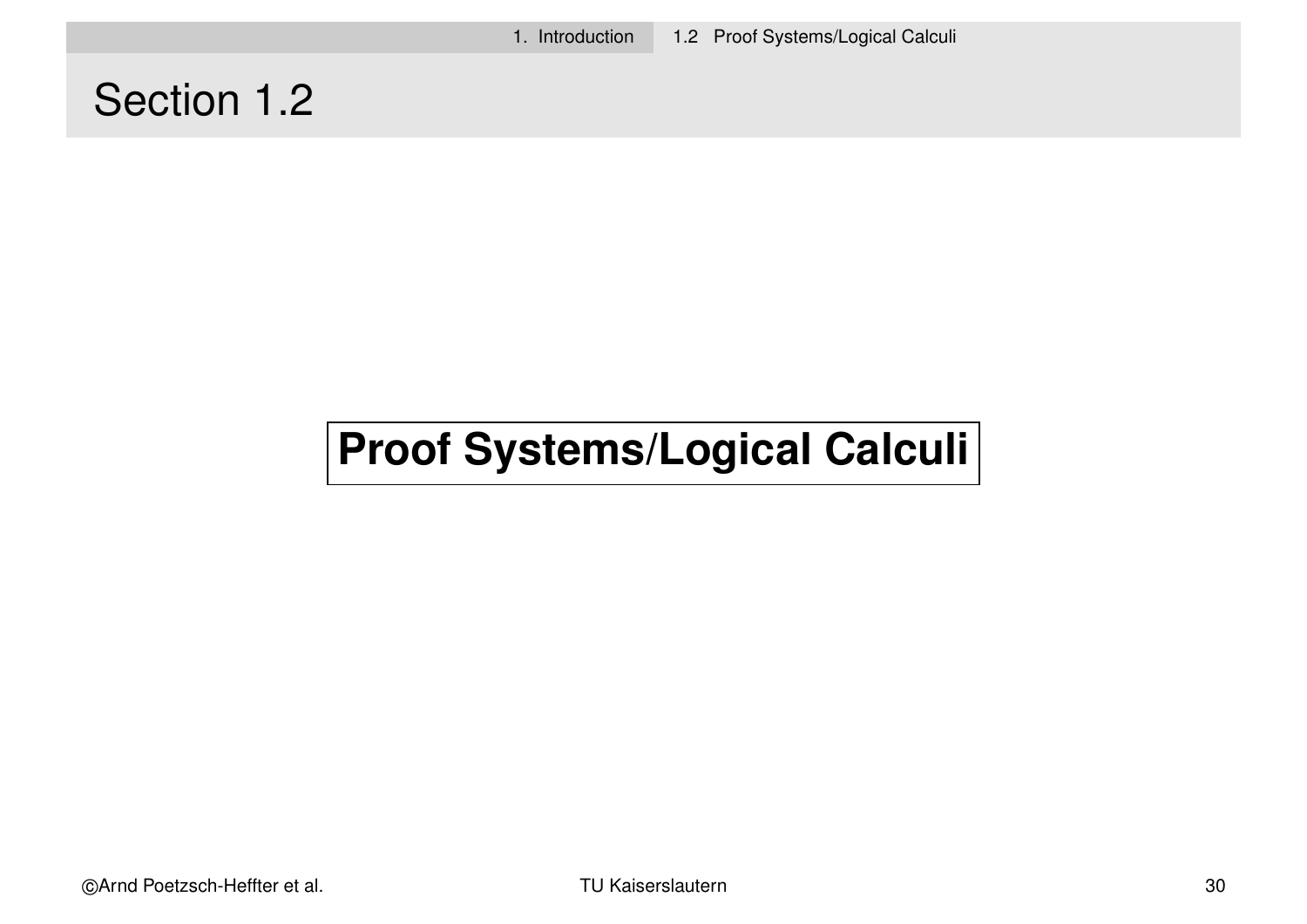#### Introduction

#### General Concept

Fundamental principle of logic: "Establish truth by calculation"

- purely syntactical manipulations based on transformation rules
- starting point: set of formulas Γ, often a given set of axioms
- deriving new formulas by deduction rules from given formulas Γ
- $\phi$  is provable from  $\Gamma$  if  $\phi$  can be obtained by a finite number of derivation steps assuming the formulas in Γ
- notation:  $\Gamma \vdash \phi$  means  $\phi$  is provable from  $\Gamma$
- notation:  $\vdash \phi$  means  $\phi$  is provable from a given set of axioms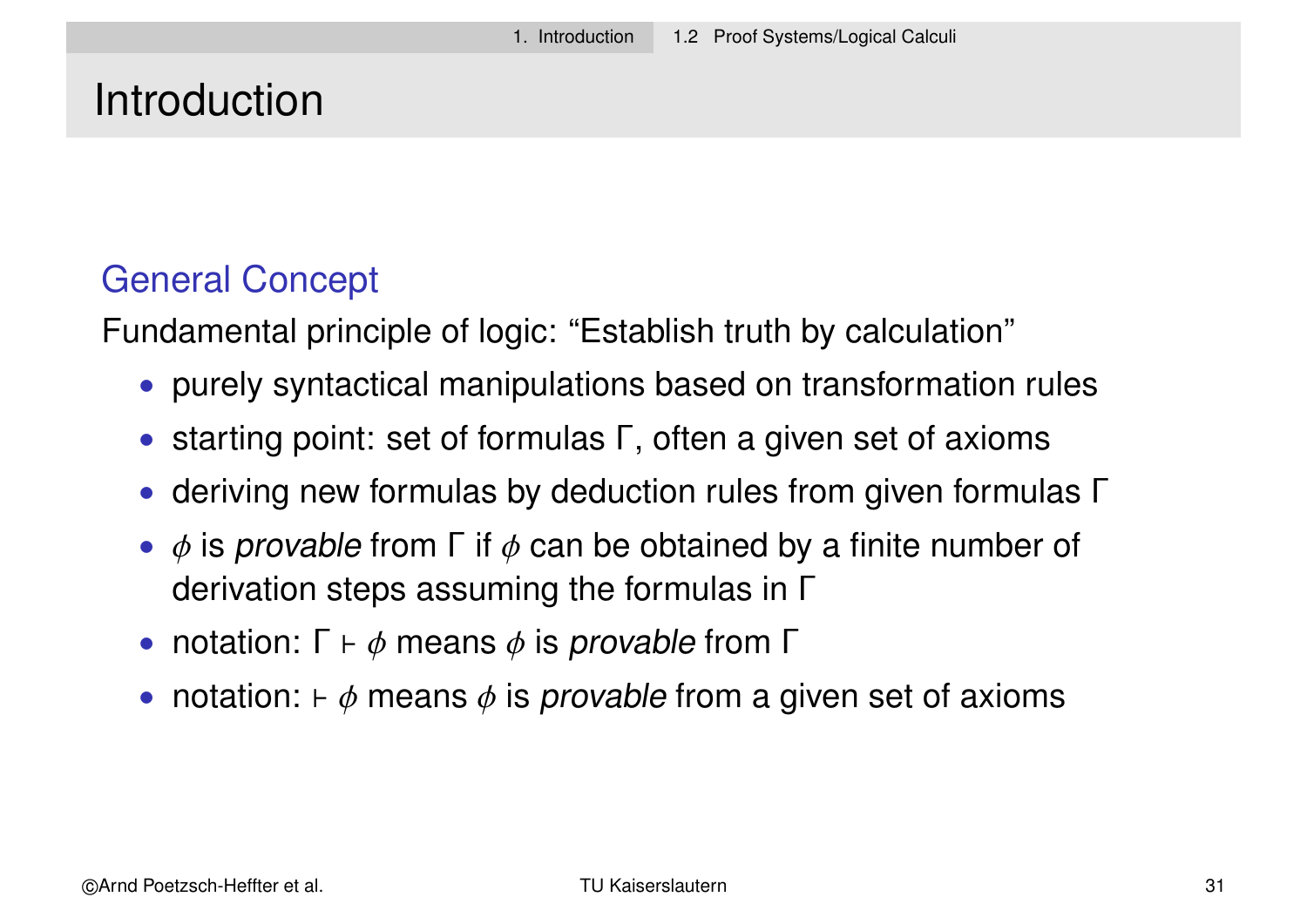# Styles of proof systems

#### Hilbert style

- easy to understand
- hard to use

#### Natural deduction style

- easy to use
- harder to learn
- $\bullet$  . . .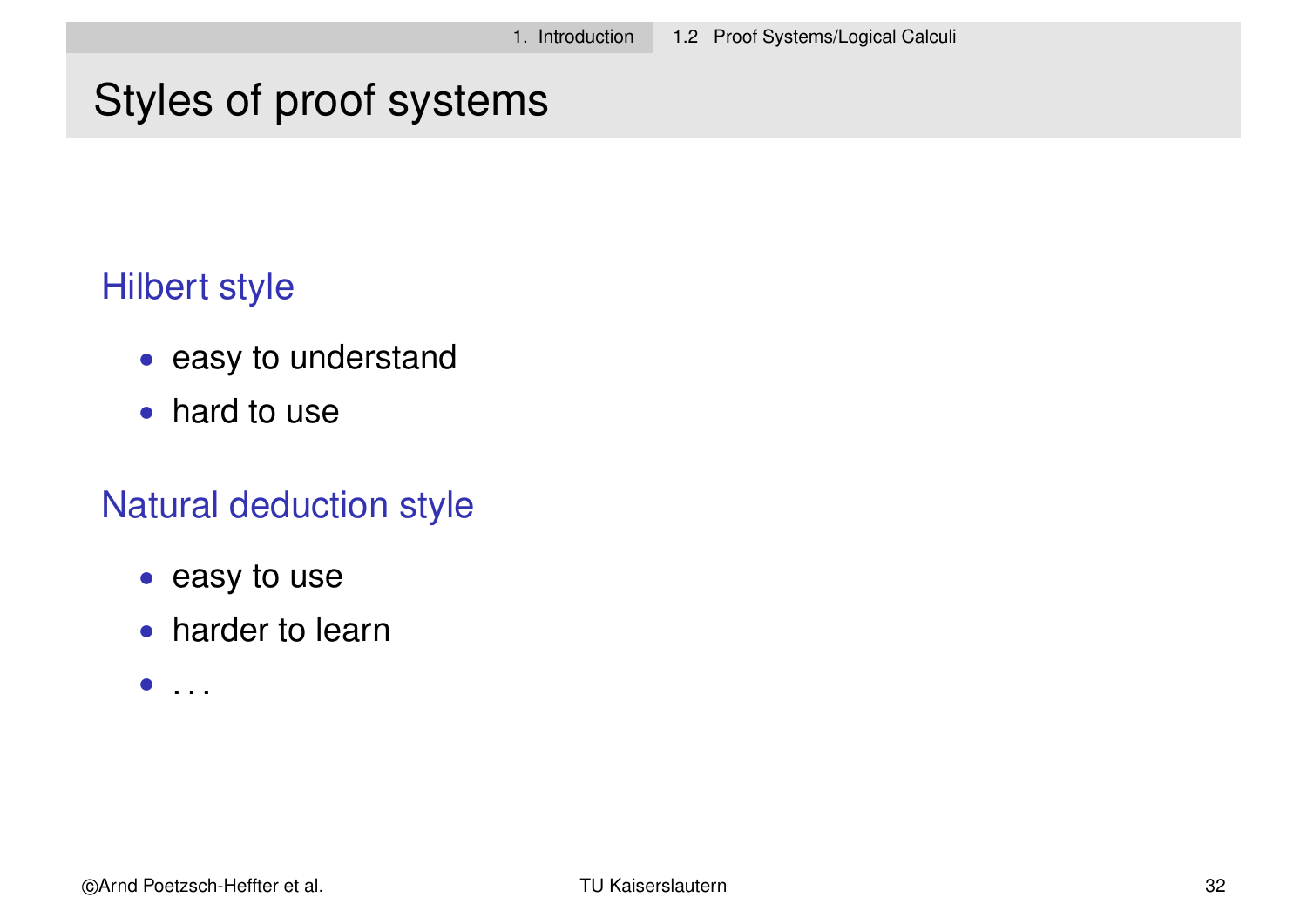1. Introduction 1.2 Proof Systems/Logical Calculi

# Subsection 1.2.1

# **Hilbert Calculus**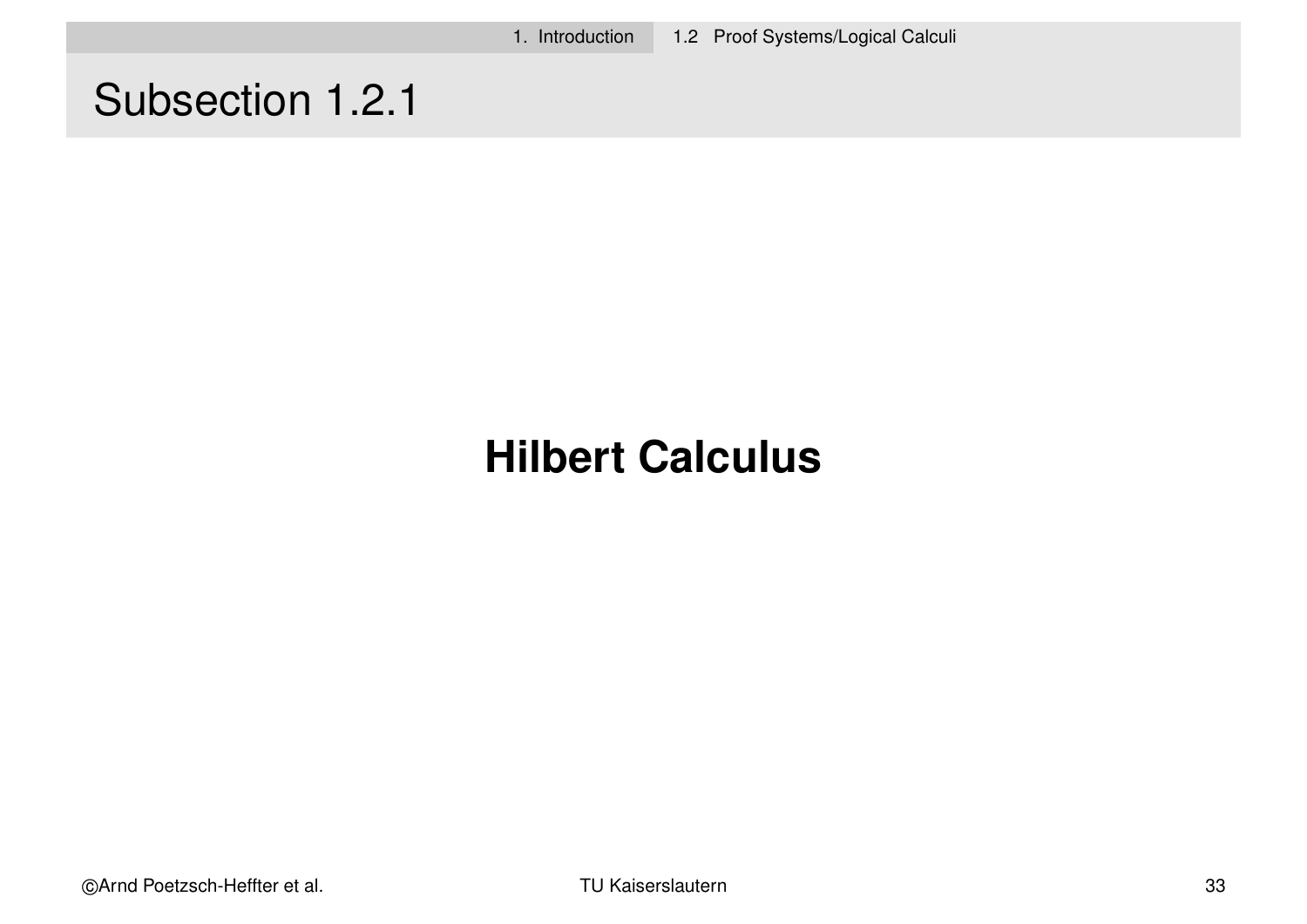# Hilbert-style deduction rules

#### Definition (Deduction rule)

• deduction rule *d* is a  $n + 1$ -tuple

$$
\frac{\phi_1 \cdots \phi_n}{\psi}
$$

- formulas  $\phi_1 \ldots \phi_n$ , called premises of rule
- formula  $\psi$ , called conclusion of rule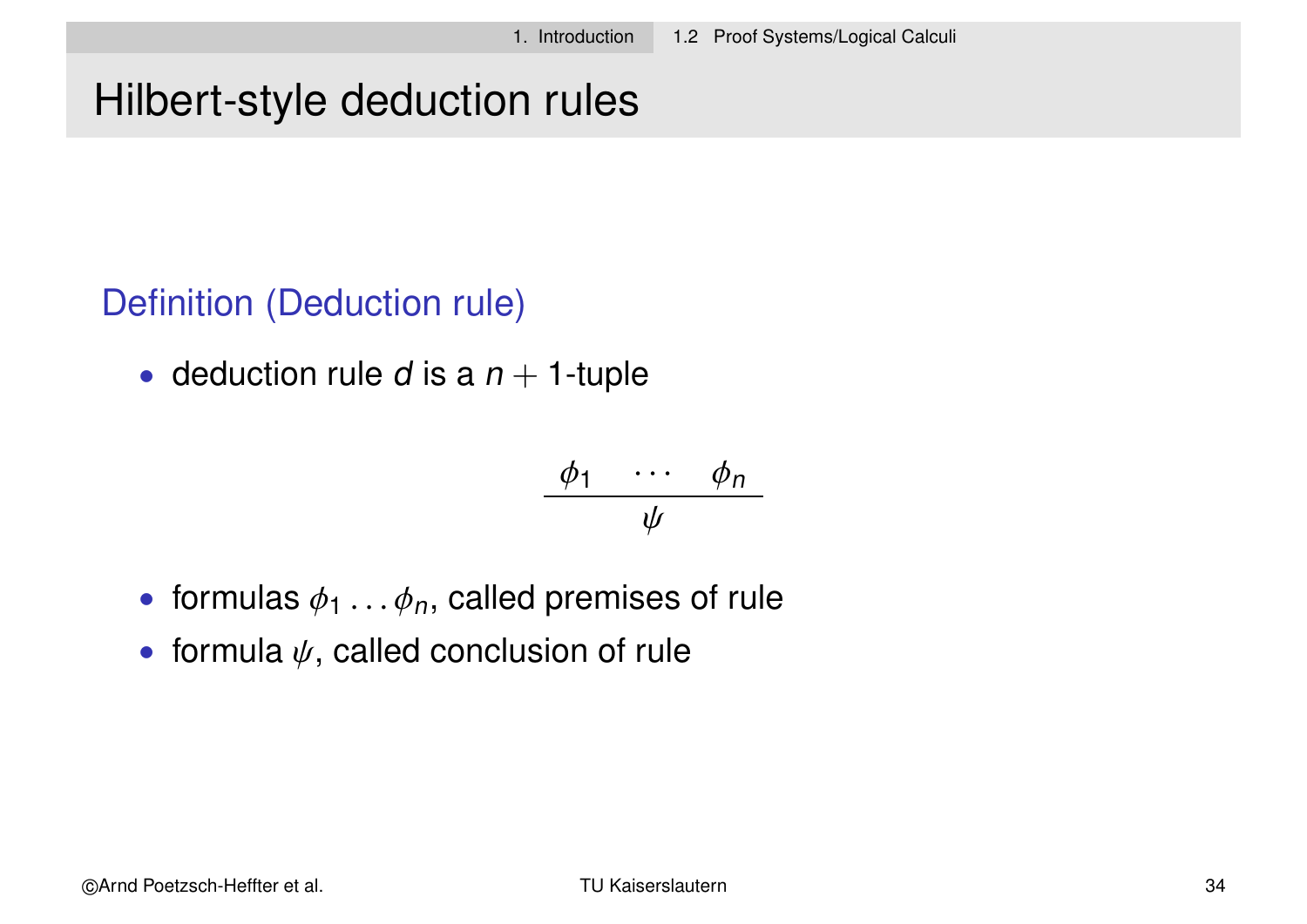#### Hilbert-style proofs

#### Definition (Proof)

- let  $D$  be a set of deduction rules, including the axioms as rules without premisses
- *proofs* in *D* are trees such that
	- $\triangleright$  axioms are proofs

\n- if 
$$
P_1, \ldots, P_n
$$
 are proofs with roots  $\phi_1 \ldots \phi_n$  and  $\phi_1 \cdots \phi_n$  is in *D*, then
\n- $\frac{P_1 \cdots P_n}{\psi}$  is a proof in *D*
\n

• can also be written in a line-oriented style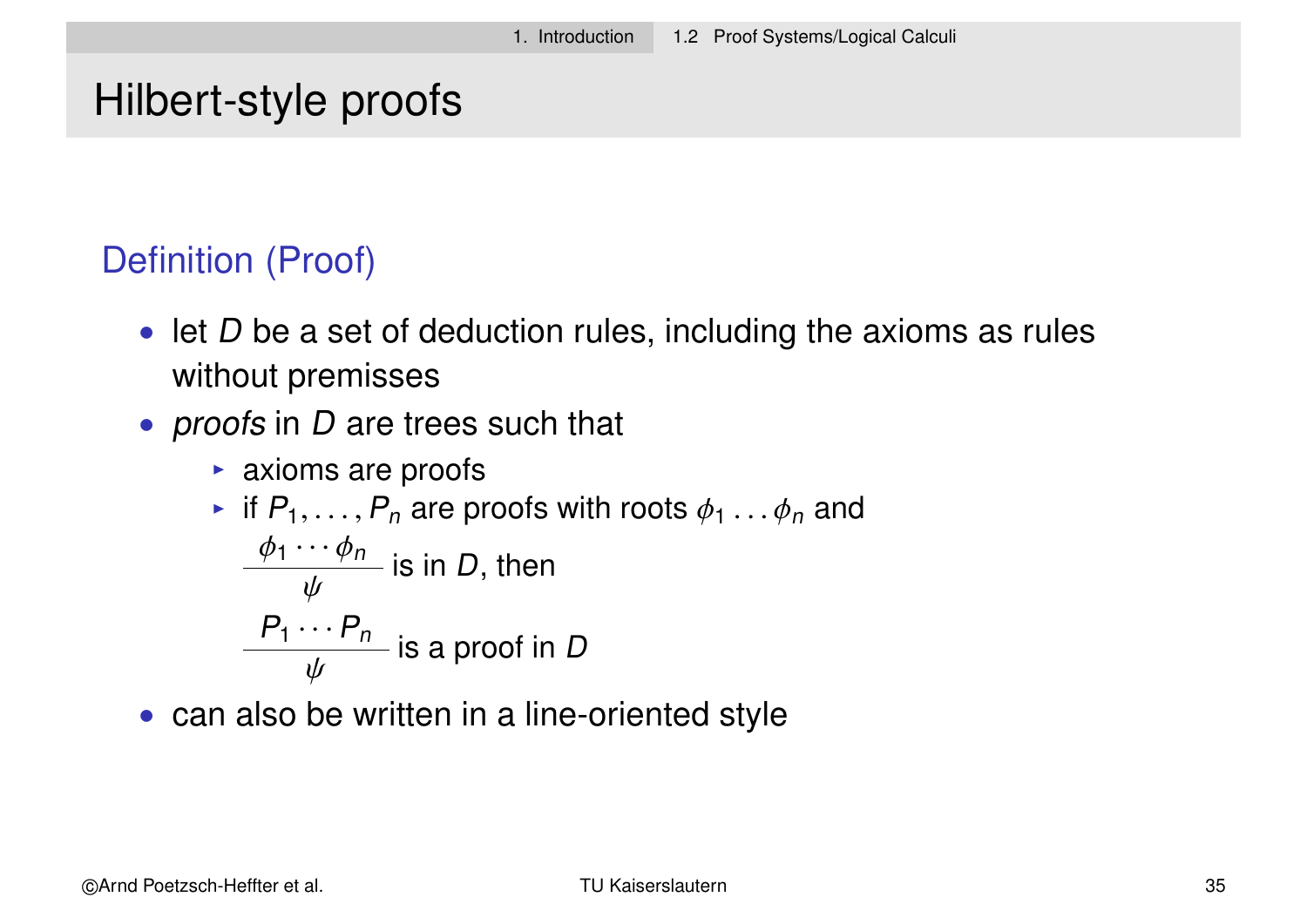# Hilbert-style deduction rules

#### Axioms

- let  $\Gamma$  be a set of axioms,  $\psi \in \Gamma$ , then  $\psi$  is a proof
- axioms allow to construct trivial proofs

#### Modus Ponens

• Rule example: 
$$
\frac{\phi \rightarrow \psi \quad \phi}{\psi}
$$

• if  $\phi \rightarrow \psi$  and  $\phi$  have already been proven,  $\psi$  can be deduced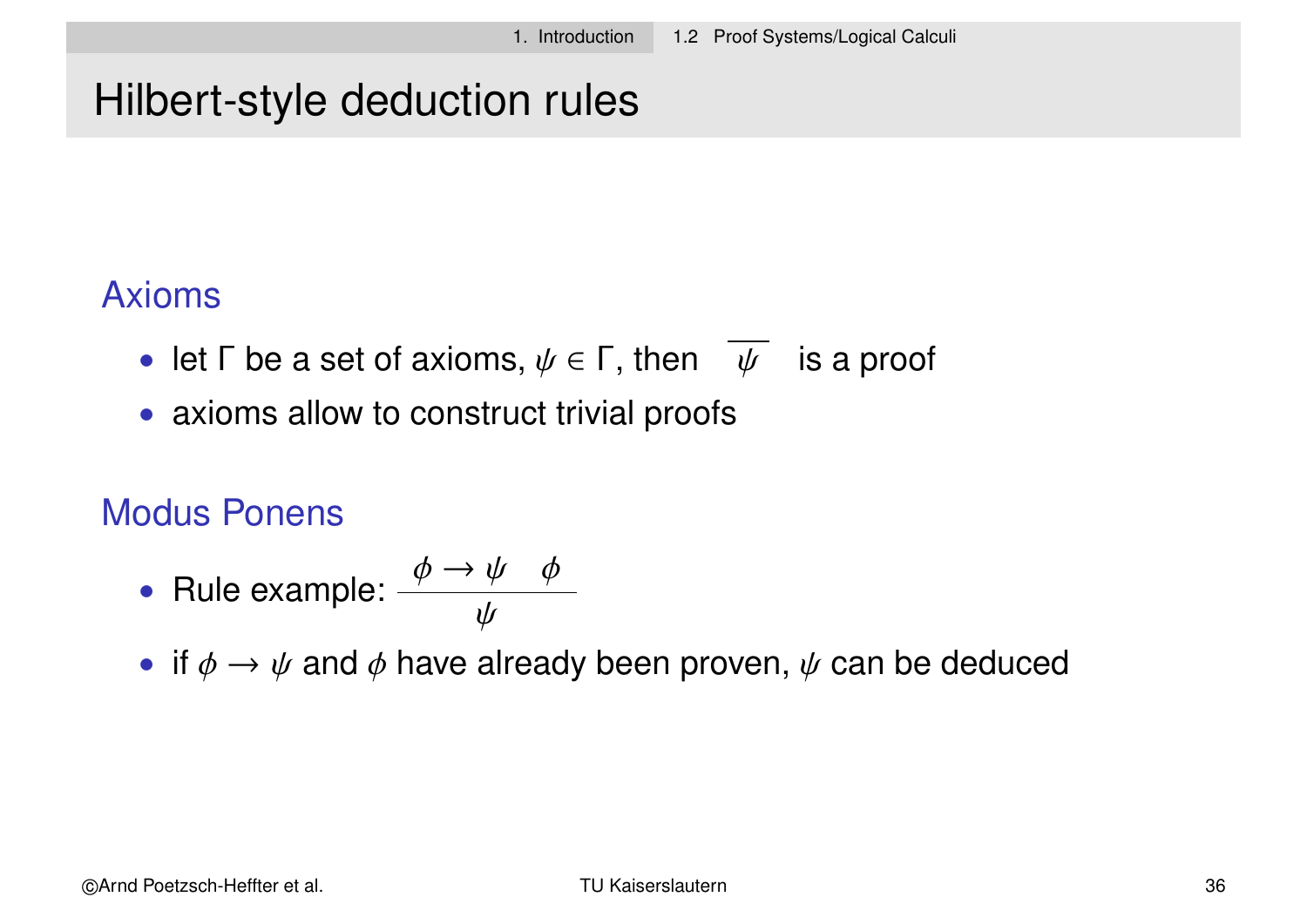# Hilbert calculus for propositional logic

#### Definition (Axioms of propositional logic)

All instantiations of the following schemas by arbitrary propositional formulas  $\phi$ ,  $\chi$ ,  $\psi$  are axioms:

 $\bullet \phi \rightarrow (\chi \rightarrow \phi)$ 

$$
\bullet \ (\phi \to (\chi \to \psi)) \to ((\phi \to \chi) \to (\phi \to \psi))
$$

$$
\bullet \ (\neg \chi \to \neg \phi) \to ((\neg \chi \to \phi) \to \chi)
$$

**Remark**: Thus, there are infinitely many axioms.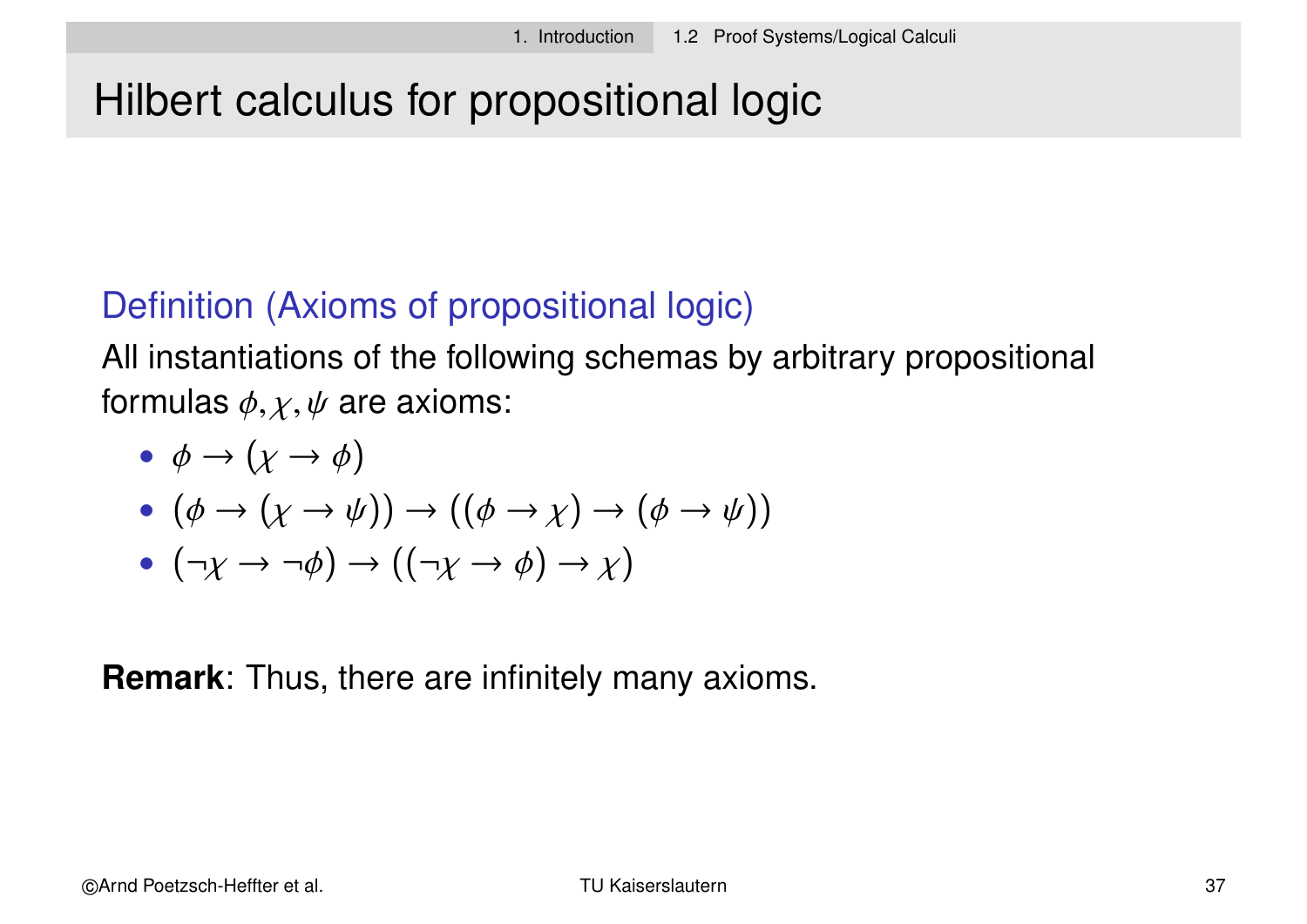#### Proof example

#### Example (Hilbert proof)

- Language formed with the four propositional variables  $p$ ,  $q$ ,  $r$ ,  $s$
- Proof:  $p \rightarrow p$ Let

$$
\psi_1 \equiv (p \rightarrow ((p \rightarrow p) \rightarrow p)) \rightarrow ((p \rightarrow (p \rightarrow p)) \rightarrow (p \rightarrow p))
$$
  
\n
$$
\psi_2 \equiv (p \rightarrow (p \rightarrow p))
$$
  
\n
$$
\psi_3 \equiv (p \rightarrow (p \rightarrow p)) \rightarrow (p \rightarrow p)
$$

$$
\frac{\frac{\psi_1}{\psi_2}}{\frac{\psi_3}{\psi_3}} \frac{\rho \to (\rho \to \rho)}{\rho \to (\rho \to \rho)}
$$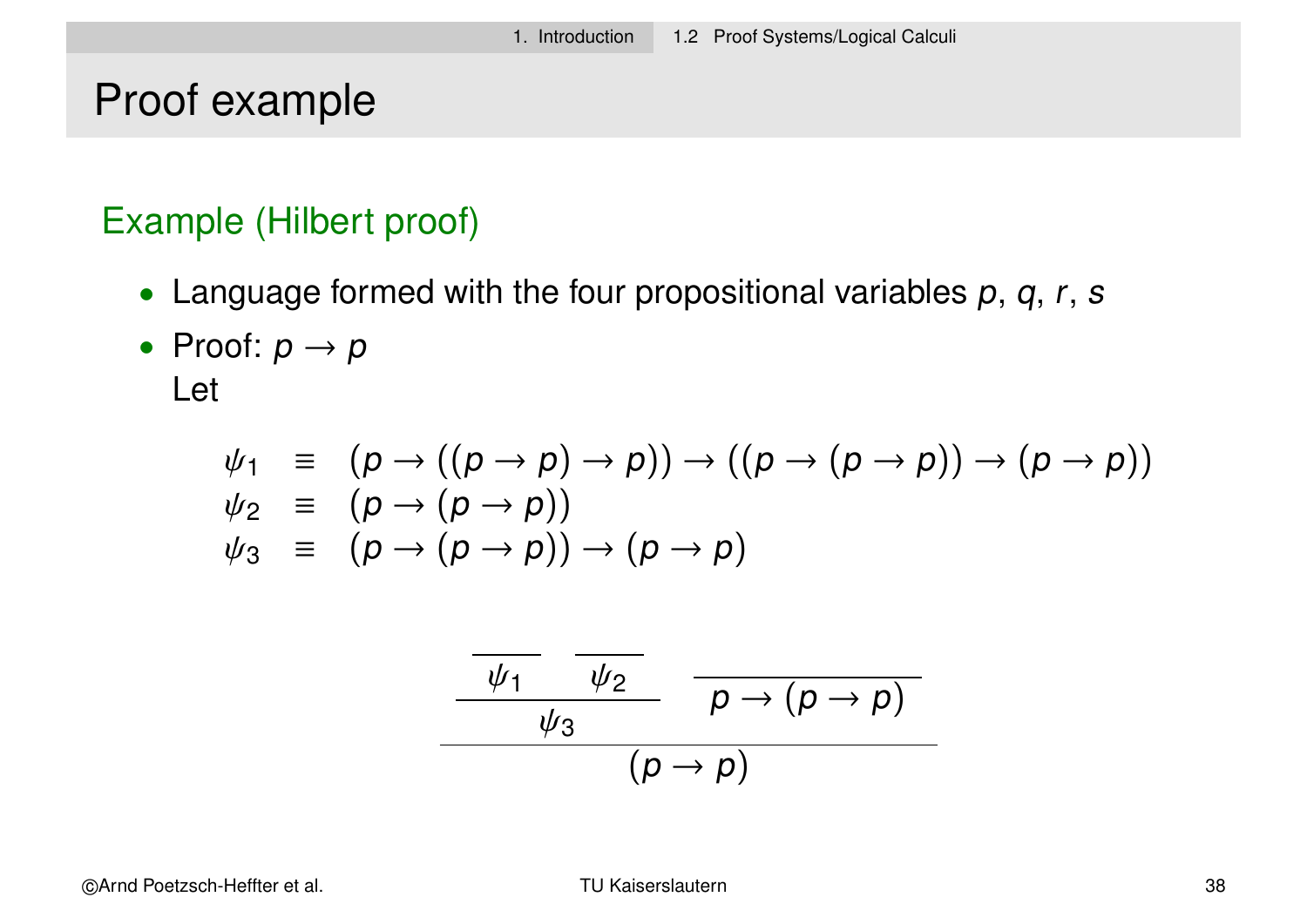1. Introduction 1.2 Proof Systems/Logical Calculi

# Subsection 1.2.2

# **Natural Deduction**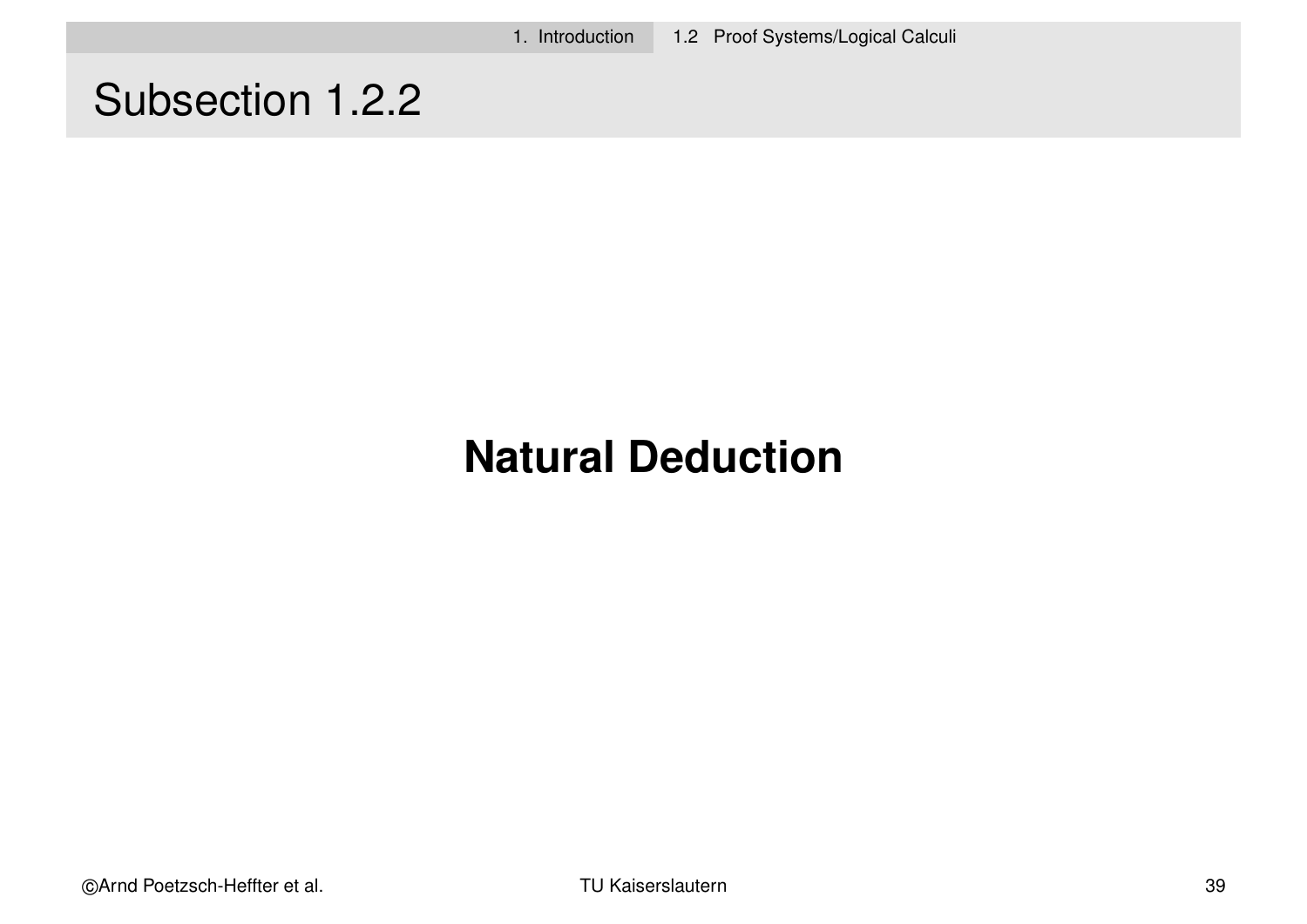#### **Motivation**

- introducing a hypothesis is a natural step in a proof
- Hilbert proofs do not permit this directly
	- $\triangleright$  can be only encoded by using  $\rightarrow$
	- $\triangleright$  proofs are much longer and not very natural

#### Natural deduction

- proof style in which introduction of a hypothesis is a deduction rule
- deduction step can modify not only the proven propositions but also the assumptions Γ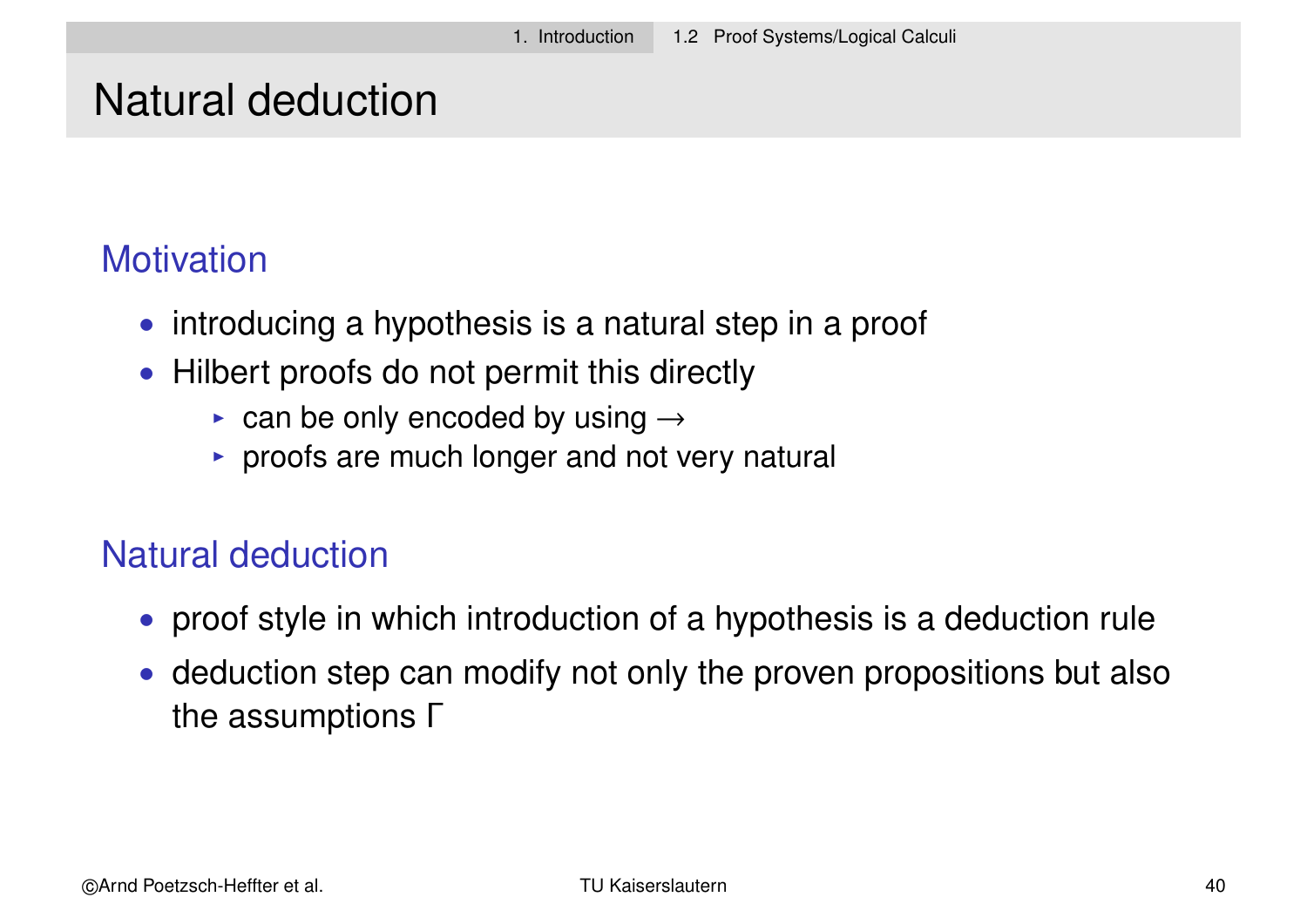#### Definition (Natural deduction rule)

• deduction rule d is a  $n + 1$ -tuple

$$
\frac{\Gamma_1 \vdash \phi_1 \cdots \Gamma_n \vdash \phi_n}{\Gamma \vdash \psi}
$$

- pairs of  $\Gamma$  (set of formulas) and  $\phi$  (formulas): sequents
- proof: tree of sequents with rule instantiations as nodes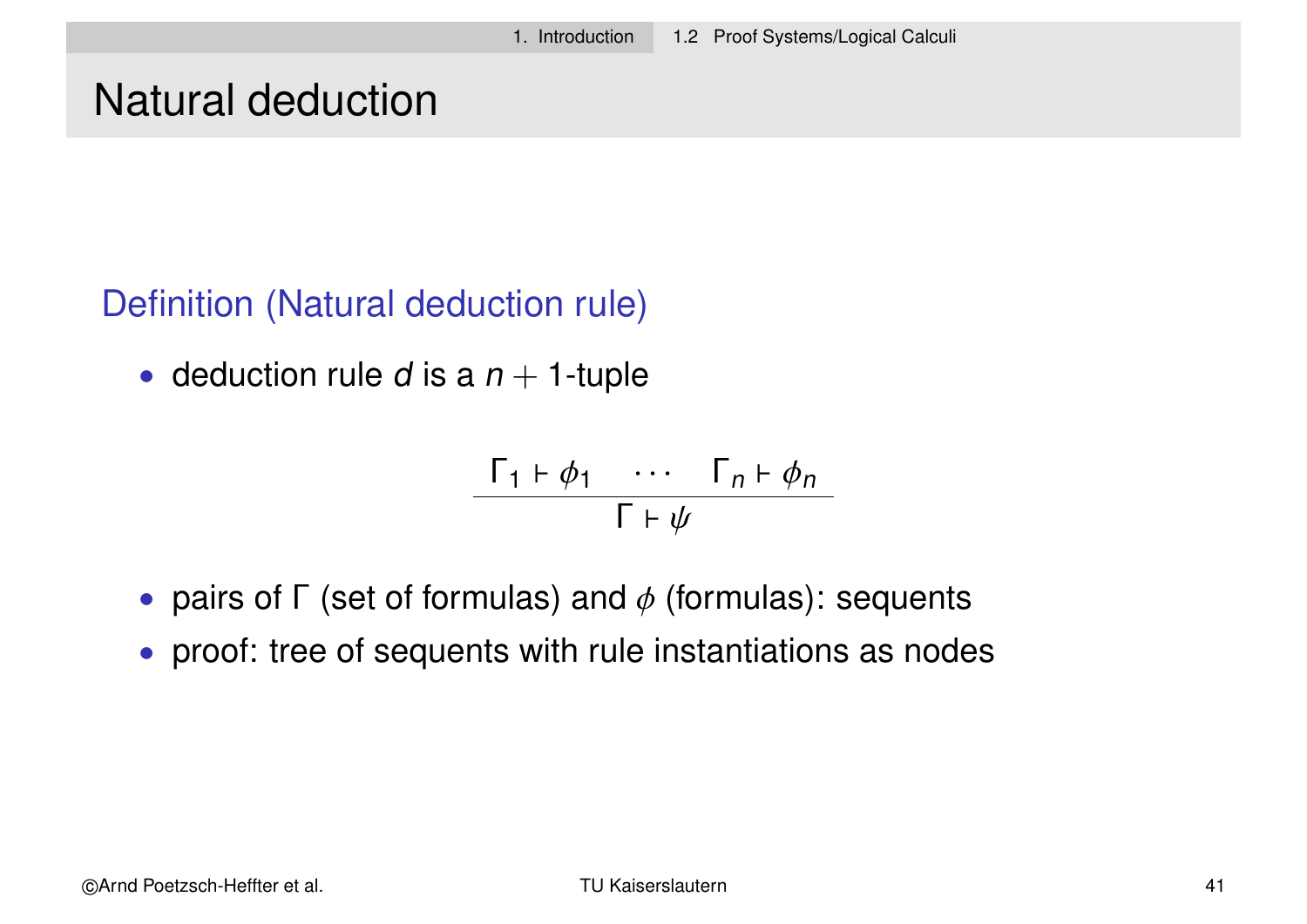#### **Discussion**

- rich set of rules
- elimination rules: eliminate a logical symbol from a premise
- *introduction rules*: introduce a logical symbol into the conclusion
- reasoning from assumptions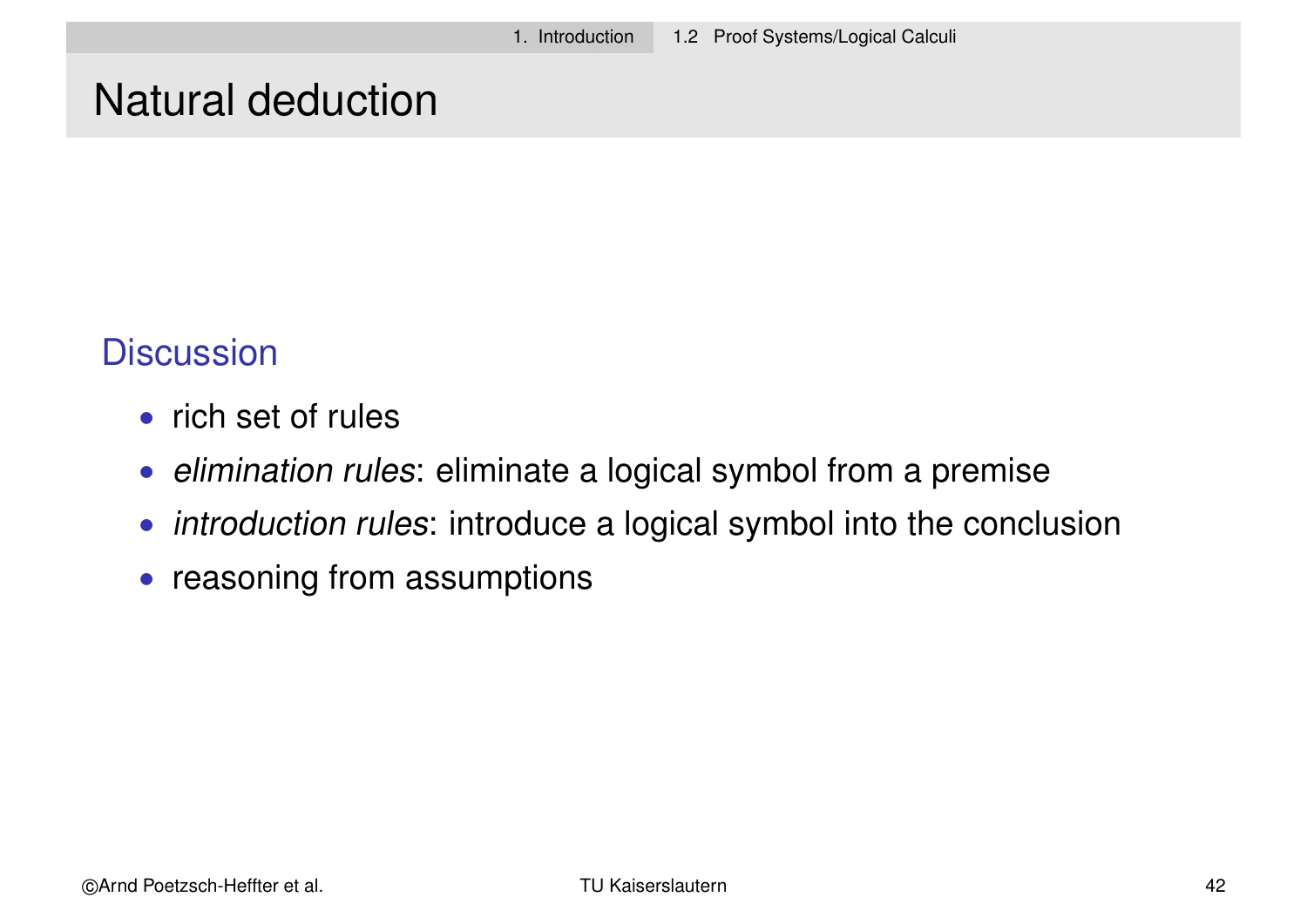Definition (Natural deduction rules for propositional logic)

| $\vee$ -introduction        | $\Gamma \vdash \phi$<br>$\Gamma \vdash \phi \lor \psi$                 | $\Gamma \vdash \psi$<br>$\overline{\Gamma}$ $\vdash \phi \lor \psi$ |                           |
|-----------------------------|------------------------------------------------------------------------|---------------------------------------------------------------------|---------------------------|
| $\vee$ -elimination         | $\Gamma \vdash \phi \lor \psi$                                         | $\Gamma, \phi \vdash \xi$<br>$\Gamma \vdash \xi$                    | $\Gamma, \psi \vdash \xi$ |
| $\rightarrow$ -introduction | $\frac{\Gamma, \phi \vdash \psi}{\Gamma \vdash \phi \rightarrow \psi}$ |                                                                     |                           |
| $\rightarrow$ -elimination  | $\Gamma \vdash \phi \rightarrow \psi$<br>$\Gamma \vdash \psi$          | $\Gamma \vdash \phi$                                                |                           |
| assumption                  | $\mathsf{I}$ , $\phi \vdash \phi$                                      |                                                                     |                           |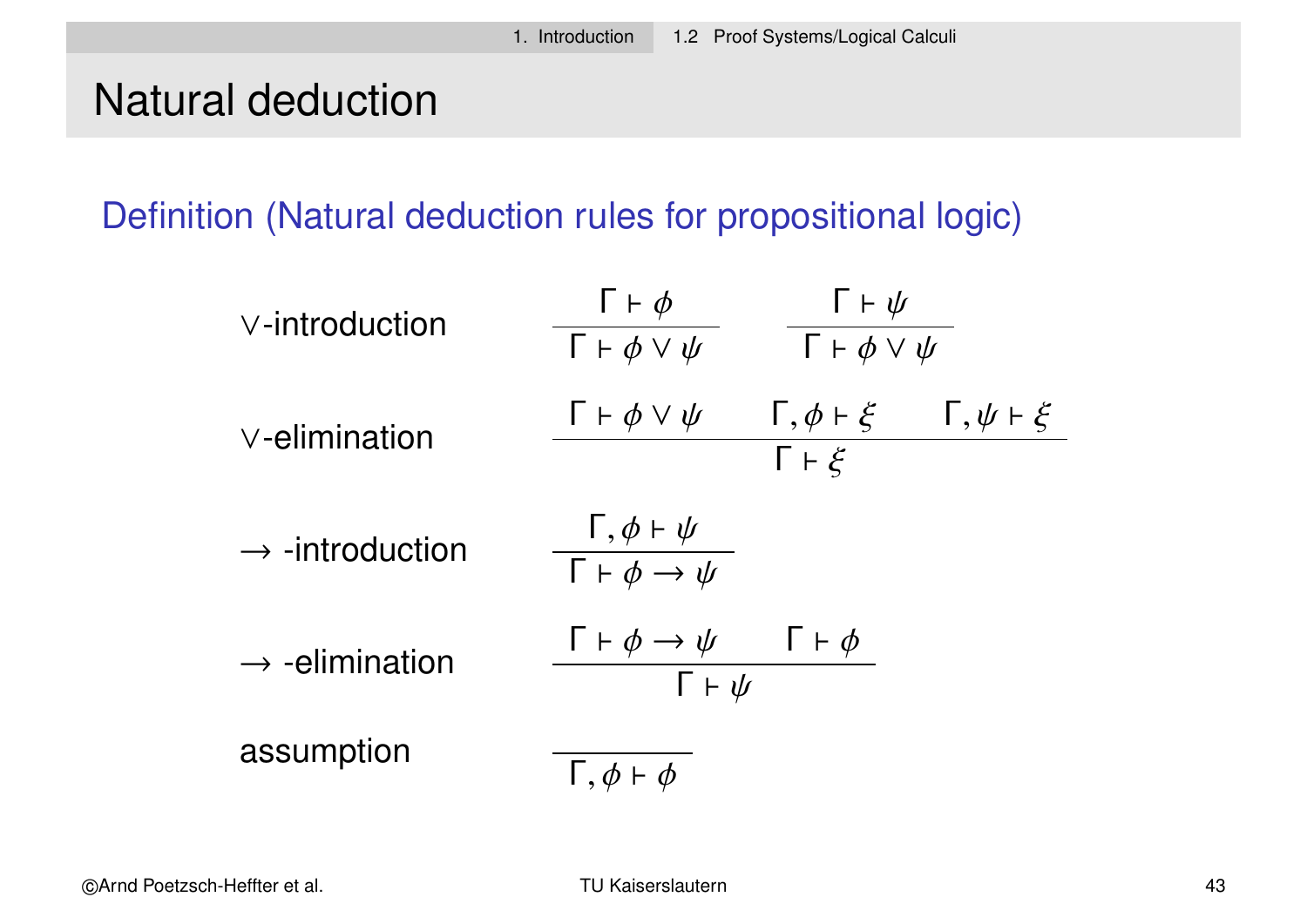#### Proof example

Example (Natural deduction proof)

- Language formed with the four proposition symbols  $p$ ,  $q$ ,  $r$ ,  $s$
- Proof:  $p \rightarrow p$  by assumption and  $\rightarrow$ -introduction:

$$
\frac{p+p}{p+p\rightarrow p}
$$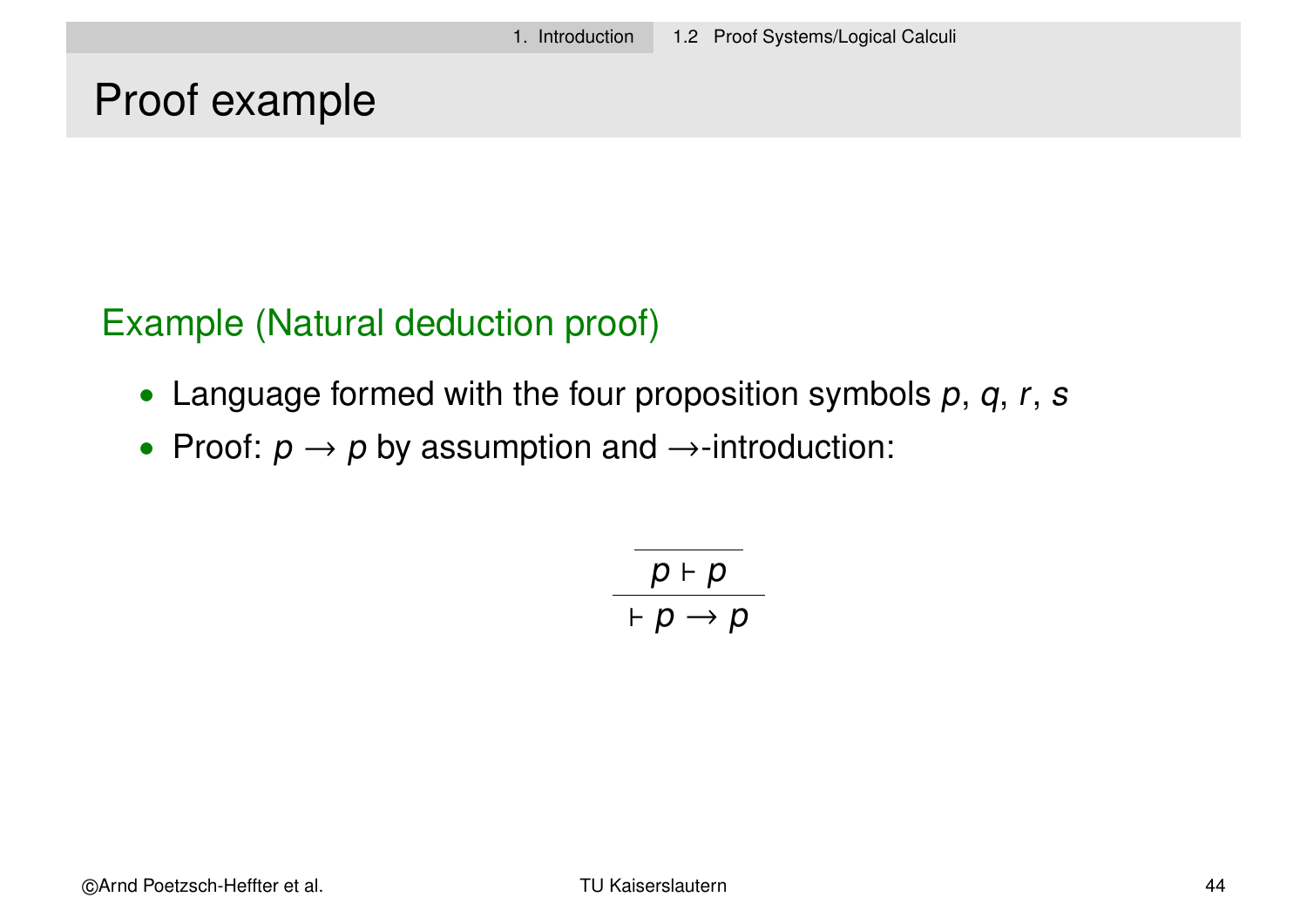1. Introduction 1.3 Specification and Verification in SE

#### Section 1.3

# **Specification and Verification in SE**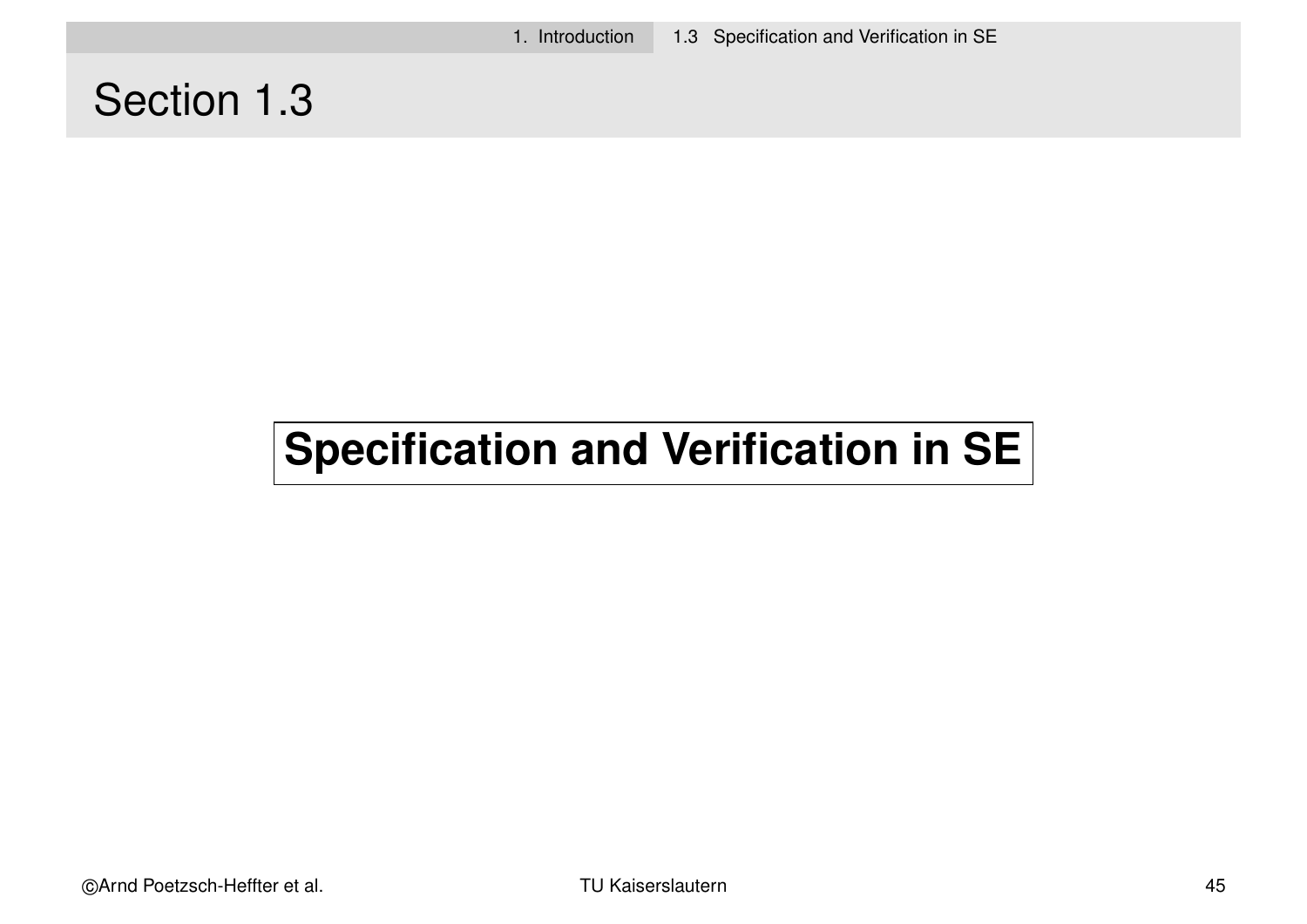# **Motivation**

- Specifications: Models and properties  $\rightsquigarrow$  Spec-formalisms
- How do we express/specify facts?  $\rightsquigarrow$  Languages
- What is a proof? What is a formal proof?  $\rightarrow$  Logical calculus
- How do we prove a specified fact?  $\rightarrow$  Proof search
- Why formal? What is the role of a theorem prover?  $\rightarrow$  Tools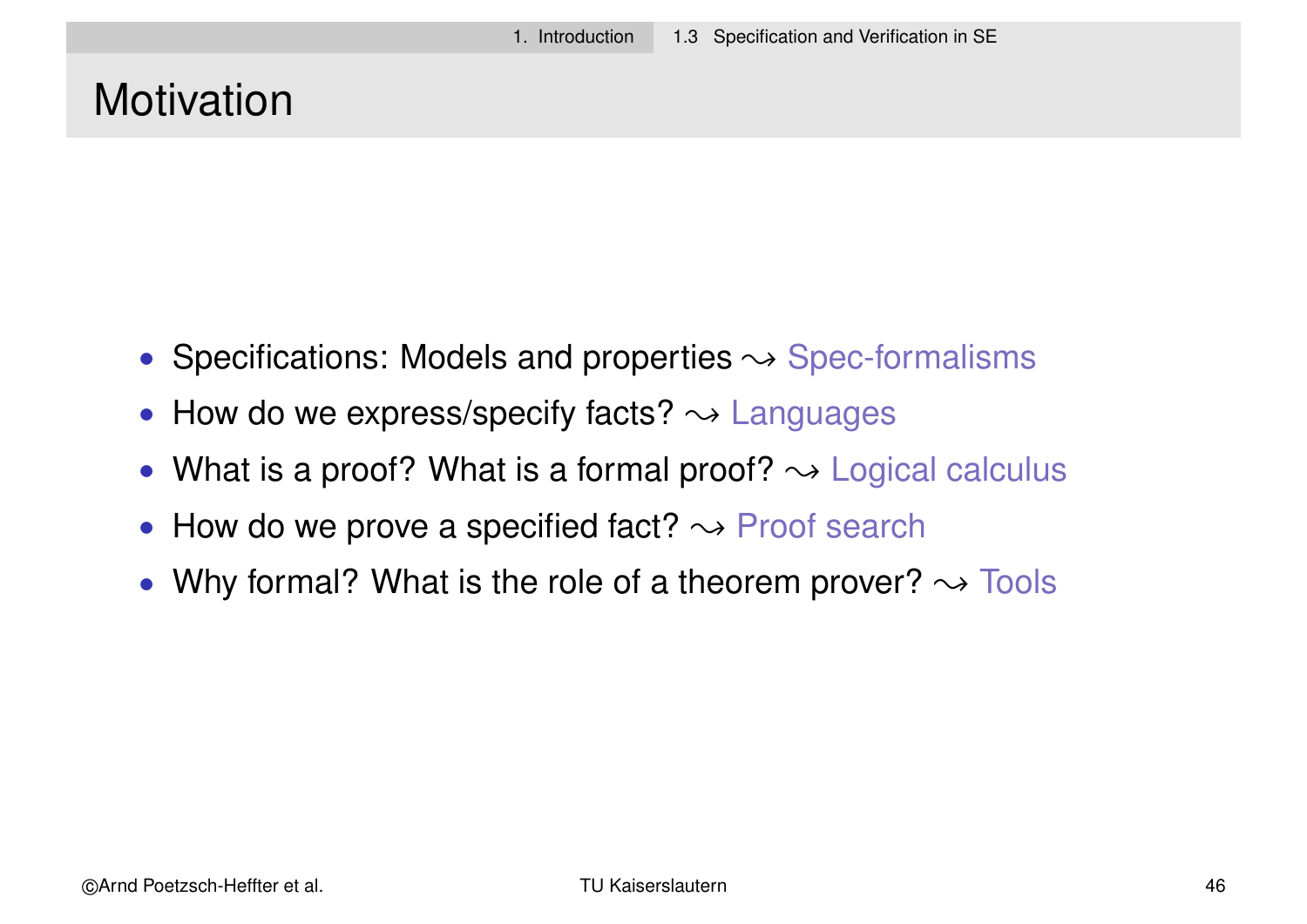# Role of formal specifications

• Software and hardware systems must accomplish well defined tasks (**requirements**).

- Software engineering has as goal
	- $\triangleright$  Definition of criteria for the evaluation of SW systems
	- $\triangleright$  Methods and techniques for the development of SW systems that accomplish such criteria
	- $\triangleright$  Characterization of SW systems
	- $\triangleright$  Development processes for SW systems
	- $\triangleright$  Measures and supporting tools
- Simplified view of a SD process:

Definition of a sequence of actions and descriptions for the SW system to be developed. Process- and product models

Goal: A family of documents including the executable programs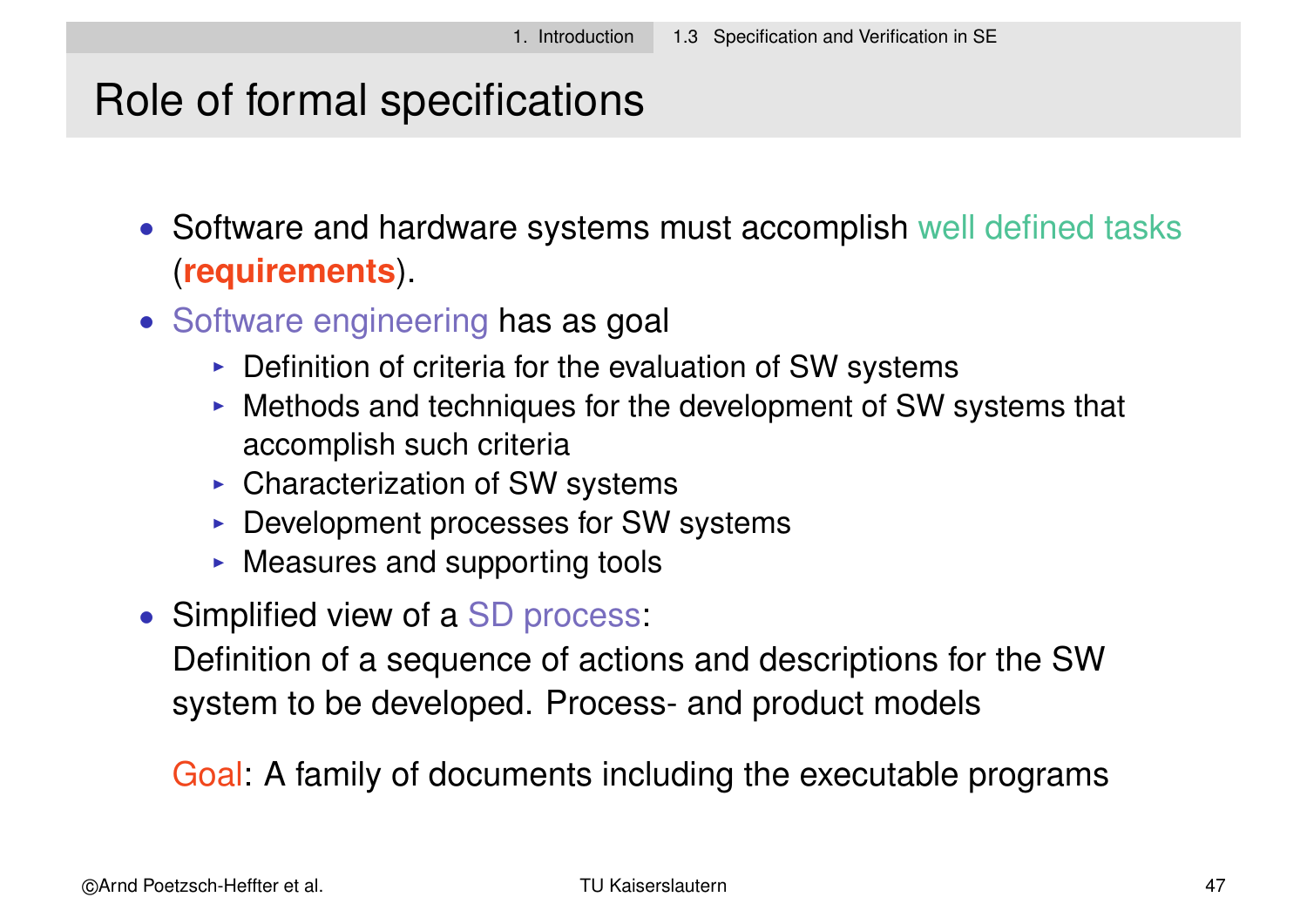# Relation of specifications

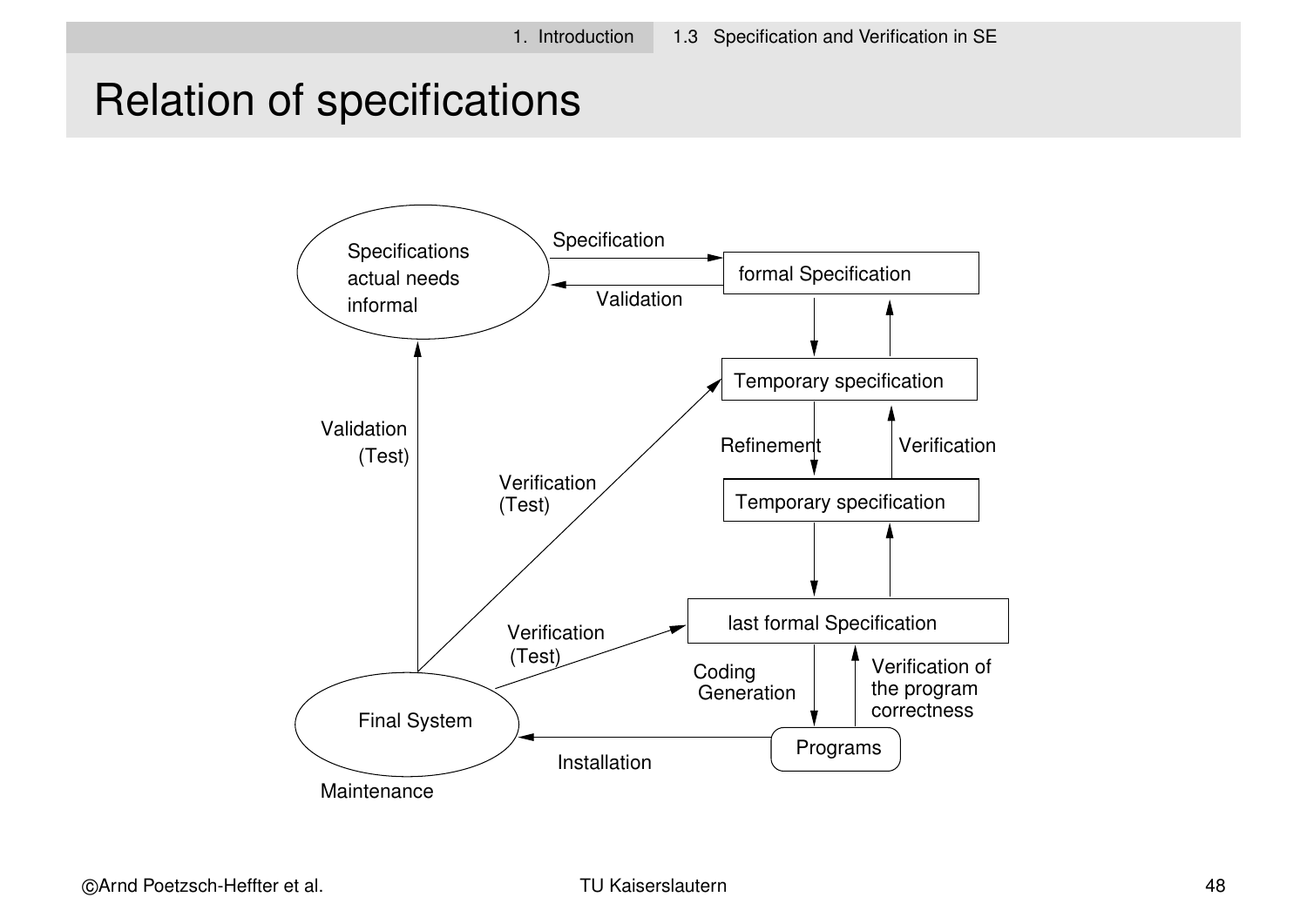#### Remarks

#### Development steps

- First specification: Global specification
	- $\triangleright$  Basis for the development
	- $\triangleright$  "Contract or Agreement" between developers and client
- Intermediate (partial) specifications:

Basis of the communication between developers

• Programs: Final products

#### Development paradigms

- Model-driven architecture
- Object-oriented design + program
- Transformation methods

 $\bullet$  ...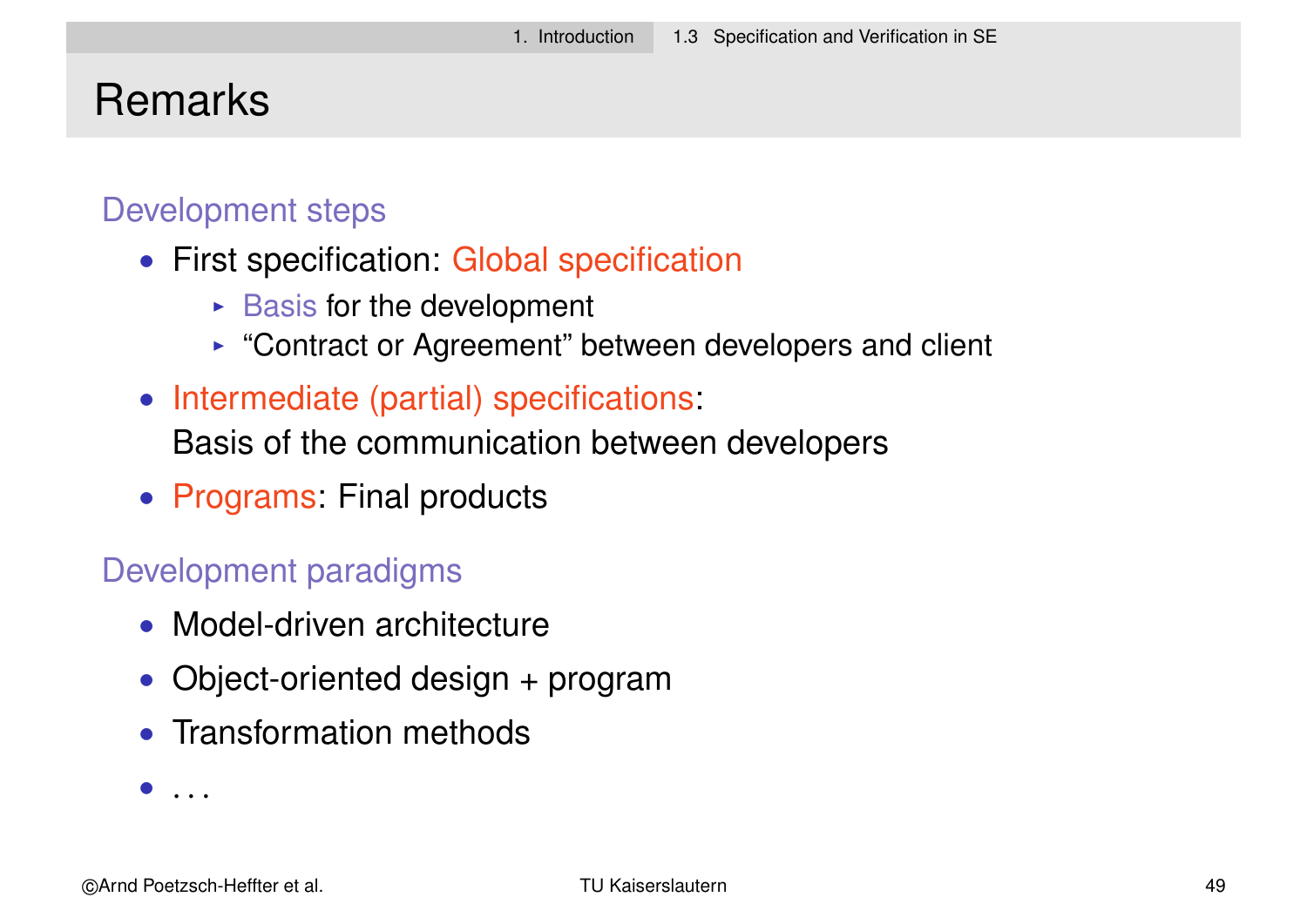# Properties of specifications

# Consistency Completeness

- Validation of the global specification regarding the requirements
- Verification of intermediate specifications regarding the previous one
- Verification of the programs regarding the specification
- Verification of integrated final system w.r.t. to global specification
- Activities: Validation, verification, testing, consistency, and completeness check
- Tool support needed!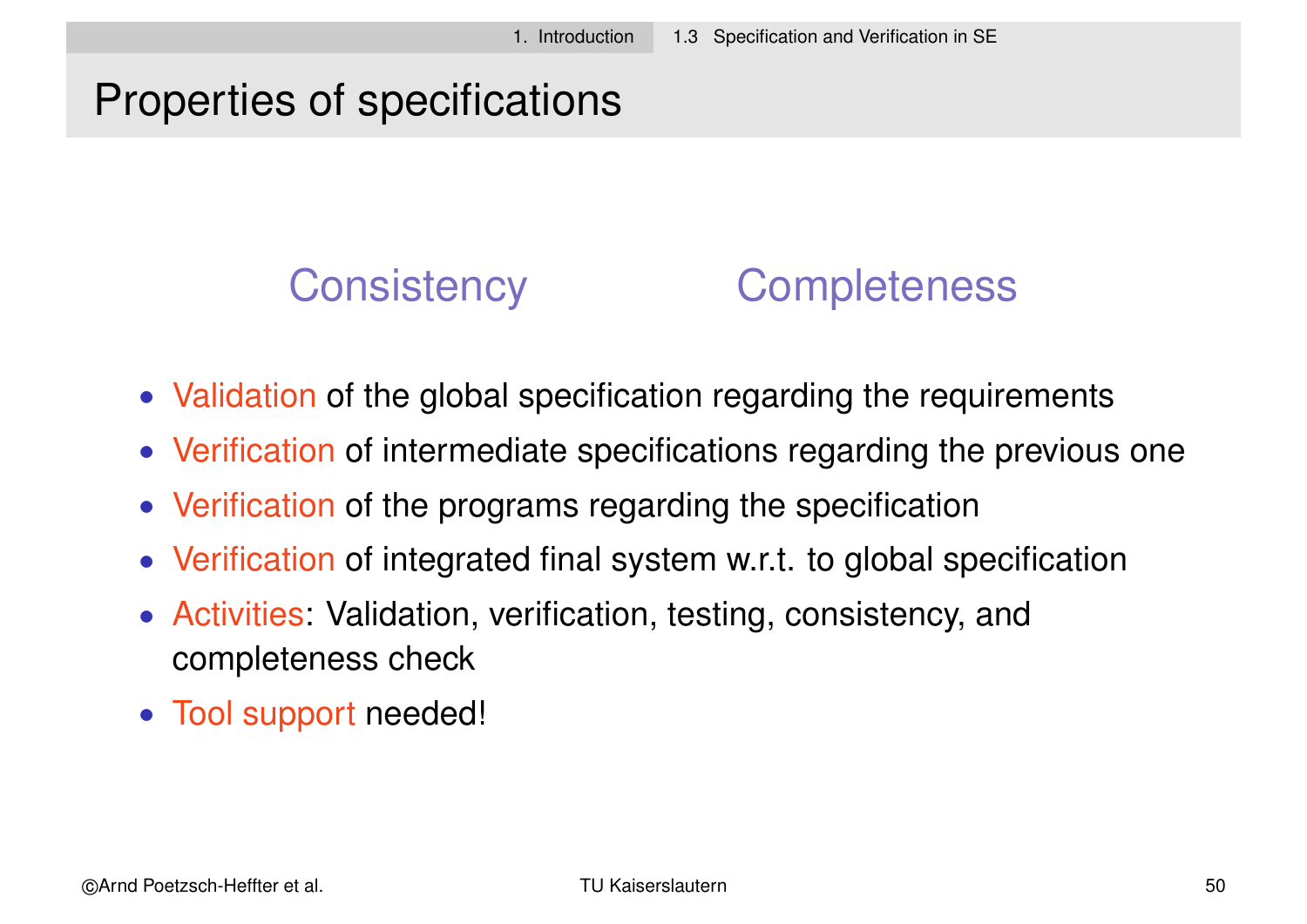# **Requirements**

- The global specification describes, as exact as possible, the properties of the overall system
- **Abstraction of the how** Advantages
	- $\rightarrow$  apriori: Reference document, compact and legible.
	- **Example 2** aposteriori: Possibility to follow and document design decisions  $\rightarrow$ **traceability, reusability, maintenance**
- Problem: Size and complexity of the systems.

Principles to be supported

- Refinement principle: Abstraction levels
- Structuring mechanisms: Decomposition and modularization techniques
- Object-orientation
- Verification and validation concepts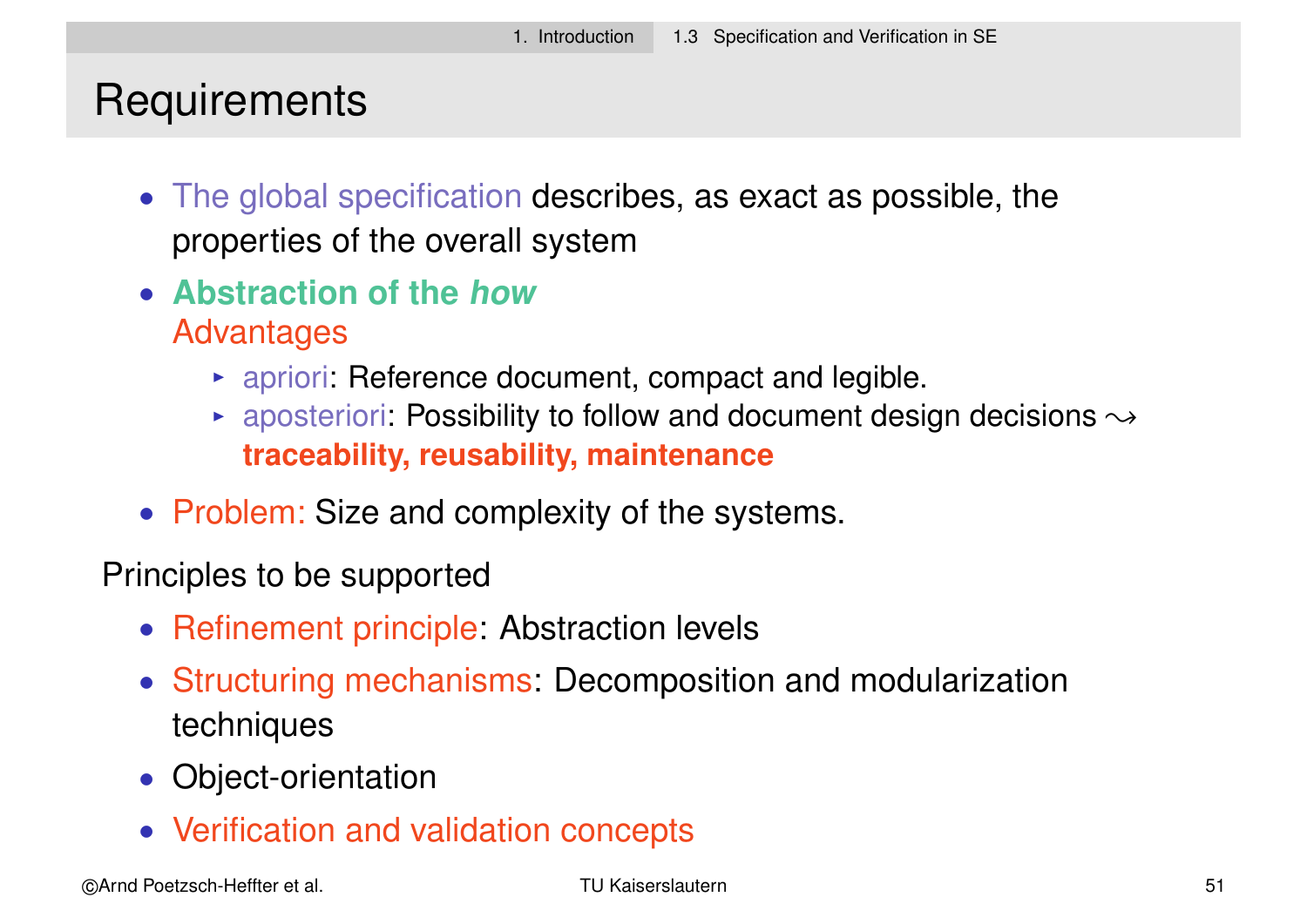# Requirements description  $\rightsquigarrow$  Specification language

- Choice of the specification techniques depends on kind of system. Often more than a single specification technique is needed. (What – How).
- Kinds of systems: Pure function oriented (I/O), reactive-/embedded-/realtime systems.
- Problem: Universal specification technique (UST) difficult to understand, ambiguities, tools, size ... e.g. UML
- Desired: Compact, legible, and exact specifications

Our focus: Specification of functional properties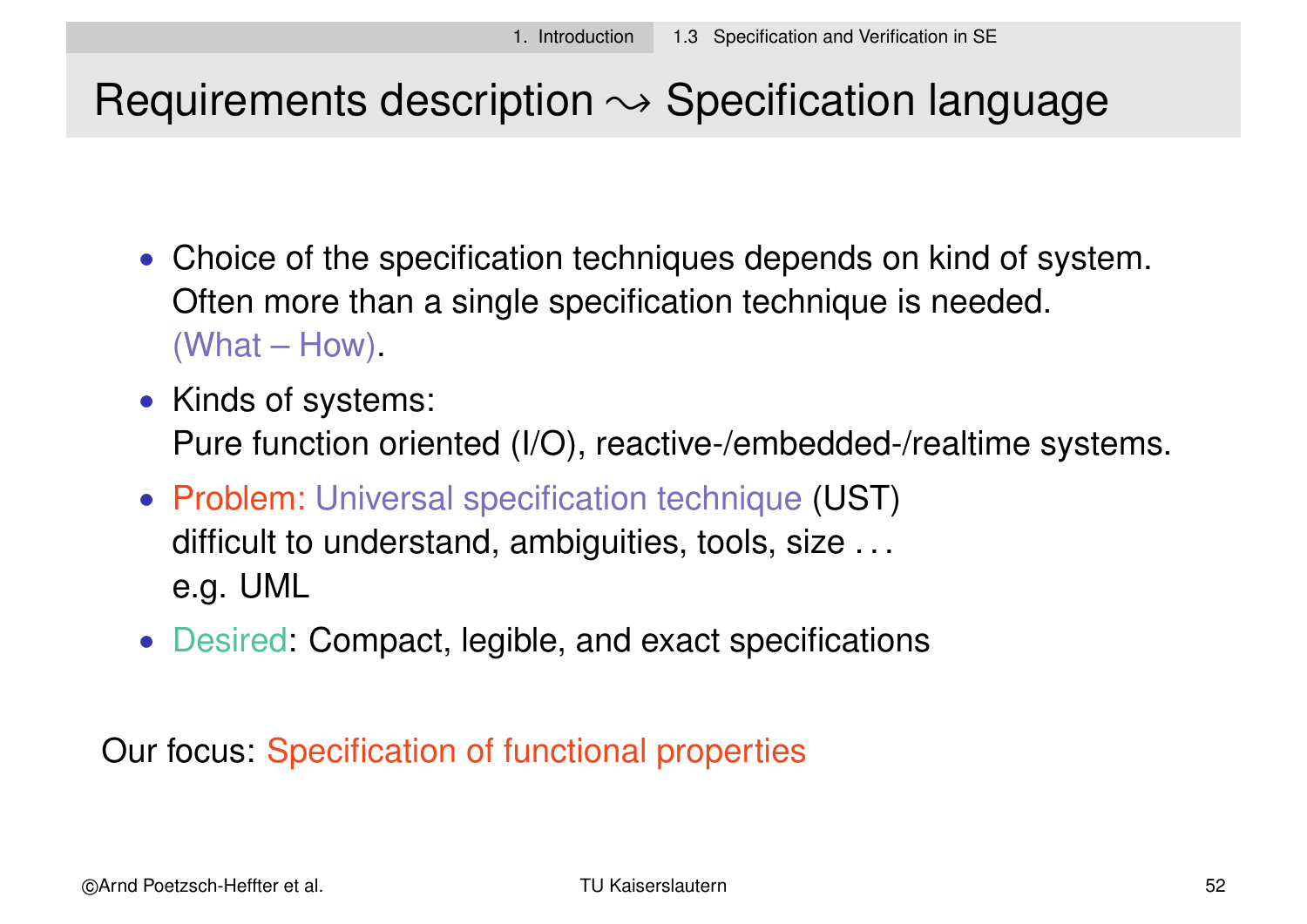#### Formal specifications

- A specification in a formal specification language defines
	- $\triangleright$  a model of the system and the possible behaviors
	- $\triangleright$  properties of the system
- 3 Aspects: Syntax, semantics, proof system
	- $\triangleright$  Syntax: What's allowed to write down? Specification as structured text often described by formulas from a logic
	- $\triangleright$  Semantics: What is the mathematical meaning of the specification?  $\rightarrow$  Notion of models and mathematical structures
	- $\triangleright$  Proof system: Which properties of the system are true?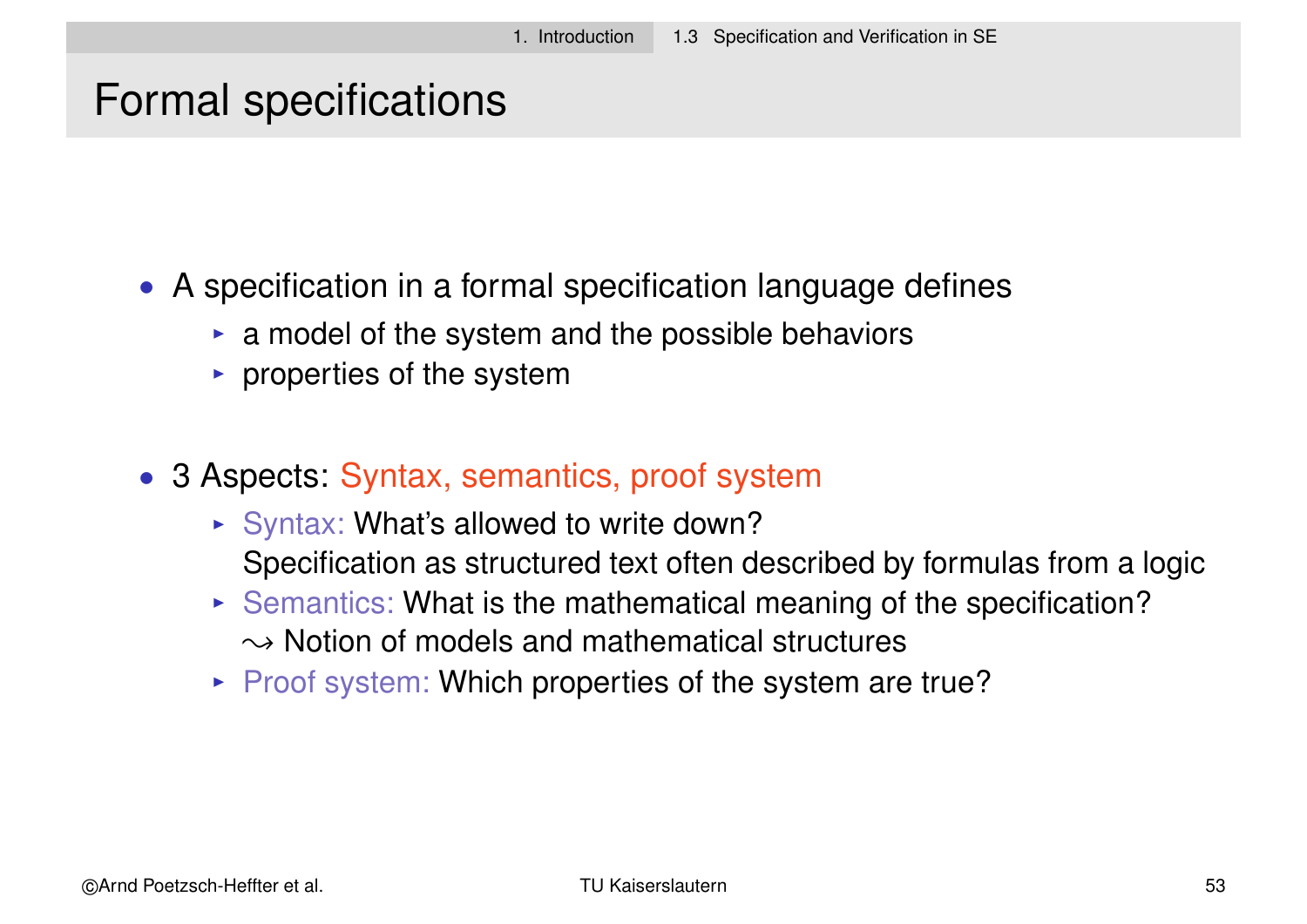# Formal specifications

• Two main classes:

#### **Model-oriented Property-oriented**

(constructive) (declarative) Construction of a Signature of functions, predicates non-ambiguous model example and Properties by from available formulas, axioms data structures and Satisfying models construction rules Algebraic specifications e.g., VDM, Z, ASM e.g., Maude, OBJ, ASF, ...

• Operational specifications: Petri nets, process algebras, automata based (SDL)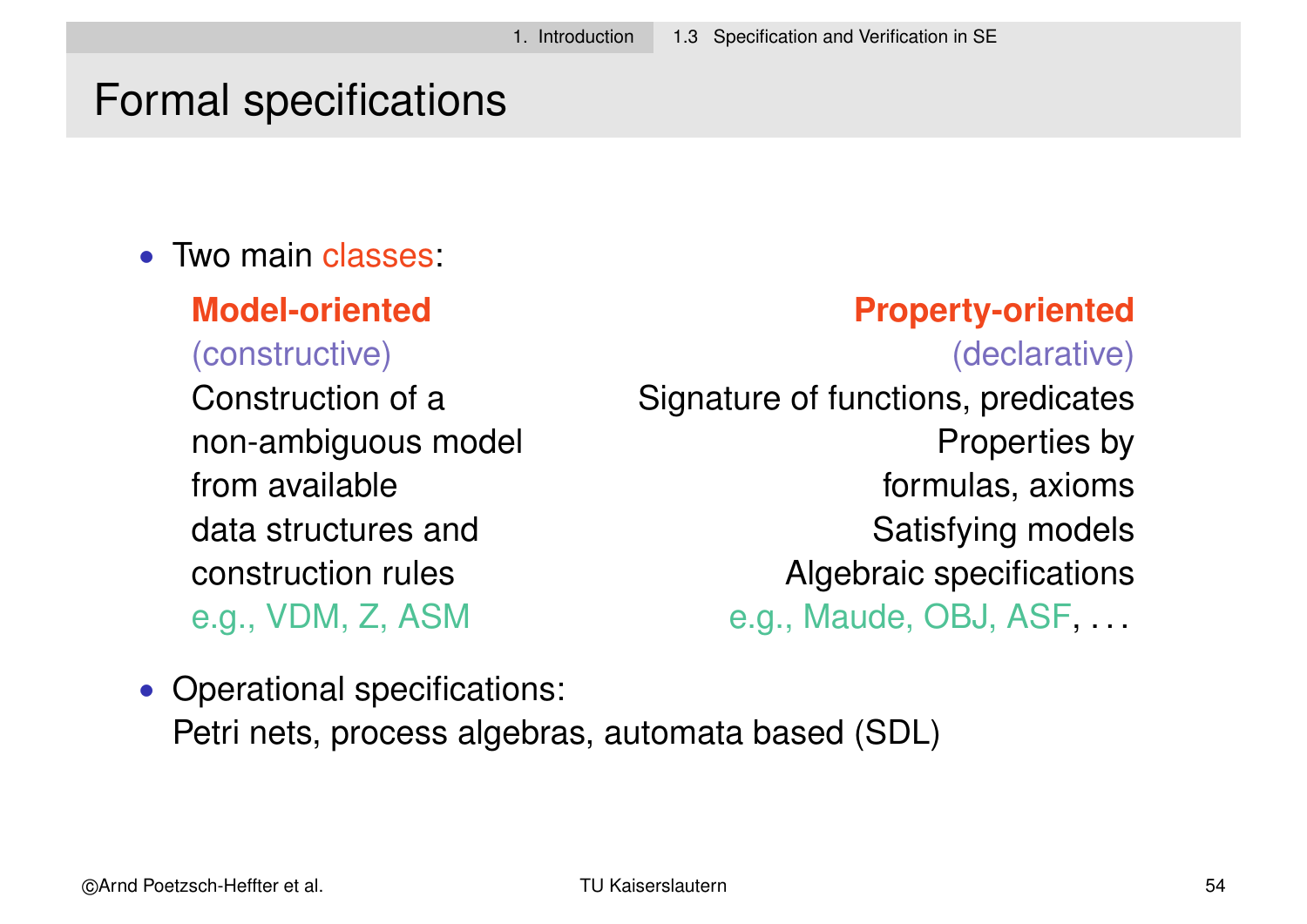#### Tool support

- Syntactic support (grammars, parser,...)
- Verification: theorem proving (proof obligations)
- Prototyping (executable specifications)
- Code generation (generate programs from specifications)
- Testing (generate test cases from the specification)

#### Prerequisite for automation:

Formal syntax and semantics of the specification language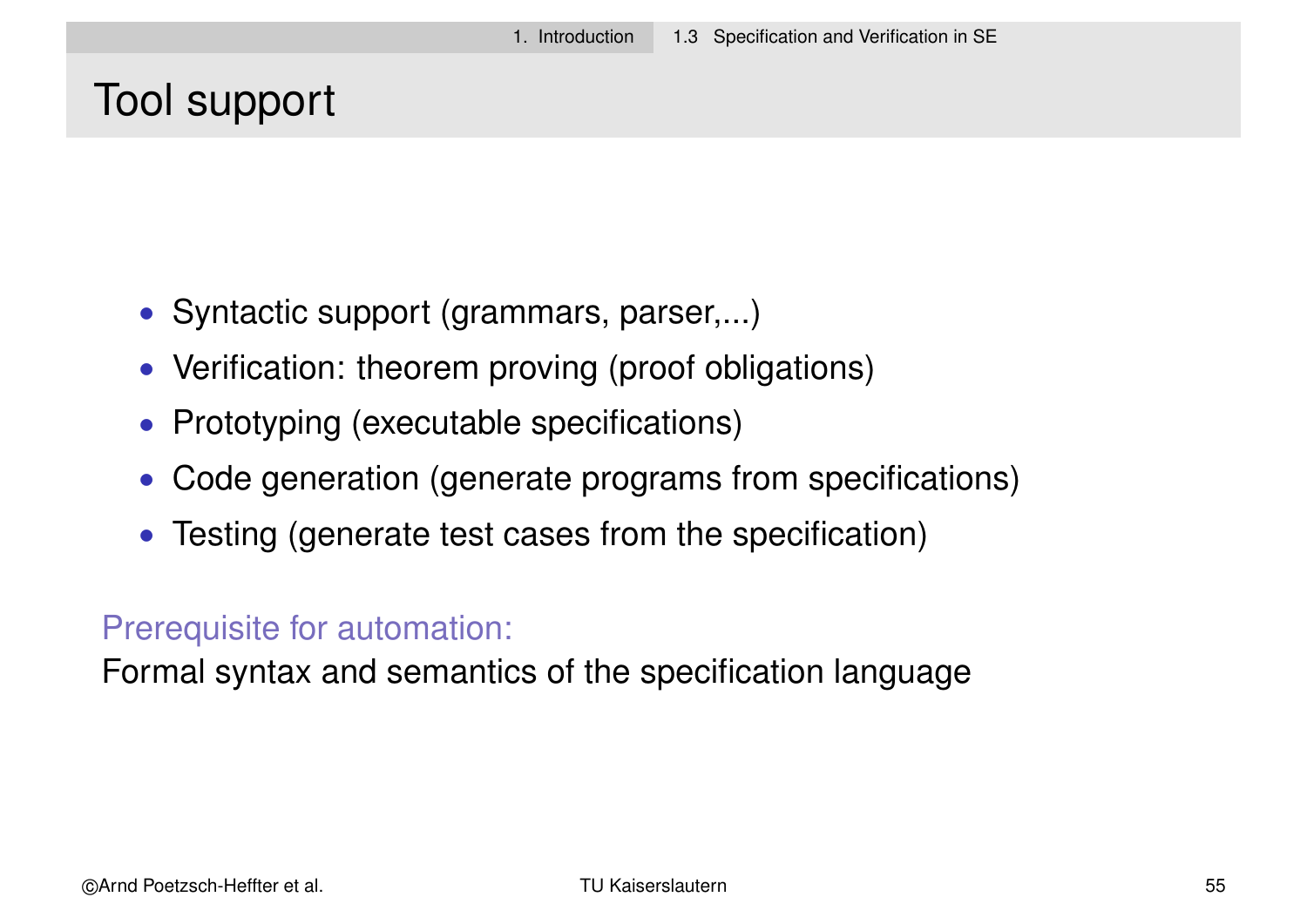#### Declarative specification

#### Example

Restricted logic: e.g. equational logic

- Axioms:  $\forall X \ t_1 = t_2 \ t_1, t_2 \text{ terms.}$
- Rules: Equals are replaced with equals (directed).
- Terms  $\approx$  names for objects (identifier), structuring, construction of the object.
- Abstraction: Terms as elements of an algebra, term algebra.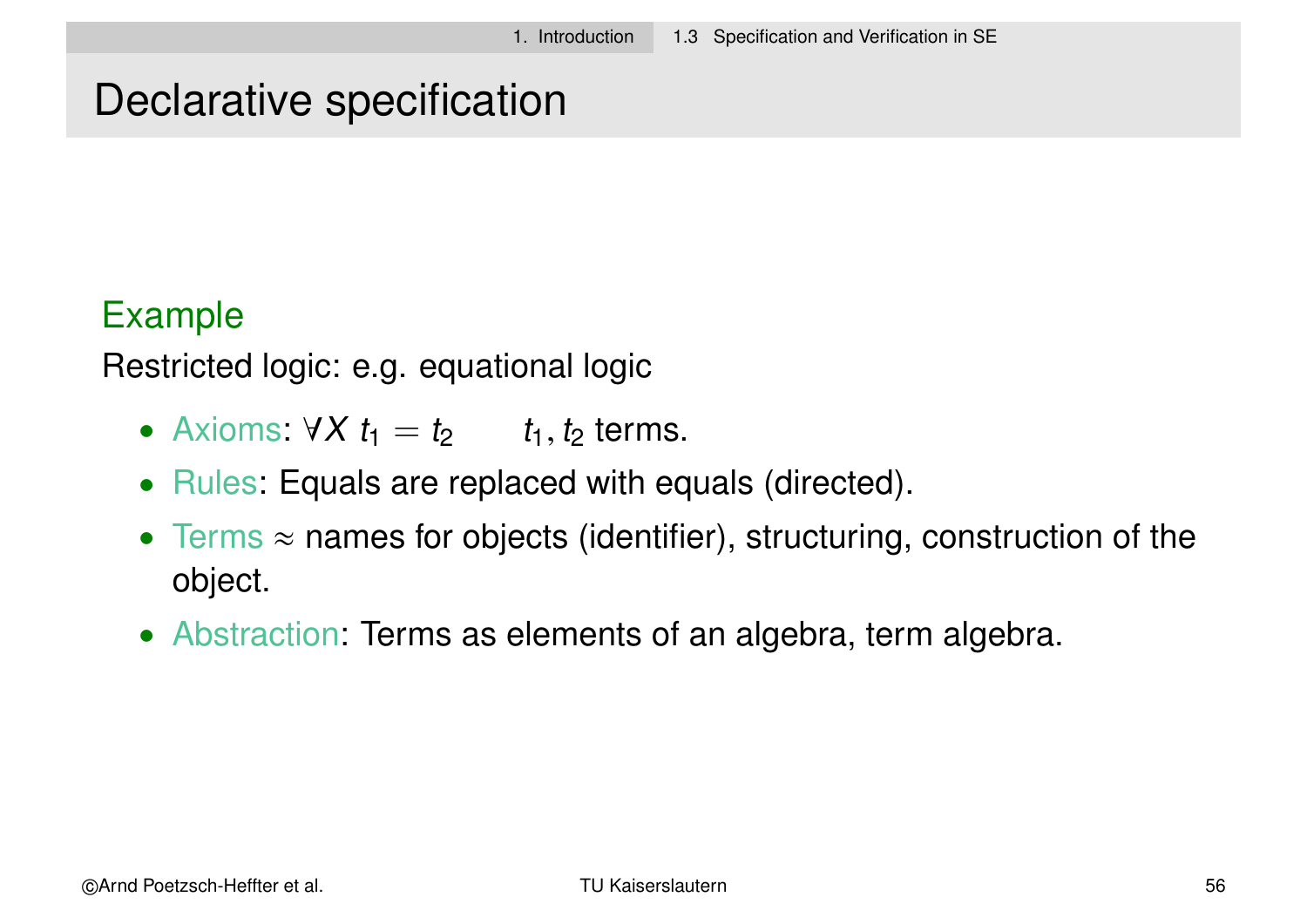# Algebraic specification: Example STACK

#### Example

Elements of an algebraic specification: Signature (sorts (types), operation names with arities), Axioms (often only equations)

| spec       | <b>STACK</b>                         |   |
|------------|--------------------------------------|---|
| using      | NATURAL, BOOL                        | " |
| sorts      | stack                                | " |
| <b>Ops</b> | $init: \rightarrow stack$            | " |
|            | push : stack nat $\rightarrow$ stack |   |
|            | $pop: stack \rightarrow stack$       |   |
|            | top: stack $\rightarrow$ nat         |   |
|            | is empty : stack $\rightarrow$ bool  |   |
|            | stack error : $\rightarrow$ stack    |   |
|            | nat error $\rightarrow$ nat          |   |
|            |                                      |   |

names of known spcecs" principal type" empty stack"

(Signature fixed)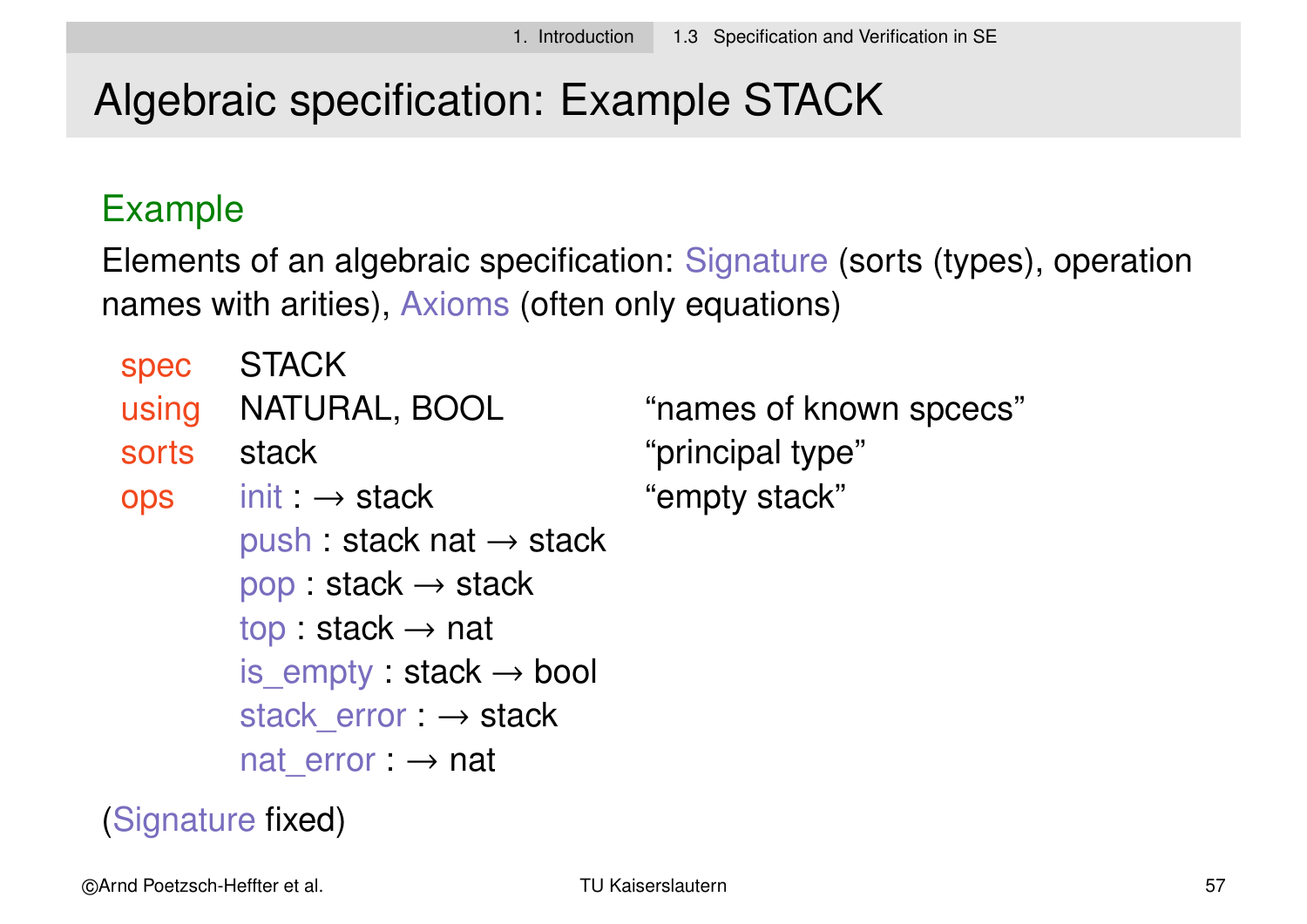#### Axioms for Stack

```
FORALL s : stack n : nat
eqns
      is empty (init) = trueis_empty (push (s, n)) = false
      pop (init) = stack errorpop (push (s, n)) = s
      top (init) = nat errortop (push (s,n)) = n
```
Terms or expressions: top (push (push (init, 2), 3)) "means" 3

Semantics? Operationalization?

Apply equations as rules from left to right $\rightsquigarrow$ 

Notion of rules and rewriting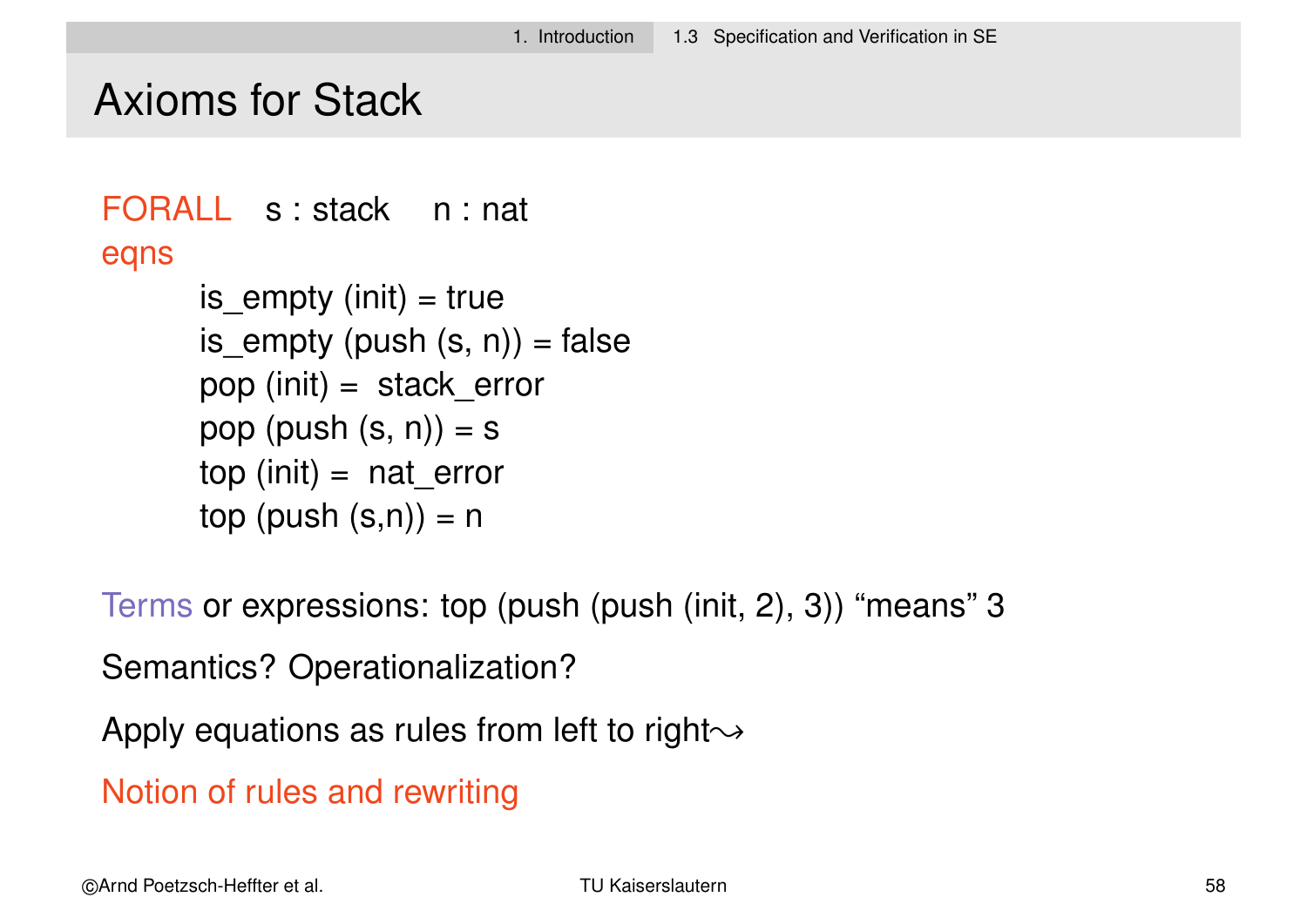# Example: Sorting of lists over arbitrary types

#### Example

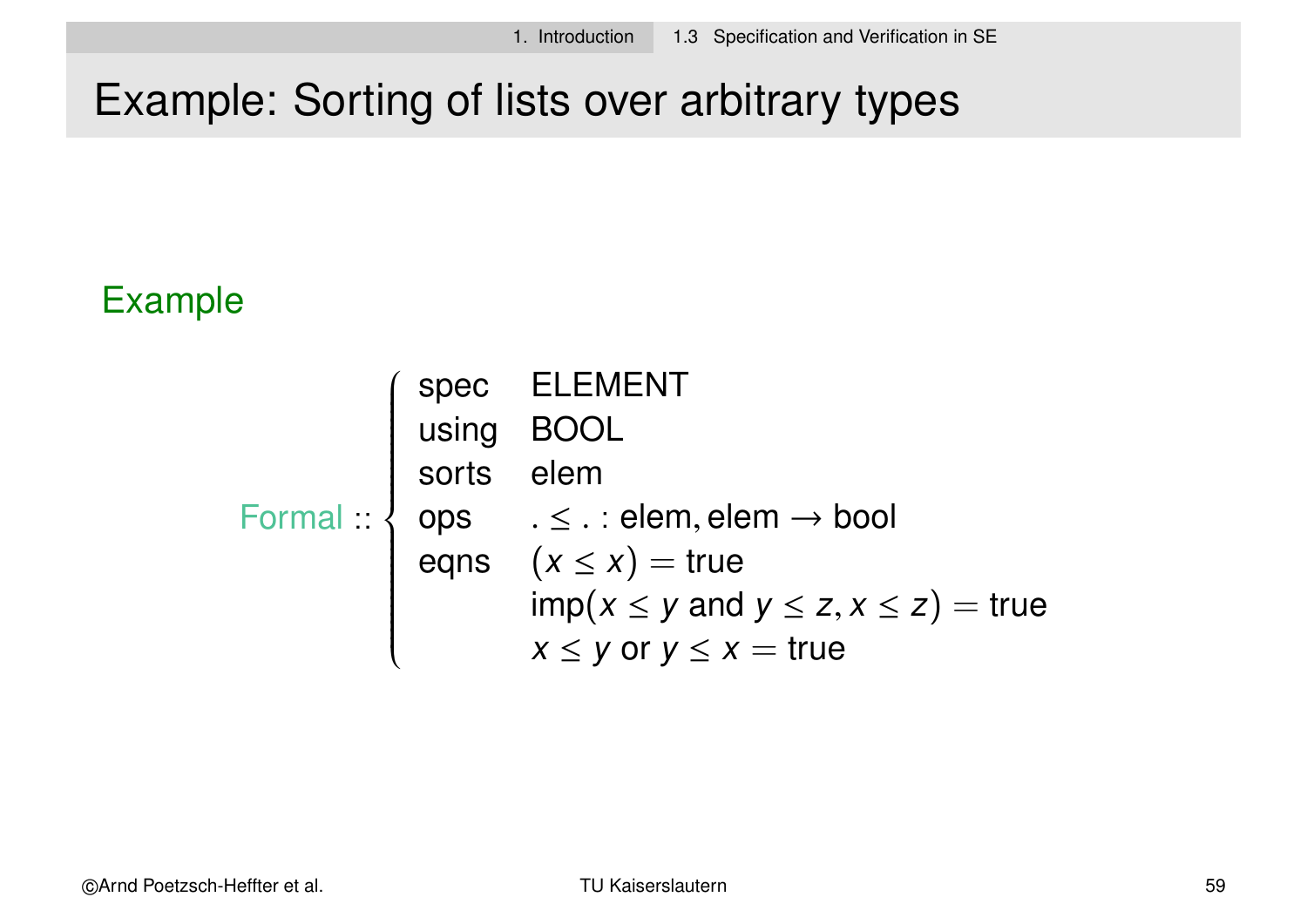#### Example (Cont.)

- spec LIST[ELEMENT]
- using ELEMENT
- sorts list
- ops nil :→ list . : elem, list  $\rightarrow$  list ("infix")  $insert : elem, list \rightarrow list$  $insertsort : list \rightarrow list$ case : bool, list, list  $\rightarrow$  list sorted : list  $\rightarrow$  bool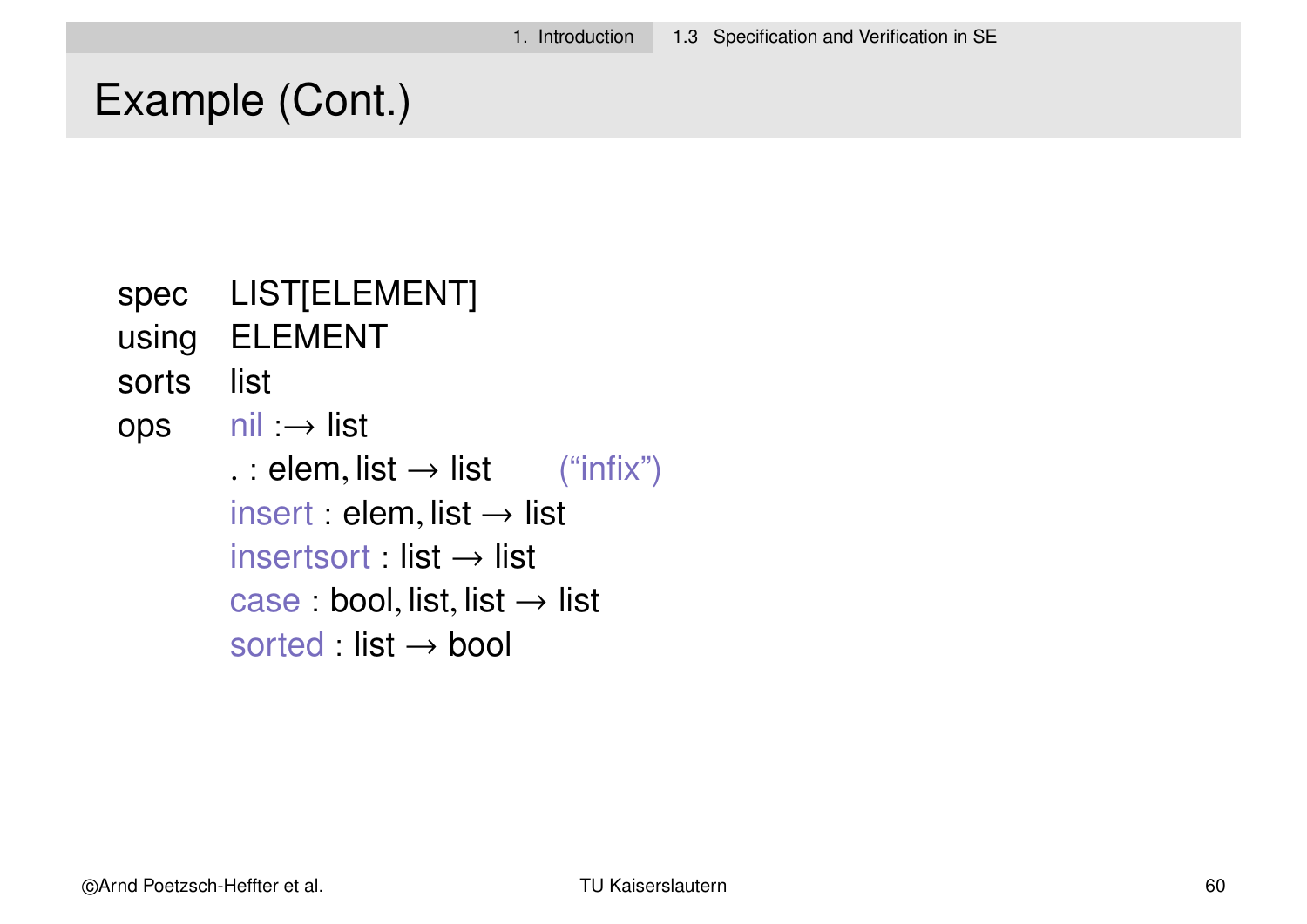#### Example (Cont.)

```
eqns \, case(\text{true}, l_1, l_2) = l_1\mathsf{case}(\mathsf{false}, \mathsf{l}_1, \mathsf{l}_2) = \mathsf{l}_2insert(x, nil) = x.nilinsert(x, y, l) = case(x \leq y, x, y, l, y, insert(x, l))
```

```
insertsort(nil) = nilinsertsort(x.1) = insert(x, insertsort(1))
```

```
sorted(nil) = truesorted(x.nil) = true
sorted(x.y.l) = if x \le ythensorted(y.l)elsefalse
```

```
Property: sorted(insertsort(l)) = true
```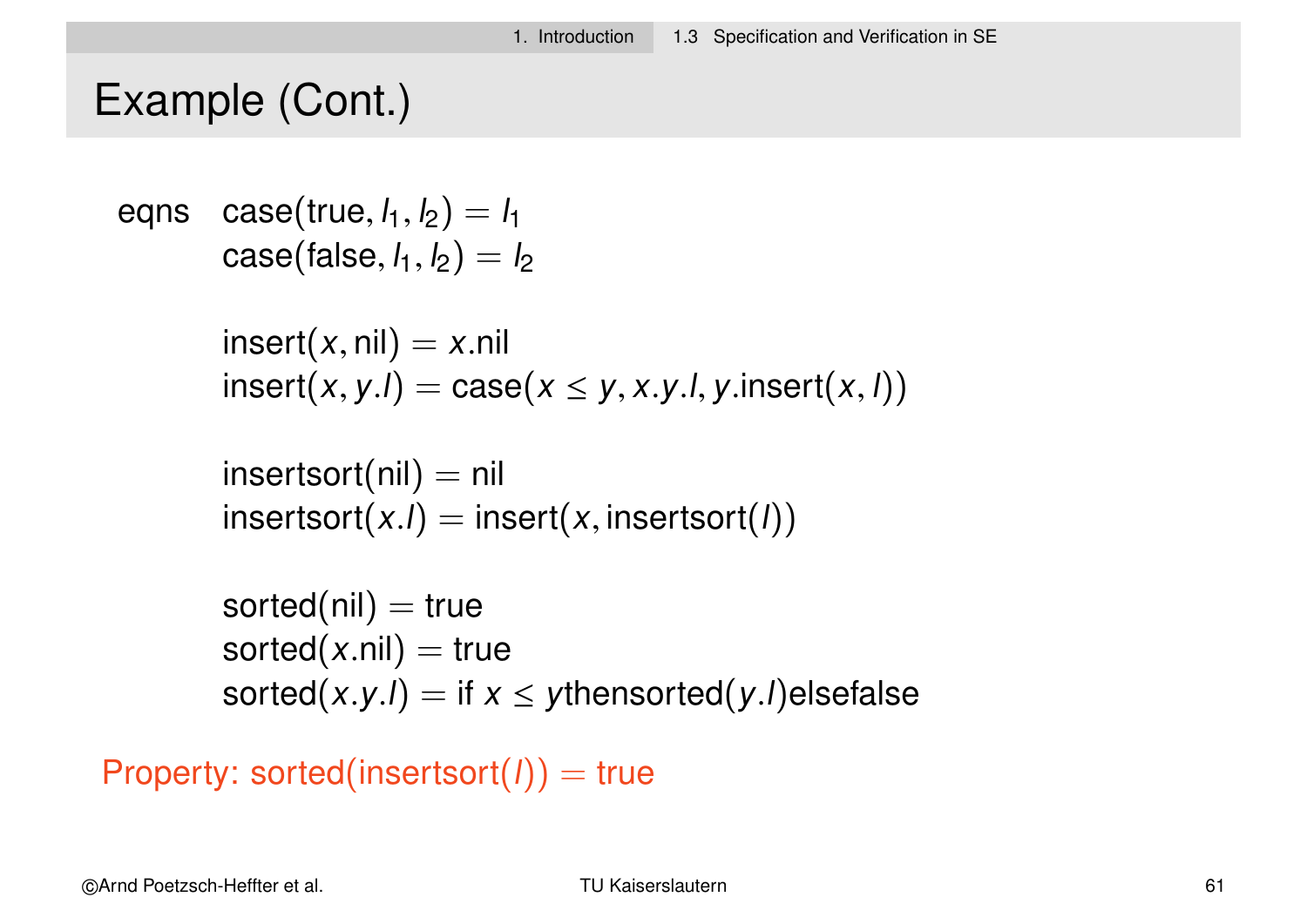# Section 1.4

# **Summary**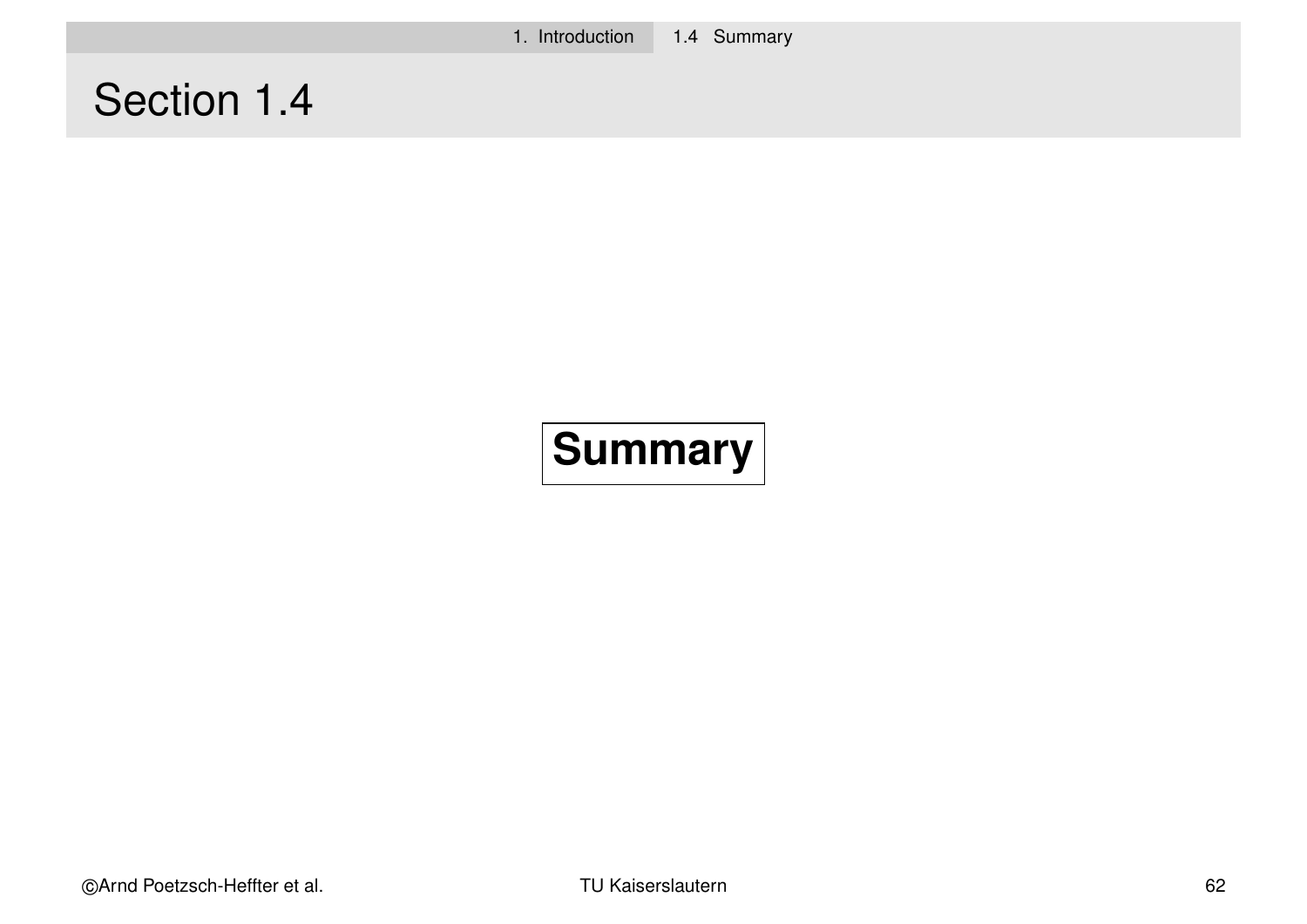# Summary

#### Foundations of theorem proving

- Syntax: symbols, terms, formulas
- Semantics: (mathematical) structures, variable assigments, denotation/meaning of terms and formulas
- Proof systems/logical calculi: axioms, deduction rules, proofs, theories

Fundamental principle of logic: "Establish truth by calculation"